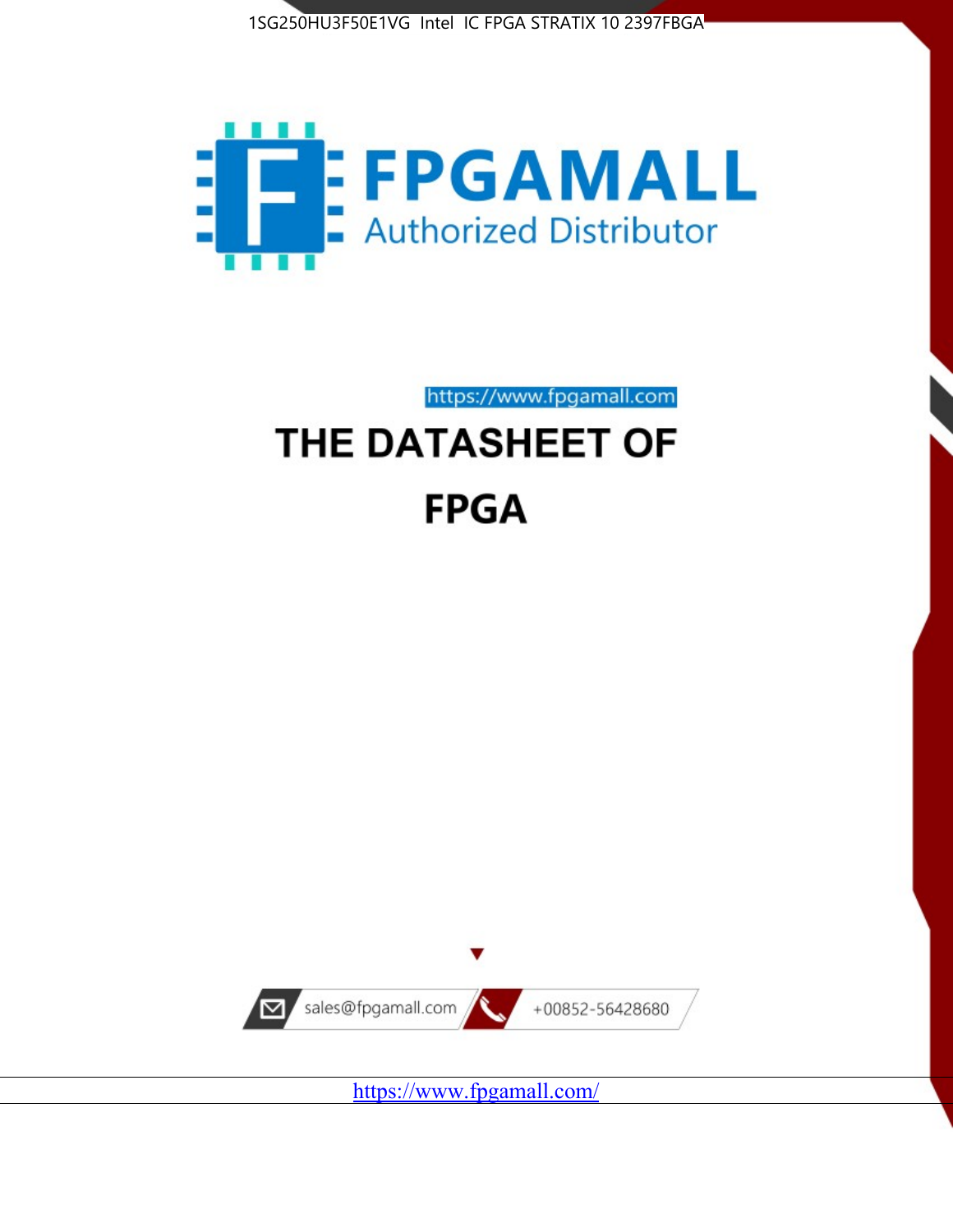

# **Intel® Stratix® 10 GX/SX Device Overview**



**S10-OVERVIEW | 2020.04.30** Latest document on the web: **[PDF](https://www.intel.com/content/dam/www/programmable/us/en/pdfs/literature/hb/stratix-10/s10-overview.pdf)** | **[HTML](https://www.intel.com/content/www/us/en/programmable/documentation/joc1442261161666.html)**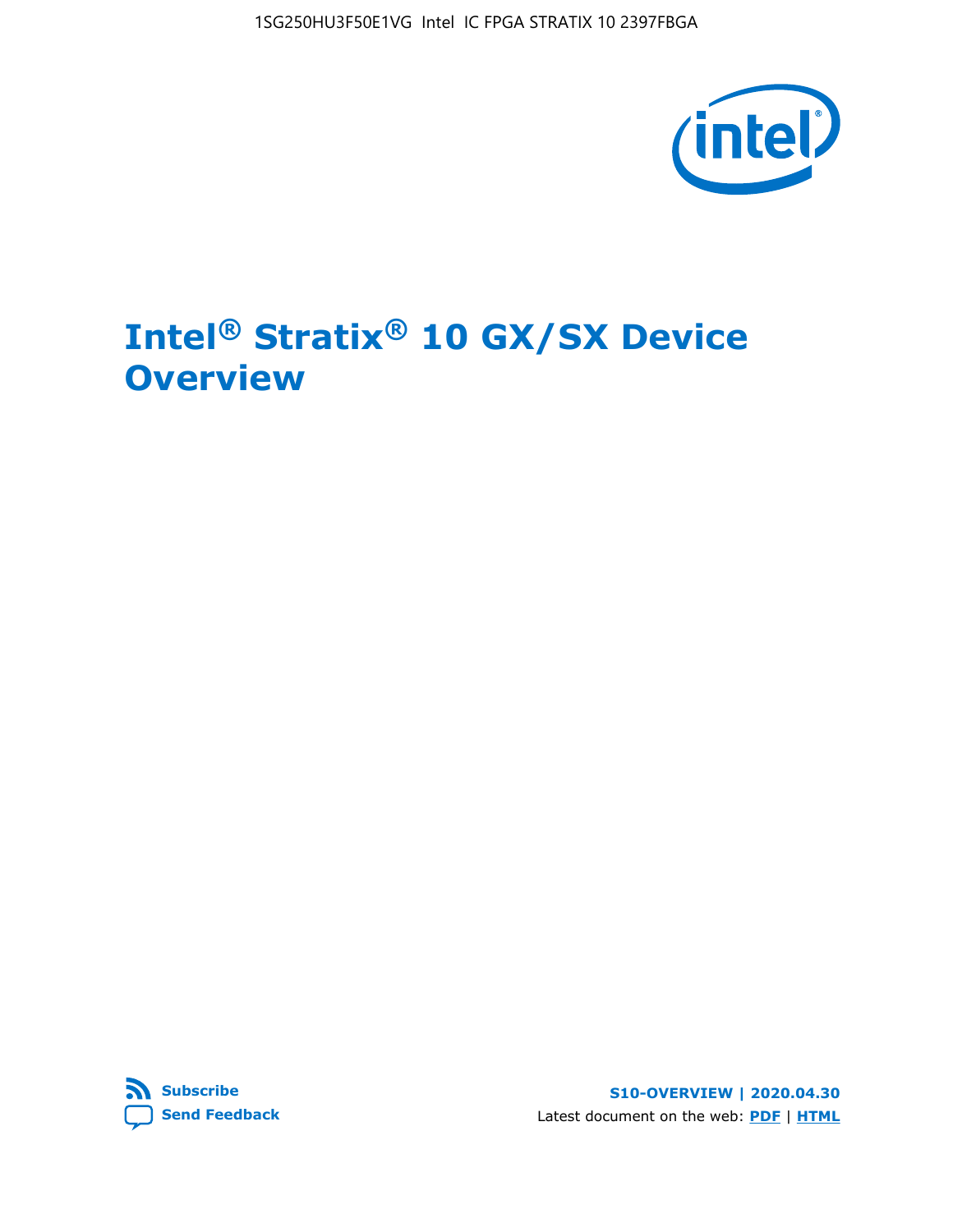

*Contents*

# **Contents**

| 1.26. Document Revision History for the Intel Stratix 10 GX/SX Device Overview36 |  |
|----------------------------------------------------------------------------------|--|

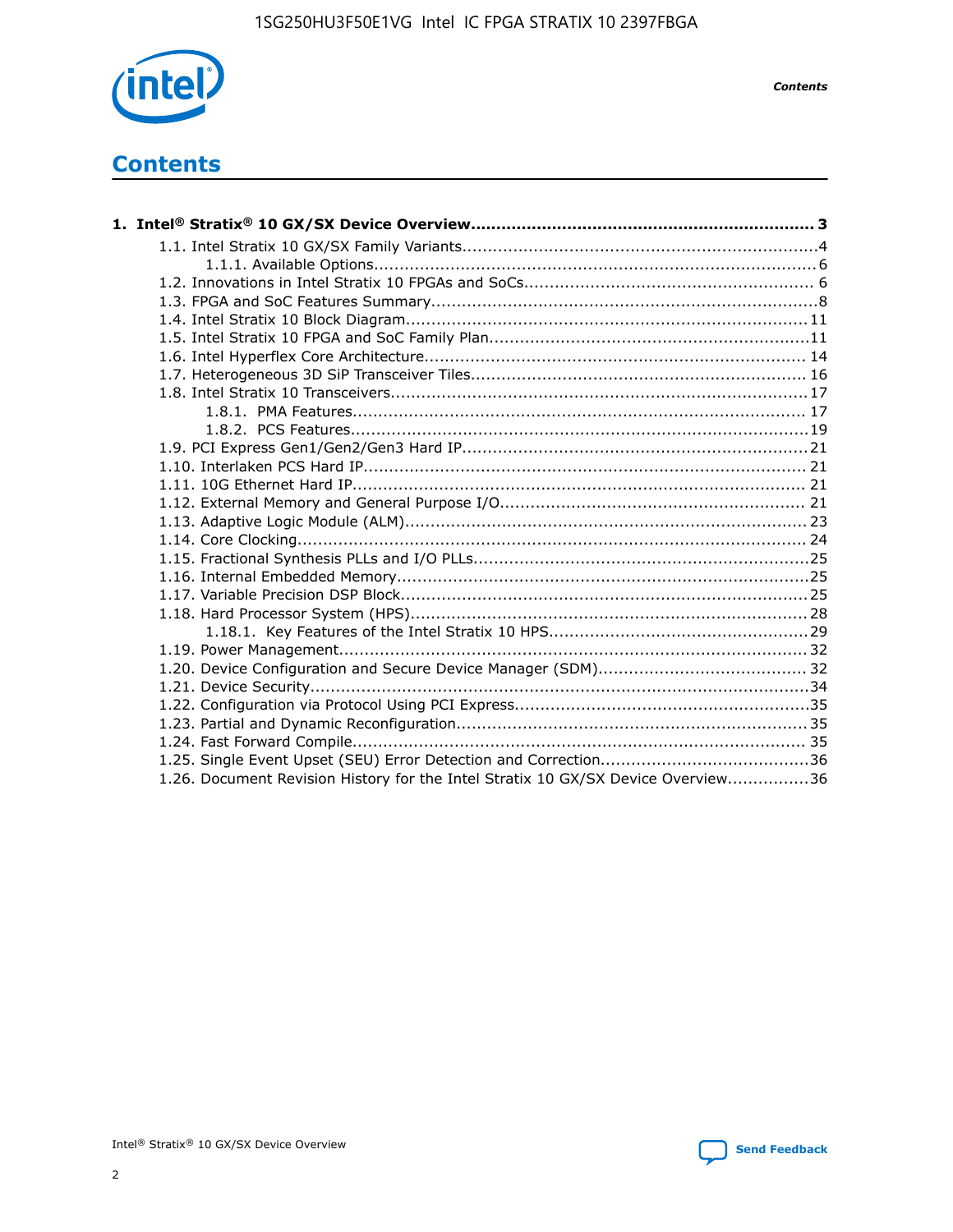**S10-OVERVIEW | 2020.04.30**

**[Send Feedback](mailto:FPGAtechdocfeedback@intel.com?subject=Feedback%20on%20Intel%20Stratix%2010%20GX/SX%20Device%20Overview%20(S10-OVERVIEW%202020.04.30)&body=We%20appreciate%20your%20feedback.%20In%20your%20comments,%20also%20specify%20the%20page%20number%20or%20paragraph.%20Thank%20you.)**



# **1. Intel® Stratix® 10 GX/SX Device Overview**

Intel's 14 nm Intel® Stratix® 10 GX FPGAs and SX SoCs deliver 2X the core performance and up to 70% lower power over previous generation high-performance FPGAs.

Featuring several groundbreaking innovations, including the all new Intel Hyperflex™ core architecture, this device family enables you to meet the demand for everincreasing bandwidth and processing performance in your most advanced applications, while meeting your power budget.

With an embedded hard processor system (HPS) based on a quad-core 64 bit Arm\* Cortex\*-A53, the Intel Stratix 10 SoC devices deliver power efficient, application-class processing and allow designers to extend hardware virtualization into the FPGA fabric. Intel Stratix 10 SoC devices demonstrate Intel's commitment to high-performance SoCs and extend Intel's leadership in programmable devices featuring an Arm-based processor system.

Important innovations in Intel Stratix 10 FPGAs and SoCs include:

- All new Intel Hyperflex core architecture delivering 2X the core performance compared to previous generation high-performance FPGAs
- Intel 14 nm tri-gate (FinFET) technology
- Heterogeneous 3D System-in-Package (SiP) technology
- Core fabric with up to 10.2 million logic elements (LEs)
- Up to 96 full duplex transceiver channels on heterogeneous 3D SiP transceiver tiles
- Transceiver data rates up to 28.3 Gbps chip-to-chip/module and backplane performance
- M20K (20 Kb) internal SRAM memory blocks
- Fractional synthesis and ultra-low jitter LC tank based transmit phase locked loops (PLLs)
- Hard PCI Express<sup>®</sup> Gen3 x16 intellectual property (IP) blocks
- Hard 10GBASE-KR/40GBASE-KR4 Forward Error Correction (FEC) in every transceiver channel
- Hard memory controllers and PHY supporting DDR4 rates up to 2666 Mbps per pin
- Hard fixed-point and IEEE 754 compliant hard floating-point variable precision digital signal processing (DSP) blocks with up to 10 TFLOP compute performance with a power efficiency of 80 GFLOP per Watt
- Quad-core 64 bit Arm Cortex-A53 embedded processor running up to 1.5 GHz in SoC family variants
- Programmable clock tree synthesis for flexible, low power, low skew clock trees

Intel Corporation. All rights reserved. Agilex, Altera, Arria, Cyclone, Enpirion, Intel, the Intel logo, MAX, Nios, Quartus and Stratix words and logos are trademarks of Intel Corporation or its subsidiaries in the U.S. and/or other countries. Intel warrants performance of its FPGA and semiconductor products to current specifications in accordance with Intel's standard warranty, but reserves the right to make changes to any products and services at any time without notice. Intel assumes no responsibility or liability arising out of the application or use of any information, product, or service described herein except as expressly agreed to in writing by Intel. Intel customers are advised to obtain the latest version of device specifications before relying on any published information and before placing orders for products or services. \*Other names and brands may be claimed as the property of others.

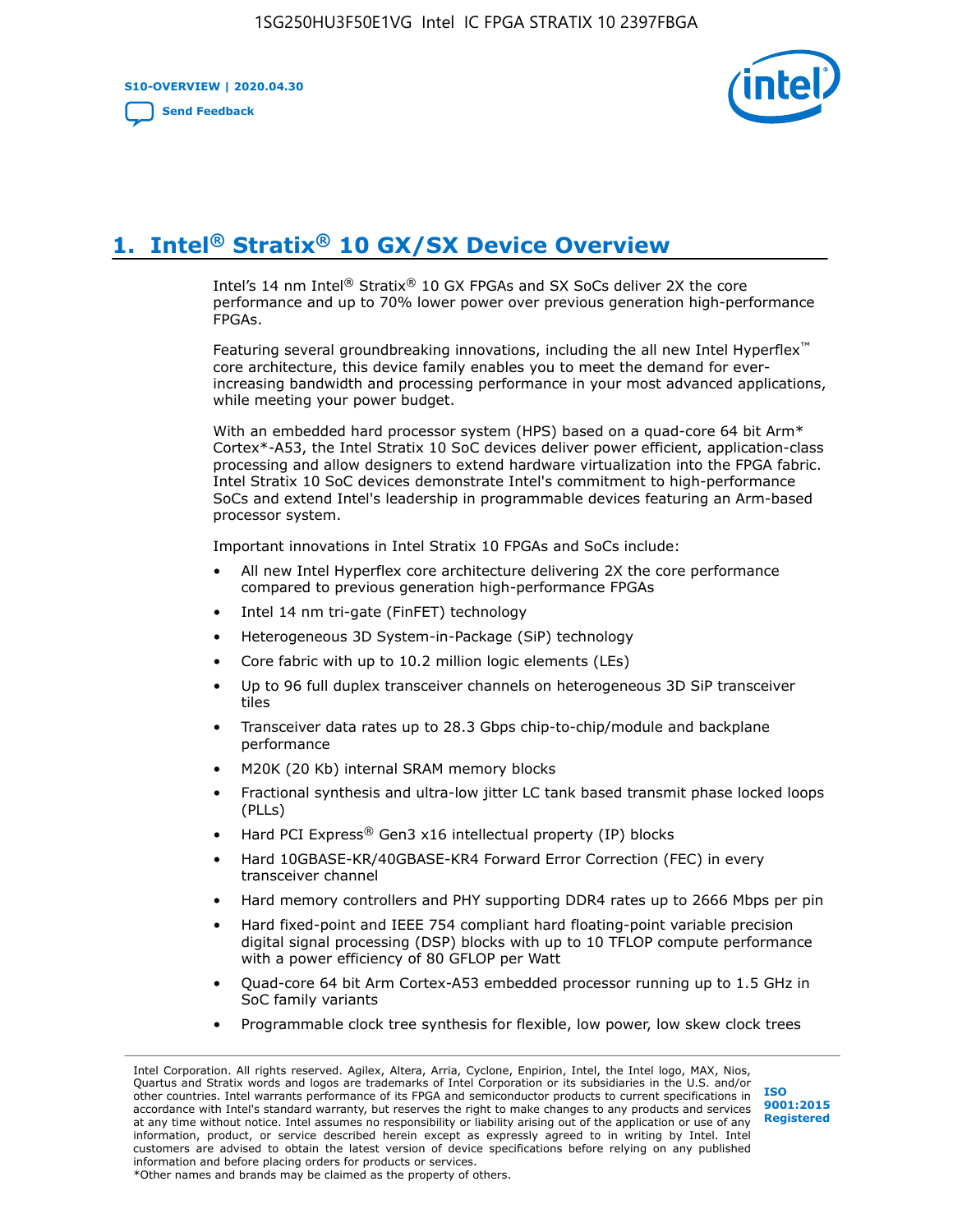

- Dedicated secure device manager (SDM) for:
	- Enhanced device configuration and security
	- AES-256, SHA-256/384 and ECDSA-256/384 encrypt/decrypt accelerators and authentication
	- Multi-factor authentication
	- Physically Unclonable Function (PUF) service and software programmable device configuration capability
- Comprehensive set of advanced power saving features delivering up to 70% lower power compared to previous generation high-performance FPGAs
- Non-destructive register state readback and writeback, to support ASIC prototyping and other applications

With these capabilities, Intel Stratix 10 FPGAs and SoCs are ideally suited for the most demanding applications in diverse markets such as:

- **Compute and Storage**—for custom servers, cloud computing and datacenter acceleration
- **Networking**—for Terabit, 400G and multi-100G bridging, aggregation, packet processing and traffic management
- **Optical Transport Networks**—for OTU4, 2xOTU4, 4xOTU4
- **Broadcast**—for high-end studio distribution, head end encoding/decoding, edge quadrature amplitude modulation (QAM)
- **Military**—for radar, electronic warfare, and secure communications
- **Medical**—for diagnostic scanners and diagnostic imaging
- **Test and Measurement**—for protocol and application testers
- **Wireless**—for next-generation 5G networks
- **ASIC Prototyping**—for designs that require the largest FPGA fabric with the highest I/O count

## **1.1. Intel Stratix 10 GX/SX Family Variants**

Intel Stratix 10 devices are available in FPGA (GX) and SoC (SX) variants.

- **Intel Stratix 10 GX** devices deliver up to 1 GHz core fabric performance and contain up to 10.2 million LEs in the fabric. They also feature up to 96 general purpose transceivers on separate transceiver tiles, and 2666 Mbps DDR4 external memory interface performance. The transceivers are capable of up to 28.3 Gbps short reach and across the backplane. These devices are optimized for FPGA applications that require the highest transceiver bandwidth and core fabric performance, with the power efficiency of Intel's 14 nm tri-gate process technology.
- **Intel Stratix 10 SX** devices have a feature set that is identical to Intel Stratix 10 GX devices, with the addition of an embedded quad-core 64 bit Arm Cortex A53 hard processor system.

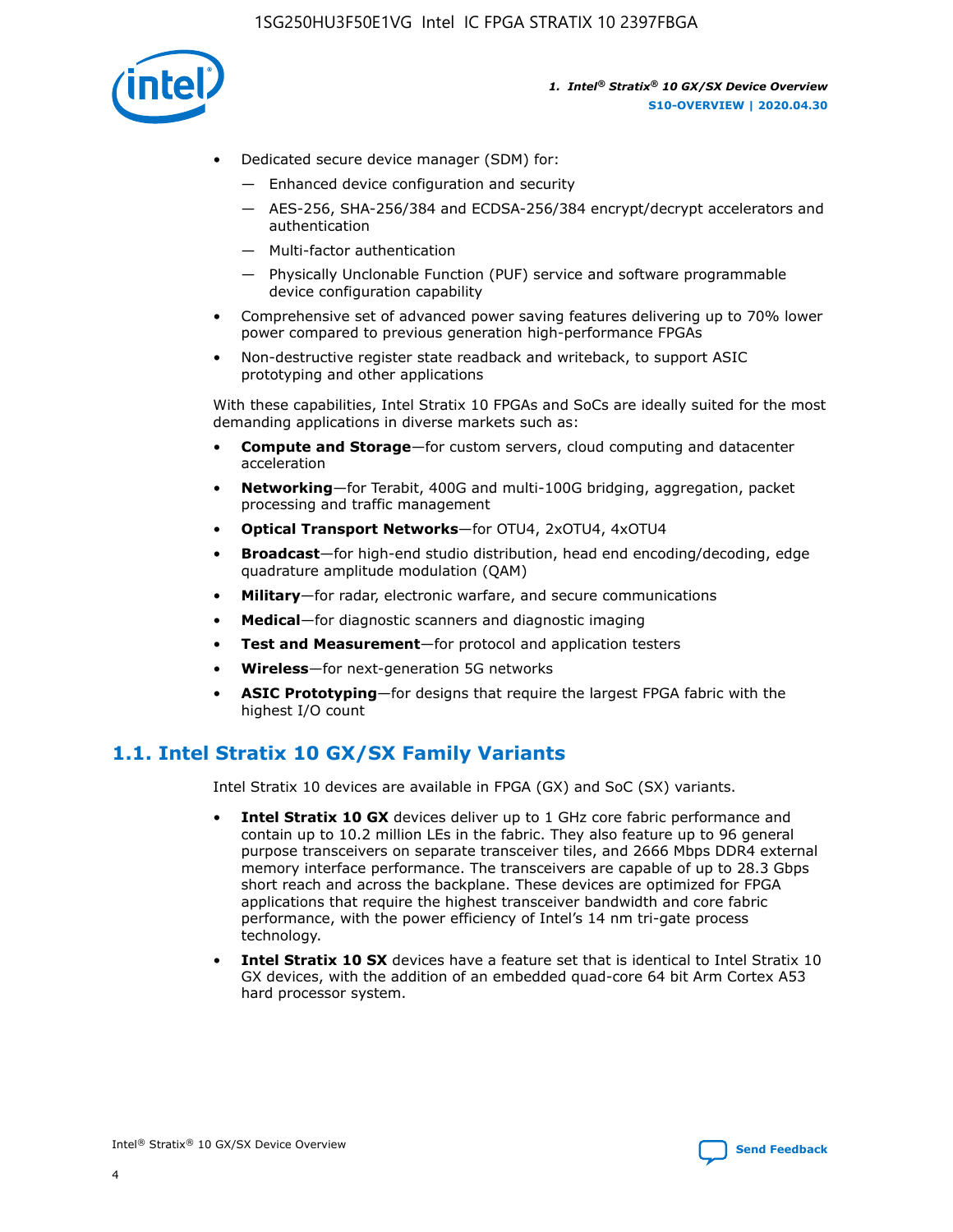

Common to all Intel Stratix 10 family variants is a high-performance fabric based on the new Intel Hyperflex core architecture that includes additional Hyper-Registers throughout the interconnect routing and at the inputs of all functional blocks. The core fabric also contains an enhanced logic array utilizing Intel's adaptive logic module (ALM) and a rich set of high performance building blocks including:

- M20K (20 Kb) embedded memory blocks
- Variable precision DSP blocks with hard IEEE 754 compliant floating-point units
- Fractional synthesis and integer PLLs
- Hard memory controllers and PHY for external memory interfaces
- General purpose IO cells

To clock these building blocks, Intel Stratix 10 devices use programmable clock tree synthesis, which uses dedicated clock tree routing to synthesize only those branches of the clock trees required for the application. All devices support in-system, finegrained partial reconfiguration of the logic array, allowing logic to be added and subtracted from the system while it is operating.

All family variants also contain high speed serial transceivers, containing both the physical medium attachment (PMA) and the physical coding sublayer (PCS), which can be used to implement a variety of industry standard and proprietary protocols. In addition to the hard PCS, Intel Stratix 10 devices contain multiple instantiations of PCI Express hard IP that supports Gen1/Gen2/Gen3 rates in x1/x2/x4/x8/x16 lane configurations, and hard 10GBASE-KR/40GBASE-KR4 FEC for every transceiver. The hard PCS, FEC, and PCI Express IP free up valuable core logic resources, save power, and increase your productivity.

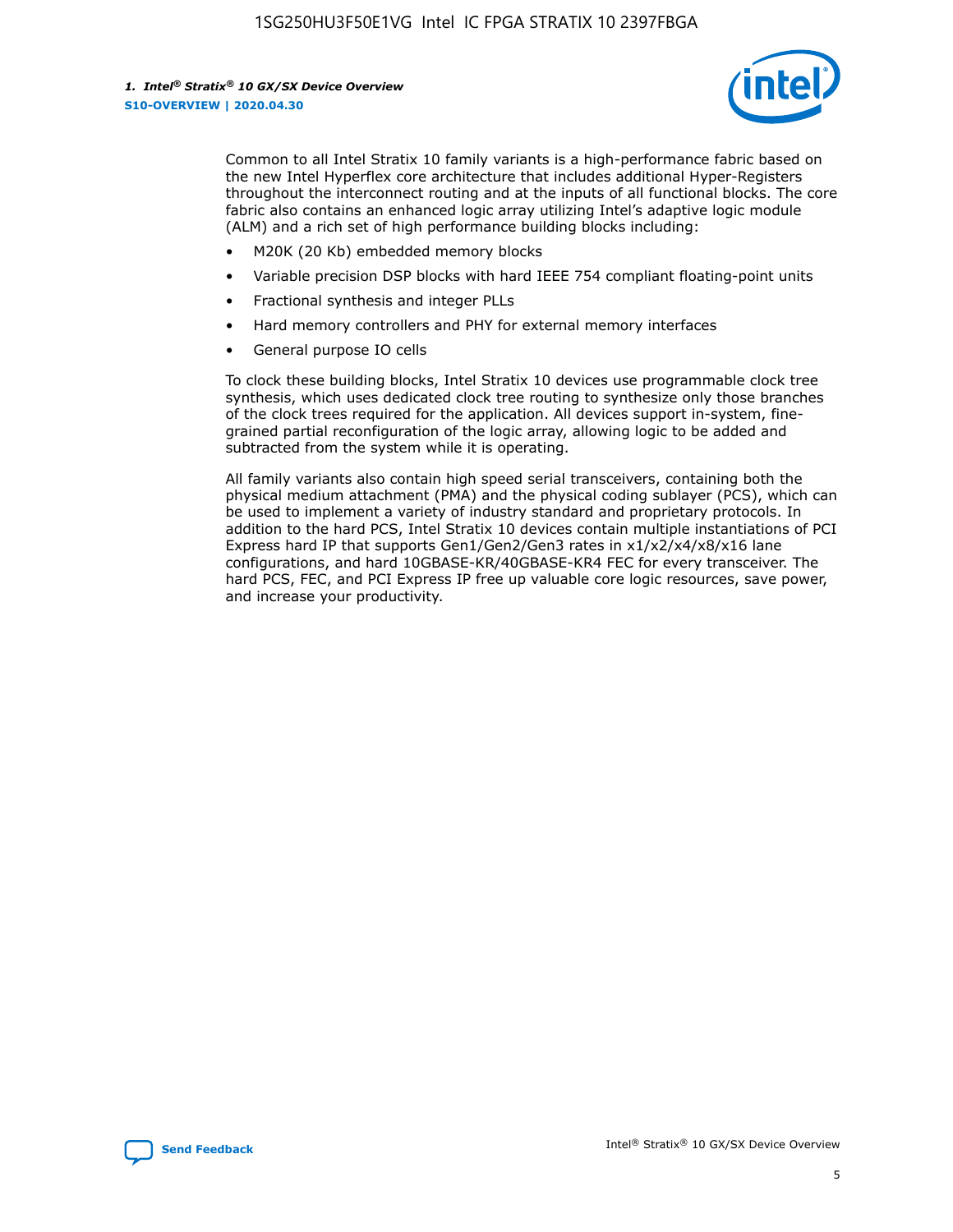

## **1.1.1. Available Options**

#### **Figure 1. Sample Ordering Code and Available Options for Intel Stratix 10 Devices**



## **Related Information**

[My Intel Support](https://www.intel.com/content/www/us/en/programmable/my-intel/mal-home.html)

## **1.2. Innovations in Intel Stratix 10 FPGAs and SoCs**

Intel Stratix 10 FPGAs and SoCs deliver many significant improvements over the previous generation high-performance Stratix V FPGAs.

#### **Table 1. Key Features of Intel Stratix 10 Devices Compared to Stratix V Devices**

| <b>Feature</b>            | <b>Stratix V FPGAs</b>                                           | <b>Intel Stratix 10 FPGAs and SoCs</b>                                        |
|---------------------------|------------------------------------------------------------------|-------------------------------------------------------------------------------|
| <b>Process technology</b> | 28 nm TSMC (planar<br>transistor)                                | 14 nm Intel tri-gate (FinFET)                                                 |
| Hard processor core       | None                                                             | Quad-core 64 bit Arm Cortex-A53<br>(SoC only)                                 |
| Core architecture         | Conventional core architecture<br>with conventional interconnect | Intel Hyperflex core architecture with<br>Hyper-Registers in the interconnect |
|                           |                                                                  | continued                                                                     |

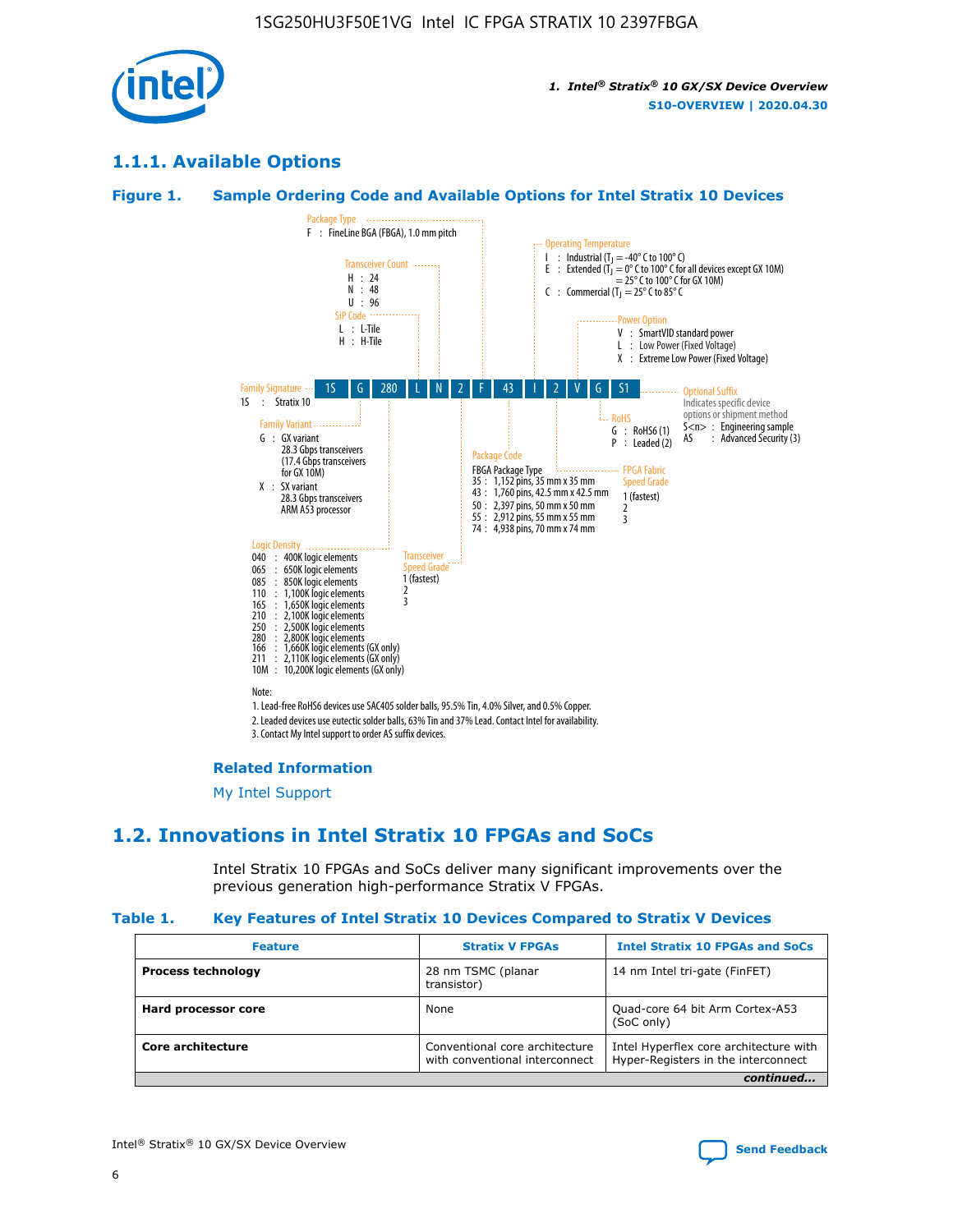

| <b>Feature</b>                                   | <b>Stratix V FPGAs</b>                                                              | <b>Intel Stratix 10 FPGAs and SoCs</b>                                                                                                       |
|--------------------------------------------------|-------------------------------------------------------------------------------------|----------------------------------------------------------------------------------------------------------------------------------------------|
| Core performance                                 | 500 MHz                                                                             | 1 GHz                                                                                                                                        |
| <b>Power dissipation</b>                         | 1x                                                                                  | As low as $0.3x$                                                                                                                             |
| Logic density                                    | 952 KLE                                                                             | 10,200 KLE                                                                                                                                   |
| <b>Embedded memory (M20K)</b>                    | 52 Mbits                                                                            | 253 Mbits                                                                                                                                    |
| 18x19 multipliers                                | 3,926                                                                               | 11,520                                                                                                                                       |
|                                                  | Note: Multiplier is 18x18 in<br>Stratix V devices.                                  | Note: Multiplier is 18x19 in Intel<br>Stratix 10 devices.                                                                                    |
| <b>Floating point DSP capability</b>             | Up to 1 TFLOP, requires soft<br>floating point adder and<br>multiplier              | Up to 10 TFLOP, hard IEEE 754<br>compliant single precision floating<br>point adder and multiplier                                           |
| <b>Maximum transceivers</b>                      | 66                                                                                  | 96                                                                                                                                           |
| Maximum transceiver data rate (chip-to-<br>chip) | 28.05 Gbps                                                                          | 26.6 Gbps L-Tile<br>28.3 Gbps H-Tile                                                                                                         |
| Maximum transceiver data rate (backplane)        | 12.5 Gbps                                                                           | 12.5 Gbps L-Tile<br>28.3 Gbps H-Tile                                                                                                         |
| Hard memory controller                           | None                                                                                | DDR4 @ 1333 MHz/2666 Mbps<br>DDR3 @ 1067 MHz/2133 Mbps                                                                                       |
| <b>Hard protocol IP</b>                          | PCIe* Gen3 x8 (up to 4<br>instances)                                                | PCIe Gen3 x16 (up to 4 instances)<br>SR-IOV (4 physical functions / 2k<br>virtual functions) on H-Tile devices<br>10GBASE-KR/40GBASE-KR4 FEC |
| <b>Core clocking and PLLs</b>                    | Global, quadrant and regional<br>clocks supported by fractional-<br>synthesis fPLLs | Programmable clock tree synthesis<br>supported by fractional synthesis<br>fPLLs and integer IO PLLs                                          |
| Register state readback and writeback            | Not available                                                                       | Non-destructive register state<br>readback and writeback for ASIC<br>prototyping and other applications                                      |

These innovations result in the following improvements:

- **Improved Core Logic Performance**: The Intel Hyperflex core architecture combined with 14 nm Intel tri-gate technology allows Intel Stratix 10 devices to achieve 2X the core performance compared to the previous generation
- **Lower Power**: Intel Stratix 10 devices use up to 70% lower power compared to the previous generation, enabled by 14 nm Intel tri-gate technology, the Intel Hyperflex core architecture, and optional power saving features built into the architecture
- **Higher Density**: Intel Stratix 10 devices offer three times the level of integration, with up to 10.2 million logic elements (LEs), over 253 Mbits of embedded memory blocks (M20K), and 11,520 18x19 multipliers
- **Embedded Processing**: Intel Stratix 10 SoCs feature a Quad-Core 64 bit Arm Cortex-A53 processor optimized for power efficiency and software compatible with previous generation Arria® and Cyclone® SoC devices
- **Improved Transceiver Performance**: With up to 96 transceiver channels implemented in heterogeneous 3D SiP transceiver tiles, Intel Stratix 10 GX and SX devices support data rates up to 28.3 Gbps chip-to-chip and 28.3 Gbps across the backplane with signal conditioning circuits capable of equalizing over 30 dB of system loss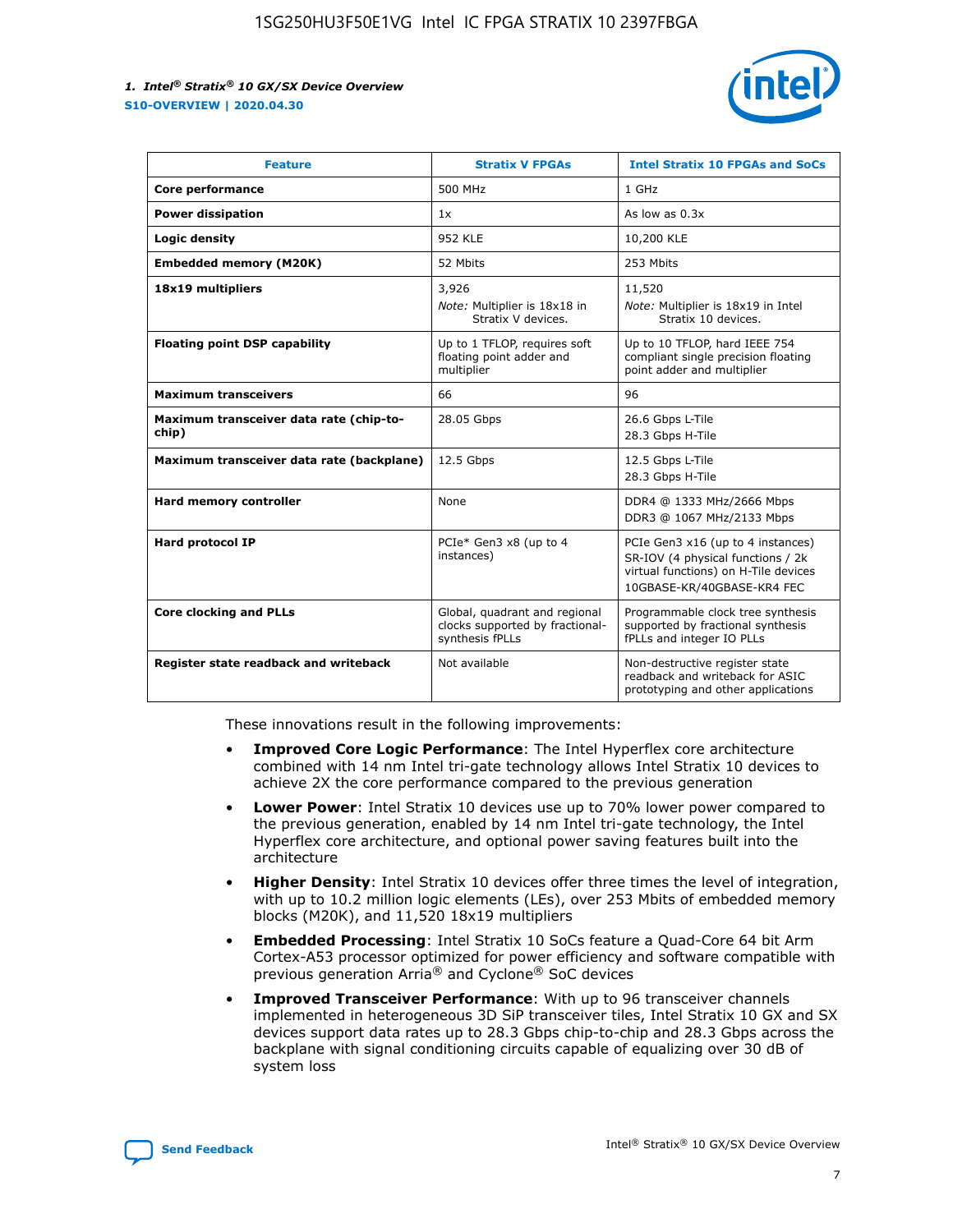

- **Improved DSP Performance**: The variable precision DSP block in Intel Stratix 10 devices features hard fixed and floating point capability, with up to 10 TFLOP IEEE754 single-precision floating point performance
- **Additional Hard IP**: Intel Stratix 10 devices include many more hard IP blocks than previous generation devices, with a hard memory controller included in each bank of 48 general purpose IOs, a hard PCIe Gen3 x16 full protocol stack in each transceiver tile, and a hard 10GBASE-KR/40GBASE-KR4 FEC in every transceiver channel
- **Enhanced Core Clocking**: Intel Stratix 10 devices feature programmable clock tree synthesis; clock trees are only synthesized where needed, increasing the flexibility and reducing the power dissipation of the clocking solution
- **Additional Core PLLs**: The core fabric in Intel Stratix 10 devices is supported by both integer IO PLLs and fractional synthesis fPLLs, resulting in a greater total number of PLLs available than the previous generation

## **1.3. FPGA and SoC Features Summary**

## **Table 2. Intel Stratix 10 FPGA and SoC Common Device Features**

| <b>Feature</b>                   | <b>Description</b>                                                                                                                                                                                                                                                                                                                                                                                                                                                                                                                                                                                                                                                                                                                                   |  |  |
|----------------------------------|------------------------------------------------------------------------------------------------------------------------------------------------------------------------------------------------------------------------------------------------------------------------------------------------------------------------------------------------------------------------------------------------------------------------------------------------------------------------------------------------------------------------------------------------------------------------------------------------------------------------------------------------------------------------------------------------------------------------------------------------------|--|--|
| Technology                       | 14 nm Intel tri-gate (FinFET) process technology<br>٠<br>SmartVID controlled core voltage, standard power devices<br>0.85-V fixed core voltage, low static power devices available                                                                                                                                                                                                                                                                                                                                                                                                                                                                                                                                                                   |  |  |
| Low power serial<br>transceivers | Up to 96 total transceivers available<br>$\bullet$<br>Continuous operating range of 1 Gbps to 28.3 Gbps for Intel Stratix 10 GX/SX devices<br>$\bullet$<br>Backplane support up to 28.3 Gbps for Intel Stratix 10 GX/SX devices<br>$\bullet$<br>Extended range down to 125 Mbps with oversampling<br>$\bullet$<br>ATX transmit PLLs with user-configurable fractional synthesis capability<br>$\bullet$<br>• XFP, SFP+, OSFP/OSFP28, CFP/CFP2/CFP4 optical module support<br>• Adaptive linear and decision feedback equalization<br>Transmit pre-emphasis and de-emphasis<br>Dynamic partial reconfiguration of individual transceiver channels<br>$\bullet$<br>On-chip instrumentation (Eye Viewer non-intrusive data eye monitoring)<br>$\bullet$ |  |  |
| General purpose I/Os             | Up to 2,304 total GPIO available<br>$\bullet$<br>1.6 Gbps LVDS-every pair can be configured as an input or output<br>$\bullet$<br>1333 MHz/2666 Mbps DDR4 external memory interface<br>1067 MHz/2133 Mbps DDR3 external memory interface<br>1.2 V to 3.3 $V^{(1)}$ single-ended LVCMOS/LVTTL interfacing<br>$\bullet$<br>On-chip termination (OCT)<br>$\bullet$                                                                                                                                                                                                                                                                                                                                                                                      |  |  |
| Embedded hard IP                 | • PCIe Gen1/Gen2/Gen3 complete protocol stack, $x1/x2/x4/x8/x16$ end point and root<br>port<br>DDR4/DDR3 hard memory controller (RLDRAM3/QDR II+/QDR IV using soft memory<br>controller)<br>Multiple hard IP instantiations in each device<br>$\bullet$<br>• Single Root I/O Virtualization (SR-IOV)                                                                                                                                                                                                                                                                                                                                                                                                                                                 |  |  |
| Transceiver hard IP              | 10GBASE-KR/40GBASE-KR4 Forward Error Correction (FEC)<br>$\bullet$<br>10G Ethernet PCS<br>$\bullet$<br>• PCI Express PIPE interface<br>continued                                                                                                                                                                                                                                                                                                                                                                                                                                                                                                                                                                                                     |  |  |

<sup>(1)</sup> Available in some configurations only

8

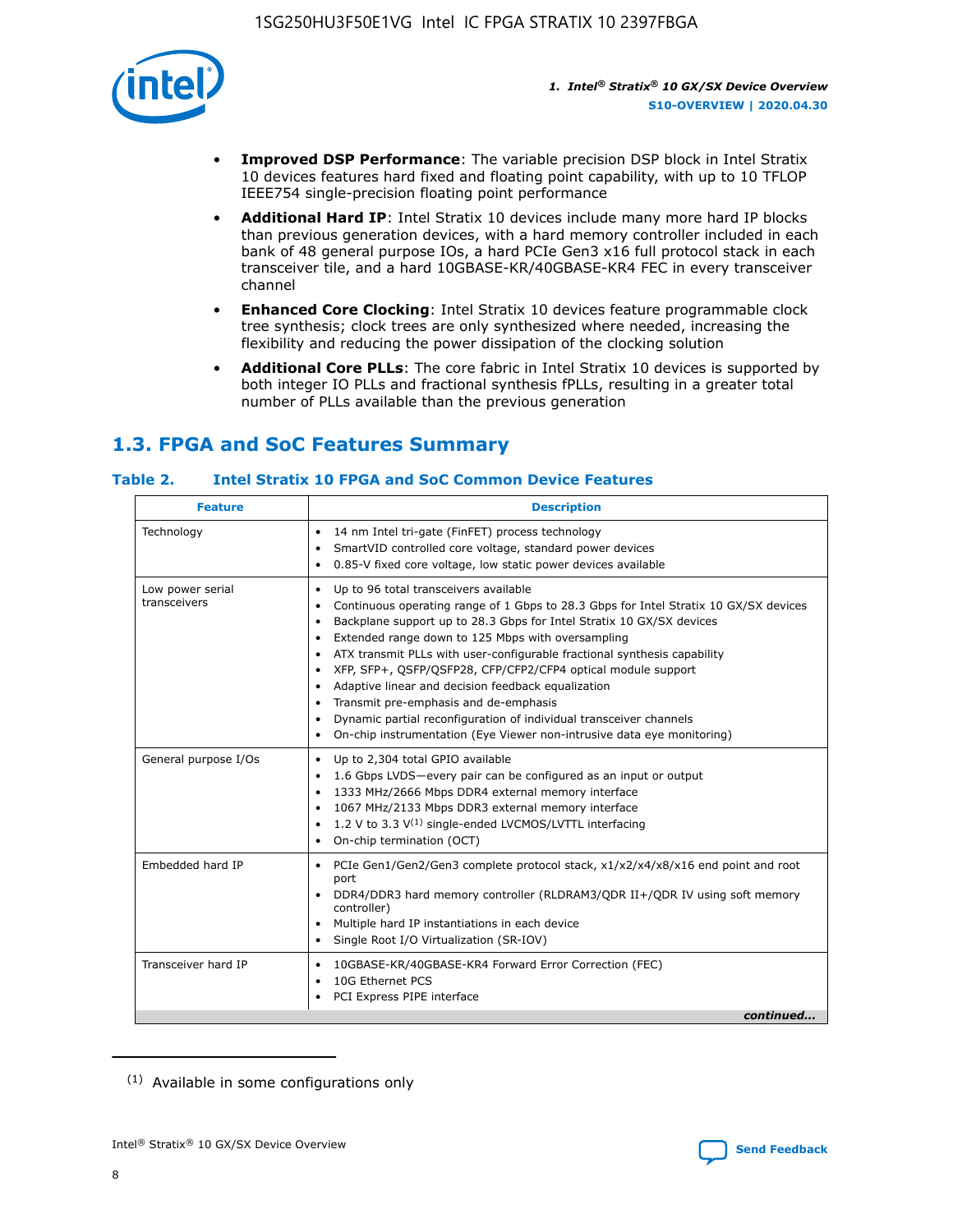

| <b>Feature</b>                   | <b>Description</b>                                                                                                                                                                                                                                                                                                                                                                                                                                                         |
|----------------------------------|----------------------------------------------------------------------------------------------------------------------------------------------------------------------------------------------------------------------------------------------------------------------------------------------------------------------------------------------------------------------------------------------------------------------------------------------------------------------------|
|                                  | Interlaken PCS<br>$\bullet$<br>Gigabit Ethernet PCS<br>$\bullet$<br>Deterministic latency support for Common Public Radio Interface (CPRI) PCS<br>$\bullet$<br>Fast lock-time support for Gigabit Passive Optical Networking (GPON) PCS<br>8B/10B, 64B/66B, 64B/67B encoders and decoders<br>$\bullet$<br>Custom mode support for proprietary protocols<br>$\bullet$                                                                                                       |
| Power management                 | SmartVID controlled core voltage, standard power devices<br>$\bullet$<br>0.85-V fixed core voltage, low static power devices available<br>$\bullet$<br>Intel Quartus <sup>®</sup> Prime Pro Edition integrated power analysis                                                                                                                                                                                                                                              |
| High performance core fabric     | Intel Hyperflex core architecture with Hyper-Registers throughout the interconnect<br>$\bullet$<br>routing and at the inputs of all functional blocks<br>Enhanced adaptive logic module (ALM)<br>$\bullet$<br>Improved multi-track routing architecture reduces congestion and improves compile<br>times<br>Hierarchical core clocking architecture with programmable clock tree synthesis<br>$\bullet$<br>Fine-grained partial reconfiguration                            |
| Internal memory blocks           | M20K-20 Kb with hard ECC support<br>٠<br>MLAB-640 bit distributed LUTRAM<br>$\bullet$                                                                                                                                                                                                                                                                                                                                                                                      |
| Variable precision DSP<br>blocks | IEEE 754-compliant hard single-precision floating point capability<br>$\bullet$<br>Supports signal processing with precision ranging from 18x19 up to 54x54<br>$\bullet$<br>Native 27x27 and 18x19 multiply modes<br>٠<br>64 bit accumulator and cascade for systolic FIRs<br>$\bullet$<br>Internal coefficient memory banks<br>Pre-adder/subtractor improves efficiency<br>$\bullet$<br>Additional pipeline register increases performance and reduces power<br>$\bullet$ |
| Phase locked loops (PLL)         | Fractional synthesis PLLs (fPLL) support both fractional and integer modes<br>$\bullet$<br>Fractional mode with third-order delta-sigma modulation<br>Precision frequency synthesis<br>$\bullet$<br>Integer PLLs adjacent to general purpose I/Os, support external memory, and LVDS<br>$\bullet$<br>interfaces, clock delay compensation, zero delay buffering                                                                                                            |
| Core clock networks              | 1 GHz fabric clocking<br>$\bullet$<br>667 MHz external memory interface clocking, supports 2666 Mbps DDR4 interface<br>$\bullet$<br>800 MHz LVDS interface clocking, supports 1600 Mbps LVDS interface<br>$\bullet$<br>Programmable clock tree synthesis, backwards compatible with global, regional and<br>$\bullet$<br>peripheral clock networks<br>Clocks only synthesized where needed, to minimize dynamic power<br>continued                                         |

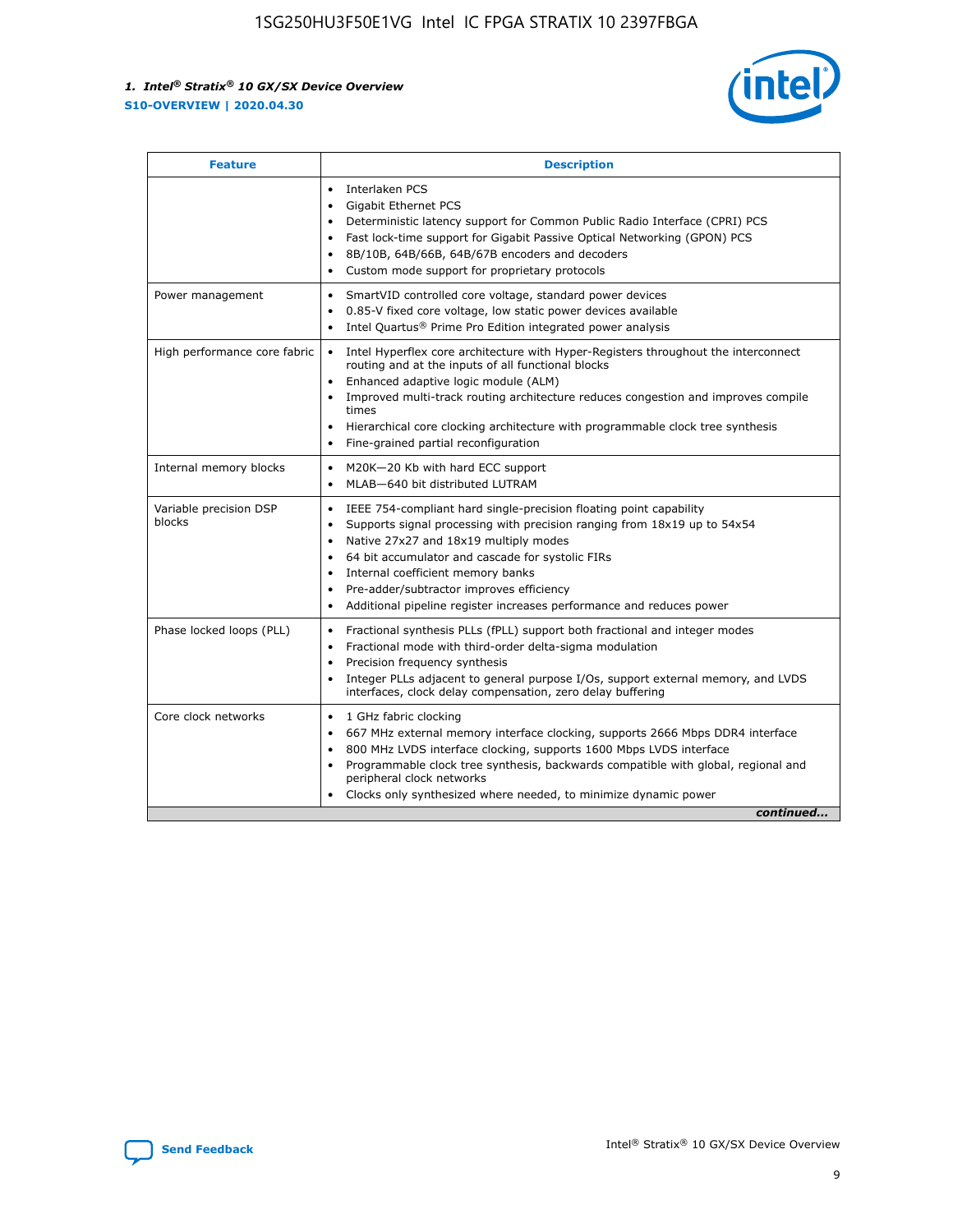

| <b>Feature</b>     | <b>Description</b>                                                                                                                                                                                                                                                                                                                                                                                                                                                                                                                                                   |  |  |  |
|--------------------|----------------------------------------------------------------------------------------------------------------------------------------------------------------------------------------------------------------------------------------------------------------------------------------------------------------------------------------------------------------------------------------------------------------------------------------------------------------------------------------------------------------------------------------------------------------------|--|--|--|
| Configuration      | Dedicated Secure Device Manager<br>$\bullet$<br>Software programmable device configuration<br>٠<br>Serial and parallel flash interface<br>٠<br>Configuration via protocol (CvP) using PCI Express Gen1/Gen2/Gen3<br>٠<br>Fine-grained partial reconfiguration of core fabric<br>$\bullet$<br>Dynamic reconfiguration of transceivers and PLLs<br>$\bullet$<br>Comprehensive set of security features including AES-256, SHA-256/384, and<br>ECDSA-256/384 accelerators, and multi-factor authentication<br>Physically Unclonable Function (PUF) service<br>$\bullet$ |  |  |  |
| Packaging          | Intel Embedded Multi-die Interconnect Bridge (EMIB) packaging technology<br>٠<br>Multiple devices with identical package footprints allows seamless migration across<br>$\bullet$<br>different device densities<br>1.0 mm ball-pitch FBGA packaging<br>$\bullet$<br>Lead and lead-free package options                                                                                                                                                                                                                                                               |  |  |  |
| Software and tools | Intel Quartus Prime Pro Edition design suite with new compiler and Hyper-Aware design<br>flow<br>Fast Forward compiler to allow Intel Hyperflex architecture performance exploration<br>$\bullet$<br>Transceiver toolkit<br>$\bullet$<br>Platform designer integration tool<br>DSP Builder advanced blockset<br>OpenCL <sup>™</sup> support<br>SoC Embedded Design Suite (EDS)                                                                                                                                                                                       |  |  |  |

## **Table 3. Intel Stratix 10 SoC Specific Device Features**

| <b>Hard Processor</b><br>System | Multi-processor unit (MPU) core<br><b>System Controllers</b> | Quad-core Arm Cortex-A53 MPCore processor with Arm<br>$\bullet$<br>CoreSight* debug and trace technology<br>Scalar floating-point unit supporting single and double<br>$\bullet$<br>precision<br>Arm Neon* media processing engine for each processor<br>$\bullet$<br>System Memory Management Unit (SMMU)<br>٠<br>Cache Coherency Unit (CCU)<br>$\bullet$ |
|---------------------------------|--------------------------------------------------------------|------------------------------------------------------------------------------------------------------------------------------------------------------------------------------------------------------------------------------------------------------------------------------------------------------------------------------------------------------------|
|                                 |                                                              |                                                                                                                                                                                                                                                                                                                                                            |
|                                 |                                                              |                                                                                                                                                                                                                                                                                                                                                            |
|                                 | Layer 1 Cache                                                | 32 KB L1 instruction cache with parity<br>$\bullet$<br>32 KB L1 data cache with ECC<br>$\bullet$                                                                                                                                                                                                                                                           |
|                                 | Layer 2 Cache                                                | 1 MB Shared L2 Cache with ECC<br>$\bullet$                                                                                                                                                                                                                                                                                                                 |
|                                 | On-Chip Memory                                               | 256 KB On-Chip RAM<br>٠                                                                                                                                                                                                                                                                                                                                    |
|                                 | Direct memory access (DMA) controller                        | 8-Channel DMA<br>$\bullet$                                                                                                                                                                                                                                                                                                                                 |
| (EMAC)                          | Ethernet media access controller                             | Three 10/100/1000 EMAC with integrated DMA<br>$\bullet$                                                                                                                                                                                                                                                                                                    |
|                                 | USB On-The-Go controller (OTG)                               | 2 USB OTG with integrated DMA<br>$\bullet$                                                                                                                                                                                                                                                                                                                 |
|                                 | <b>UART</b> controller                                       | 2 UART 16550 compatible<br>$\bullet$                                                                                                                                                                                                                                                                                                                       |
|                                 | Serial Peripheral Interface (SPI)<br>controller              | $\bullet$ 4 SPI                                                                                                                                                                                                                                                                                                                                            |
|                                 | $I2C$ controller                                             | 5 I <sup>2</sup> C controllers<br>$\bullet$                                                                                                                                                                                                                                                                                                                |
|                                 | SD/SDIO/MMC controller                                       | 1 eMMC version 4.5 with DMA and CE-ATA support<br>$\bullet$<br>SD, including eSD, version 3.0<br>$\bullet$<br>SDIO, including eSDIO, version 3.0<br>$\bullet$<br>CE-ATA - version 1.1<br>continued                                                                                                                                                         |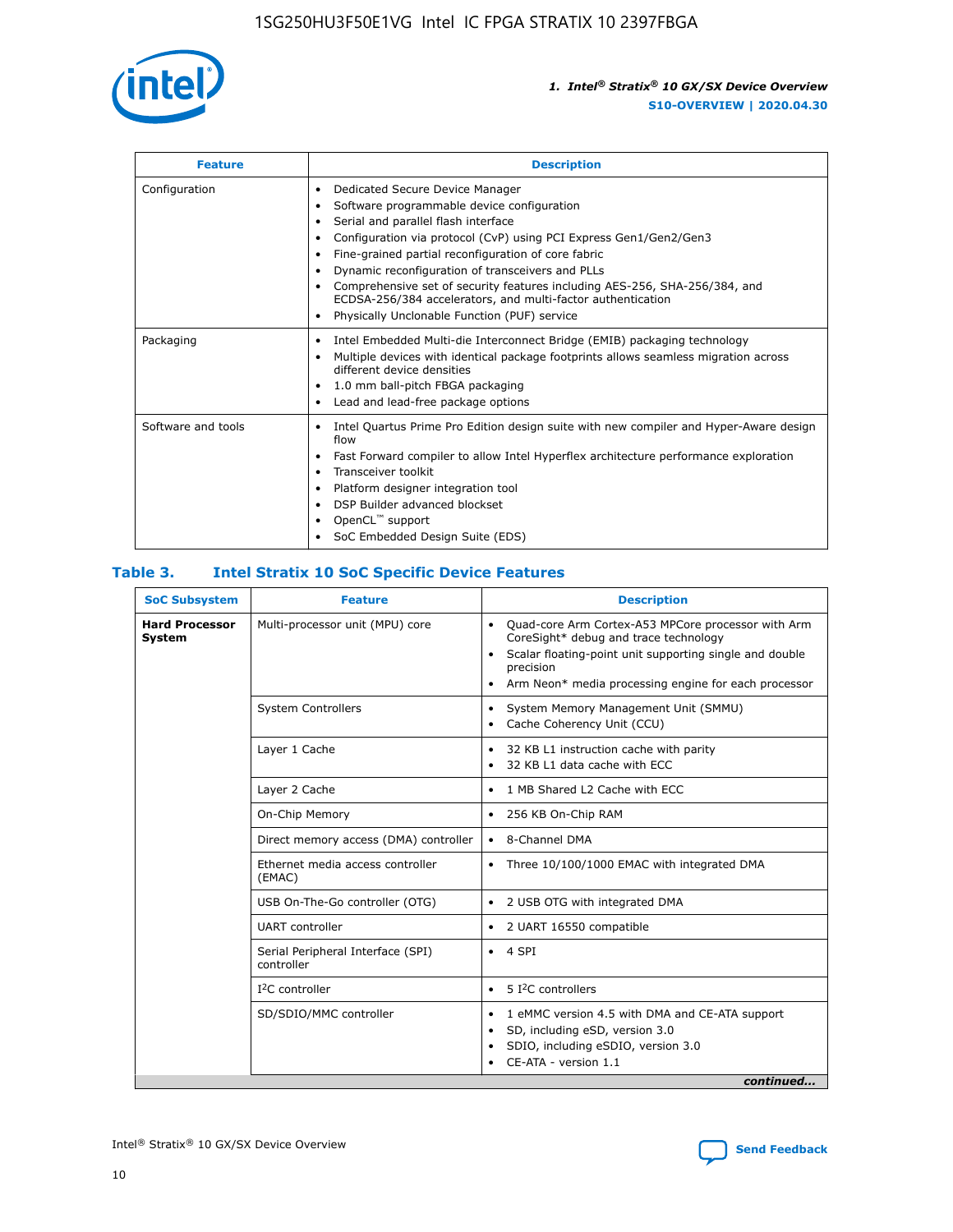

| <b>SoC Subsystem</b>                   | <b>Feature</b>             | <b>Description</b>                                                                            |  |  |
|----------------------------------------|----------------------------|-----------------------------------------------------------------------------------------------|--|--|
|                                        | NAND flash controller      | 1 ONFI 1.0, 8- and 16-bit support<br>$\bullet$                                                |  |  |
|                                        | General-purpose I/O (GPIO) | Maximum of 48 software programmable GPIO<br>$\bullet$                                         |  |  |
|                                        | <b>Timers</b>              | 4 general-purpose timers<br>٠<br>4 watchdog timers                                            |  |  |
| <b>Secure Device</b><br>Manager        | Security                   | Secure boot<br>٠<br>Advanced Encryption Standard (AES) and authentication<br>٠<br>(SHA/ECDSA) |  |  |
| External<br>Memory<br><b>Interface</b> | External Memory Interface  | Hard Memory Controller with DDR4 and DDR3<br>$\bullet$                                        |  |  |

## **1.4. Intel Stratix 10 Block Diagram**

## **Figure 2. Intel Stratix 10 FPGA and SoC Architecture Block Diagram**



HPS: Quad ARM Cortex-A53 Hard Processor System SDM: Secure Device Manager

## **1.5. Intel Stratix 10 FPGA and SoC Family Plan**

<sup>(2)</sup> The number of 27x27 multipliers is one-half the number of 18x19 multipliers.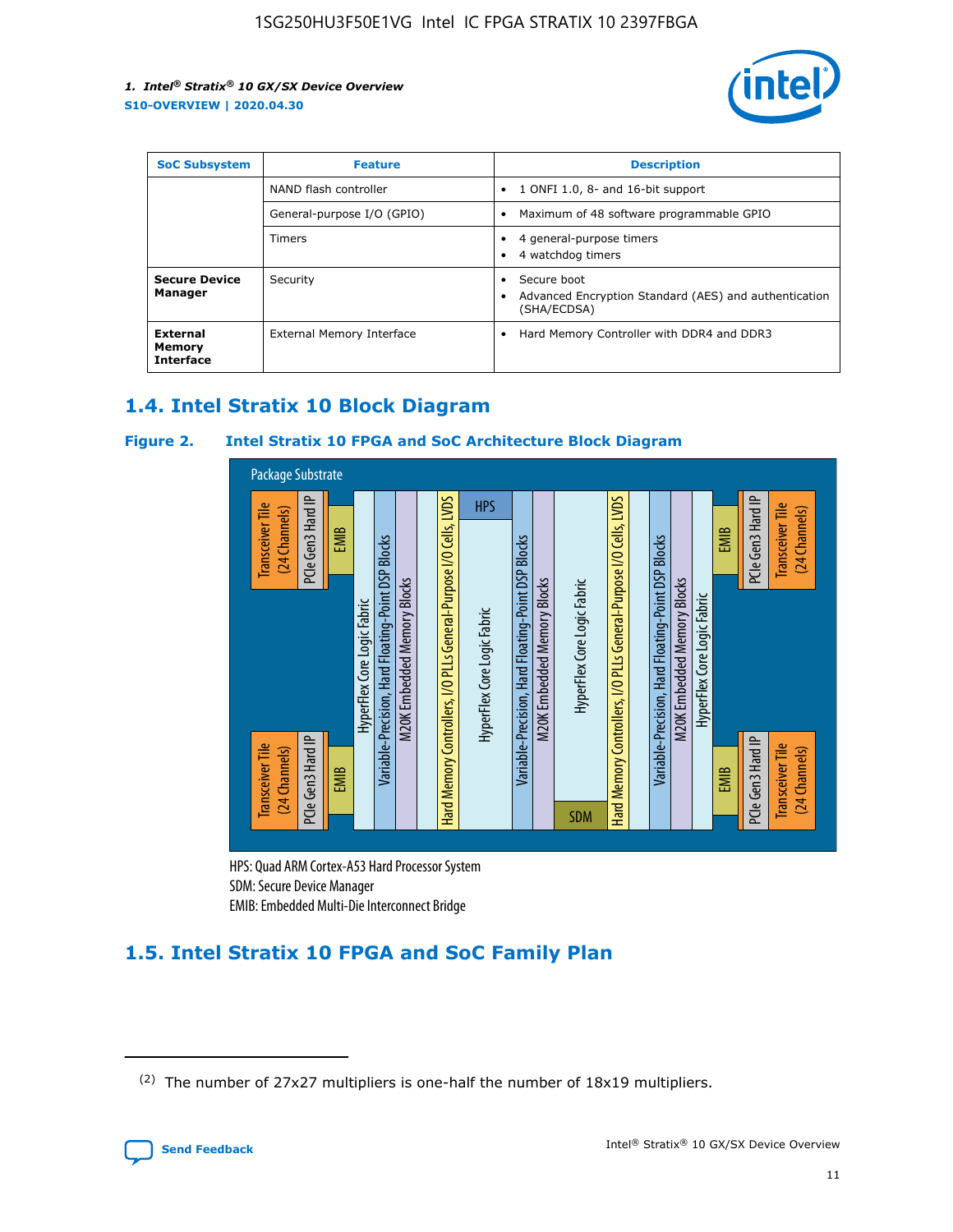

## **Table 4. Intel Stratix 10 GX/SX FPGA and SoC Family Plan—FPGA Core (part 1)**

| <b>Intel Stratix 10</b><br><b>GX/SX Device</b><br><b>Name</b> | <b>Logic Elements</b><br>(KLE) | <b>M20K Blocks</b> | <b>M20K Mbits</b> | <b>MLAB Counts</b> | <b>MLAB Mbits</b> | 18x19 Multi-<br>pliers <sup>(2)</sup> |
|---------------------------------------------------------------|--------------------------------|--------------------|-------------------|--------------------|-------------------|---------------------------------------|
| GX 400/<br>SX 400                                             | 378                            | 1,537              | 30                | 3,276              | $\overline{2}$    | 1,296                                 |
| GX 650/<br>SX 650                                             | 612                            | 2,489              | 49                | 5,364              | 3                 | 2,304                                 |
| GX 850/<br>SX 850                                             | 841                            | 3,477              | 68                | 7,124              | $\overline{4}$    | 4,032                                 |
| GX 1100/<br>SX 1100                                           | 1,325                          | 5,461              | 107               | 11,556             | $\overline{7}$    | 5,184                                 |
| GX 1650/<br>SX 1650                                           | 1,624                          | 5,851              | 114               | 13,764             | 8                 | 6,290                                 |
| GX 2100/<br>SX 2100                                           | 2,005                          | 6,501              | 127               | 17,316             | 11                | 7,488                                 |
| GX 2500/<br>SX 2500                                           | 2,422                          | 9,963              | 195               | 20,529             | 13                | 10,022                                |
| GX 2800/<br>SX 2800                                           | 2,753                          | 11,721             | 229               | 23,796             | 15                | 11,520                                |
| GX 1660                                                       | 1,679                          | 6,162              | 120               | 14,230             | 9                 | 6,652                                 |
| GX 2110                                                       | 2,073                          | 6,847              | 134               | 17,856             | 11                | 7,920                                 |
| <b>GX 10M</b>                                                 | 10,200                         | 12,950             | 253               | 87,984             | 55                | 6,912                                 |

#### **Table 5. Intel Stratix 10 GX/SX FPGA and SoC Family Plan—Interconnects, PLLs and Hard IP (part 2)**

| <b>Intel Stratix 10</b>            |                      | <b>PLLs</b><br><b>Interconnects</b> |              |          | <b>Hard IP</b>                       |  |
|------------------------------------|----------------------|-------------------------------------|--------------|----------|--------------------------------------|--|
| <b>GX/SX Device</b><br><b>Name</b> | <b>Maximum GPIOs</b> | <b>Maximum XCVR</b>                 | <b>fPLLs</b> | I/O PLLs | <b>PCIe Hard IP</b><br><b>Blocks</b> |  |
| GX 400/<br>SX 400                  | 374                  | 24                                  | 8            | 8        | $\mathbf{1}$                         |  |
| GX 650/<br>SX 650                  | 392                  | 24                                  | 8            | 8        | $\mathbf{1}$                         |  |
| GX 850/<br>SX 850                  | 688                  | 48                                  | 16           | 16       | 2                                    |  |
| GX 1100/<br>SX 1100                | 688                  | 48                                  | 16           | 16       | 2                                    |  |
| GX 1650/<br>SX 1650                | 704                  | 96                                  | 32           | 24       | $\overline{4}$                       |  |
| GX 2100/<br>SX 2100                | 704                  | 96                                  | 32           | 24       | 4                                    |  |
| GX 2500/<br>SX 2500                | 1,160                | 96                                  | 32           | 24       | $\overline{4}$                       |  |
| GX 2800/<br>SX 2800                | 1,160                | 96                                  | 32           | 24       | $\overline{4}$                       |  |
| continued                          |                      |                                     |              |          |                                      |  |

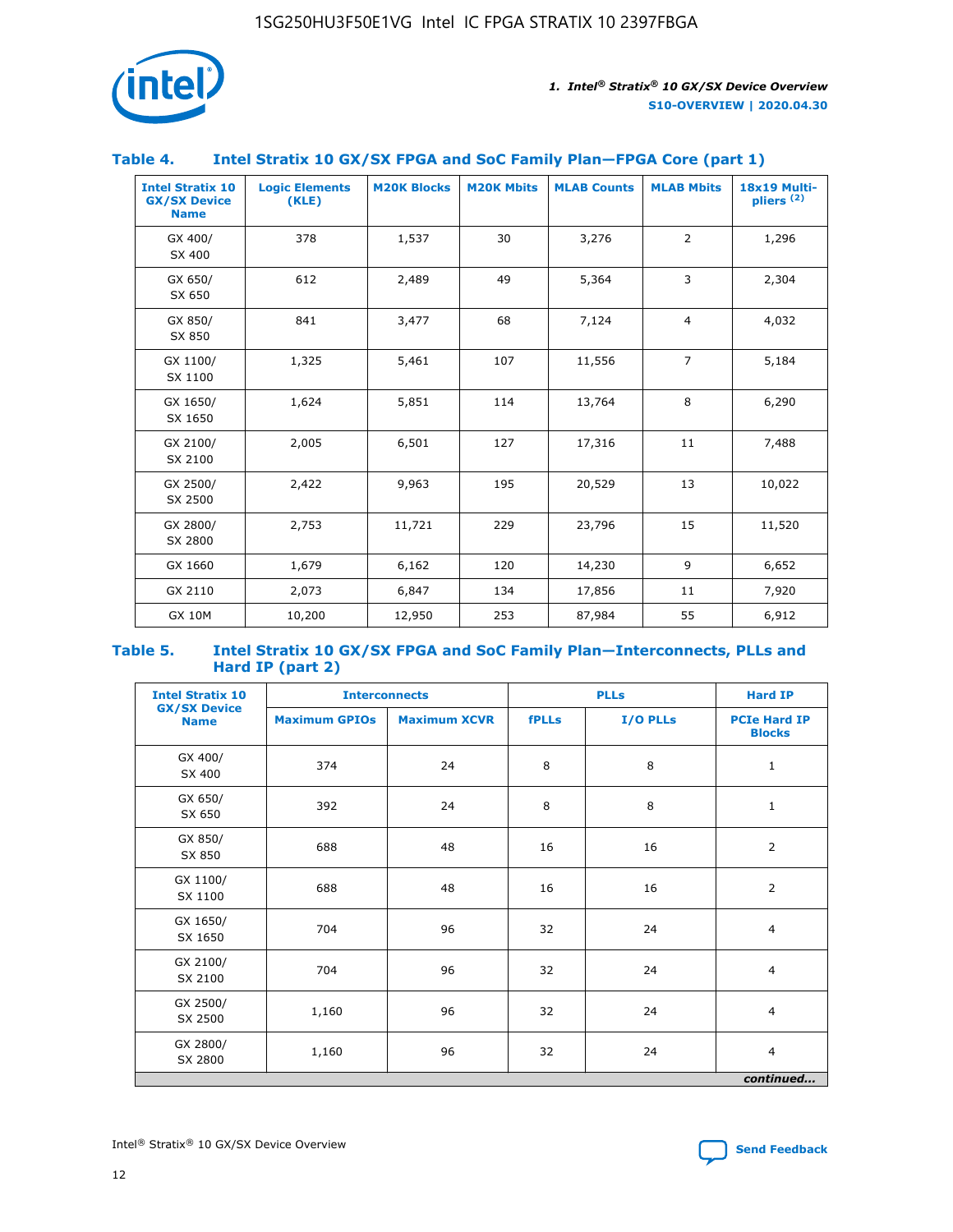

| <b>Intel Stratix 10</b>            | <b>Interconnects</b> |                     |              | <b>Hard IP</b>  |                                      |
|------------------------------------|----------------------|---------------------|--------------|-----------------|--------------------------------------|
| <b>GX/SX Device</b><br><b>Name</b> | <b>Maximum GPIOs</b> | <b>Maximum XCVR</b> | <b>fPLLs</b> | <b>I/O PLLs</b> | <b>PCIe Hard IP</b><br><b>Blocks</b> |
| GX 1660                            | 688                  | 48                  | 16           | 16              |                                      |
| GX 2110                            | 688                  | 48                  | 16           | 16              |                                      |
| <b>GX 10M</b>                      | 2,304                | 48                  | 24           | 48              | 4                                    |

## **Table 6. Intel Stratix 10 GX/SX FPGA and SoC Family Package Plan**

Cell legend: General Purpose I/Os, High-Voltage I/Os, LVDS Pairs, Transceivers (3) (4) (5) (6) (7) (8)

| <b>Intel Stratix 10</b><br><b>GX/SX Device</b><br><b>Name</b> | F1152<br><b>HF35</b><br>$(35x35 \text{ mm}^2)$ | <b>F1760</b><br><b>NF43</b><br>(42.5x42.5<br>$mm2$ ) | F2397<br><b>UF50</b><br>$(50x50 \text{ mm}^2)$ | F2912<br><b>HF55</b><br>$(55x55 \text{ mm}^2)$ | F4938<br><b>NF74</b><br>$(70x74)$ mm <sup>2</sup> |
|---------------------------------------------------------------|------------------------------------------------|------------------------------------------------------|------------------------------------------------|------------------------------------------------|---------------------------------------------------|
| GX 400/<br>SX 400                                             | 374, 56, 120, 24 <sup>(9)</sup>                | $\overline{\phantom{a}}$                             | $\overline{\phantom{a}}$                       |                                                |                                                   |
| GX 650/<br>SX 650                                             | 392, 8, 192, 24                                | ٠                                                    | $\overline{\phantom{a}}$                       |                                                |                                                   |
| GX 850/<br>SX 850                                             |                                                | 688, 16, 336, 48                                     |                                                |                                                |                                                   |
| GX 1100/<br>SX 1100                                           |                                                | 688, 16, 336, 48                                     |                                                |                                                |                                                   |
| GX 1650/<br>SX 1650                                           |                                                | 688, 16, 336, 48                                     | 704, 32, 336, 96                               |                                                |                                                   |
| GX 2100/<br>SX 2100                                           |                                                | 688, 16, 336, 48                                     | 704, 32, 336, 96                               | -                                              | ۰                                                 |
| GX 2500/<br>SX 2500                                           |                                                | 688, 16, 336, 48                                     | 704, 32, 336, 96                               | 1160, 8, 576, 24                               |                                                   |
| GX 2800/                                                      | $\overline{\phantom{a}}$                       | 688, 16, 336, 48                                     | 704, 32, 336, 96                               | 1160, 8, 576, 24                               | ٠<br>continued                                    |

- (3) All packages are ball grid arrays with 1.0 mm pitch.
- (4) High-Voltage I/O pins are used for 3 V and 2.5 V interfacing.
- $(5)$  Each LVDS pair can be configured as either a differential input or a differential output.
- (6) High-Voltage I/O pins and LVDS pairs are included in the General Purpose I/O count. Transceivers are counted separately.
- $(7)$  Each package column offers pin migration (common circuit board footprint) for all devices in the column.
- $(8)$  Intel Stratix 10 GX devices are pin migratable with Intel Stratix 10 SX devices in the same package.
- $(9)$  The Intel Stratix 10 SX/GX 400 device has a level shifter, and this imposes some restrictions on the number of LVDS pairs and I/O banks available (see "Intel Stratix 10 SX/GX 400 Device Level Shifter Details").

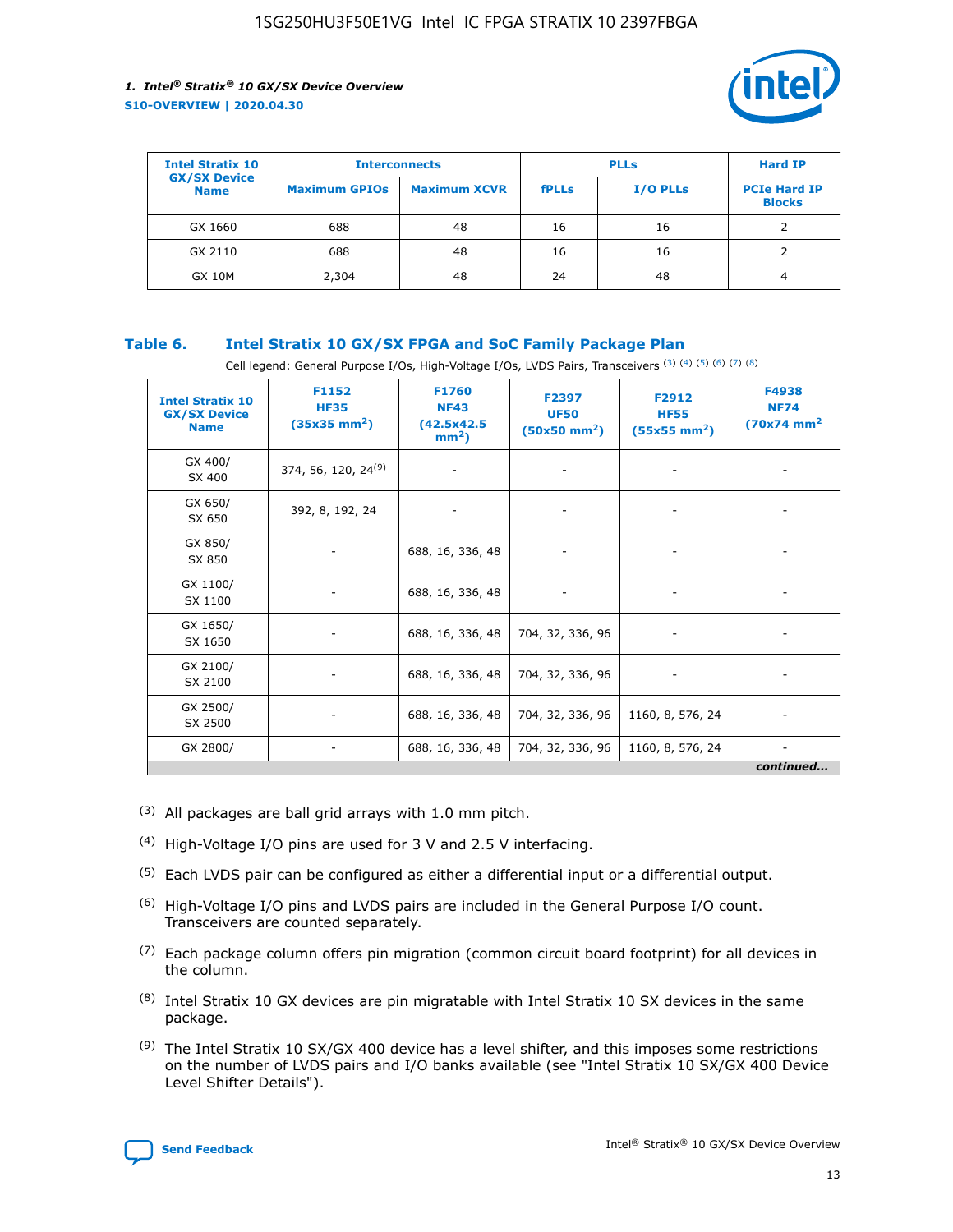

| <b>Intel Stratix 10</b><br><b>GX/SX Device</b><br><b>Name</b> | F1152<br><b>HF35</b><br>$(35x35)$ mm <sup>2</sup> ) | F1760<br><b>NF43</b><br>(42.5x42.5<br>$mm2$ ) | F2397<br><b>UF50</b><br>$(50x50 \text{ mm}^2)$ | F2912<br><b>HF55</b><br>$(55x55$ mm <sup>2</sup> ) | F4938<br><b>NF74</b><br>$(70x74)$ mm <sup>2</sup> |
|---------------------------------------------------------------|-----------------------------------------------------|-----------------------------------------------|------------------------------------------------|----------------------------------------------------|---------------------------------------------------|
| SX 2800                                                       |                                                     |                                               |                                                |                                                    |                                                   |
| GX 1660                                                       | -                                                   | 688, 16, 336, 48                              | $\overline{\phantom{a}}$                       |                                                    |                                                   |
| GX 2110                                                       |                                                     | 688, 16, 336, 48                              | $\overline{\phantom{a}}$                       |                                                    |                                                   |
| <b>GX 10M</b>                                                 | ۰                                                   |                                               |                                                |                                                    | 2304, 32, 1152,<br>48                             |





## **1.6. Intel Hyperflex Core Architecture**

Intel Stratix 10 FPGAs and SoCs are based on a core fabric featuring the new Intel Hyperflex core architecture. The Intel Hyperflex core architecture delivers 2X the clock frequency performance and up to 70% lower power compared to previous generation high-end FPGAs. Along with this performance breakthrough, the Intel Hyperflex core architecture delivers a number of advantages including:

- **Higher Throughput**—Capitalizes on 2X core clock frequency performance to obtain throughput breakthroughs
- **Improved Power Efficiency**—Uses reduced IP size, enabled by Intel Hyperflex, to consolidate designs which previously spanned multiple devices into a single device, thereby reducing power by up to 70% versus previous generation devices
- **Greater Design Functionality**—Uses faster clock frequency to reduce bus widths and reduce IP size, freeing up additional FPGA resources to add greater functionality
- **Increased Designer Productivity**—Boosts performance with less routing congestion and fewer design iterations using Hyper-Aware design tools, obtaining greater timing margin for more rapid timing closure

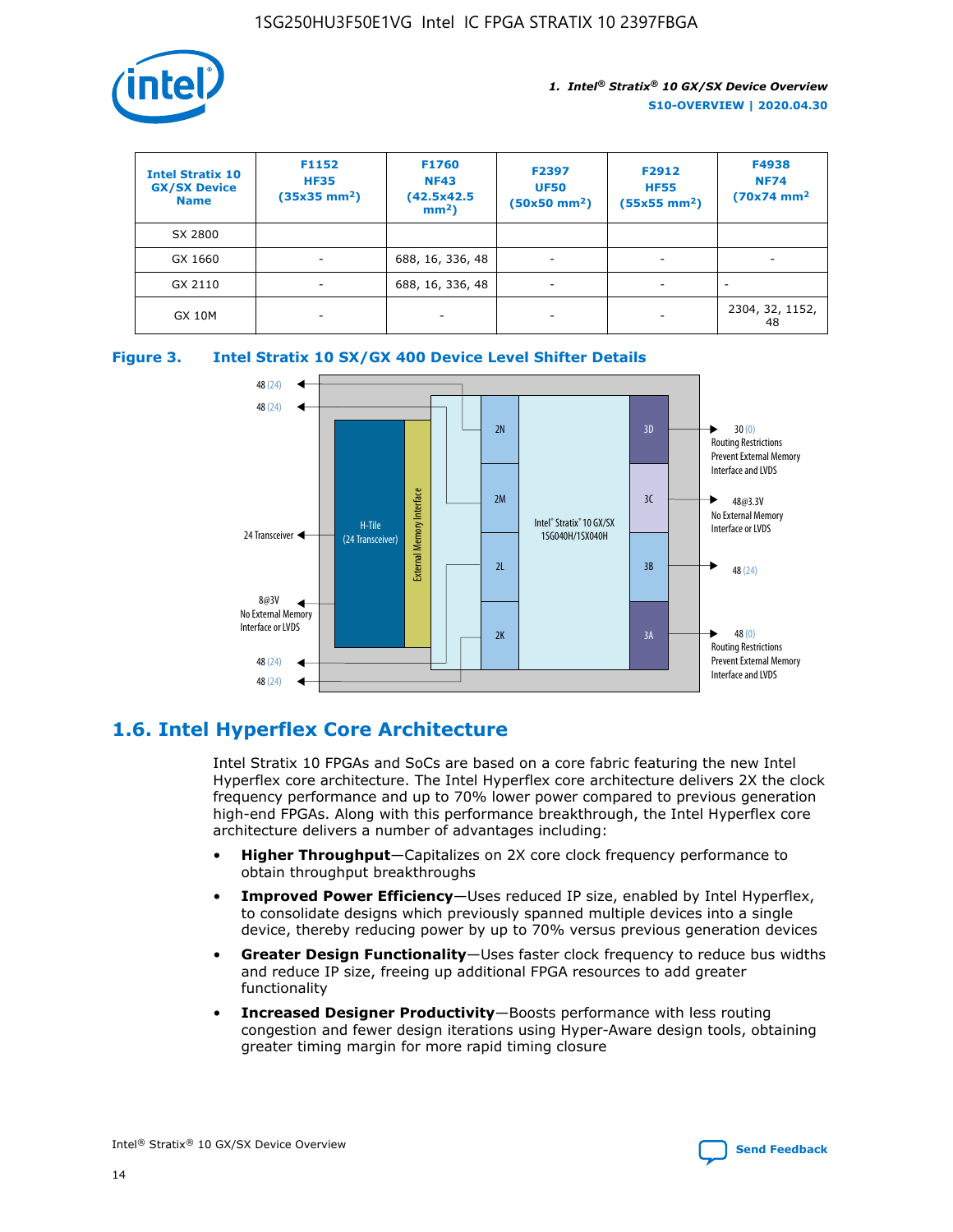

In addition to the traditional user registers found in the Adaptive Logic Modules (ALM), the Intel Hyperflex core architecture introduces additional bypassable registers everywhere throughout the fabric of the FPGA. These additional registers, called Hyper-Registers are available on every interconnect routing segment and at the inputs of all functional blocks.

#### **Figure 4. Bypassable Hyper-Register**



The Hyper-Registers enable the following key design techniques to achieve the 2X core performance increases:

- Fine grain Hyper-Retiming to eliminate critical paths
- Zero latency Hyper-Pipelining to eliminate routing delays
- Flexible Hyper-Optimization for best-in-class performance

By implementing these techniques in your design, the Hyper-Aware design tools automatically make use of the Hyper-Registers to achieve maximum core clock frequency.



## **Figure 5. Intel Hyperflex Core Architecture**

New Hyper-Registers throughout the core fabric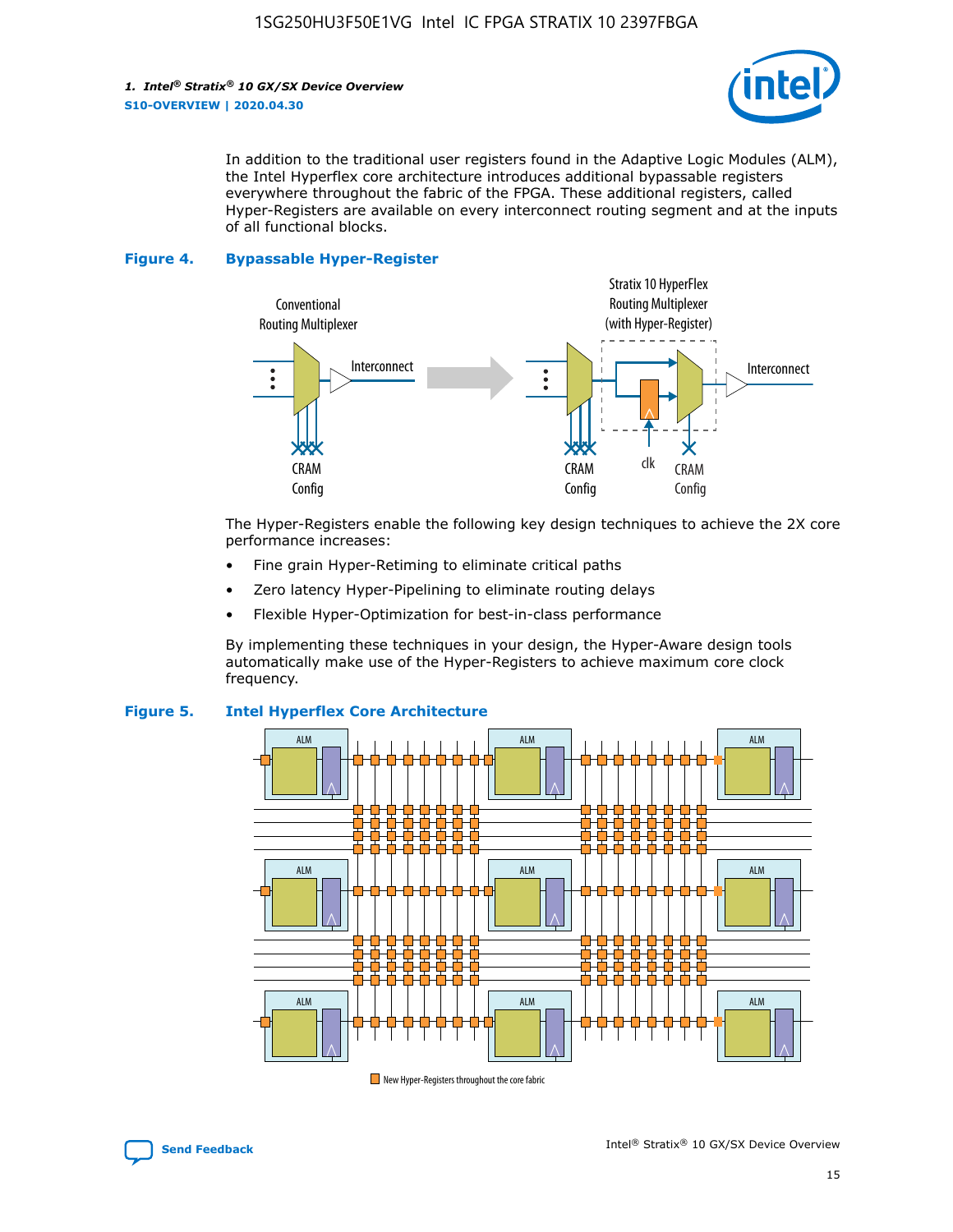

## **1.7. Heterogeneous 3D SiP Transceiver Tiles**

Intel Stratix 10 FPGAs and SoCs feature power efficient, high bandwidth, low latency transceivers. The transceivers are implemented on heterogeneous 3D System-in-Package (SiP) transceiver tiles, each containing 24 full-duplex transceiver channels. In addition to providing a high-performance transceiver solution to meet current connectivity needs, this allows for future flexibility and scalability as data rates, modulation schemes, and protocol IPs evolve.

## **Figure 6. Monolithic Core Fabric and Heterogeneous 3D SiP Transceiver Tiles**



## **Figure 7. Dual Core Fabric and Heterogeneous 3D SiP Transceiver Tiles (for the Intel Stratix 10 GX 10M Variant Only)**



Each transceiver tile contains:

- 24 full-duplex transceiver channels (PMA and PCS) $(10)$
- Reference clock distribution network
- Transmit PLLs
- High-speed clocking and bonding networks
- One instance of PCI Express hard IP

16



 $(10)$  12 full-duplex transceiver channels for the Intel Stratix 10 GX 10M variant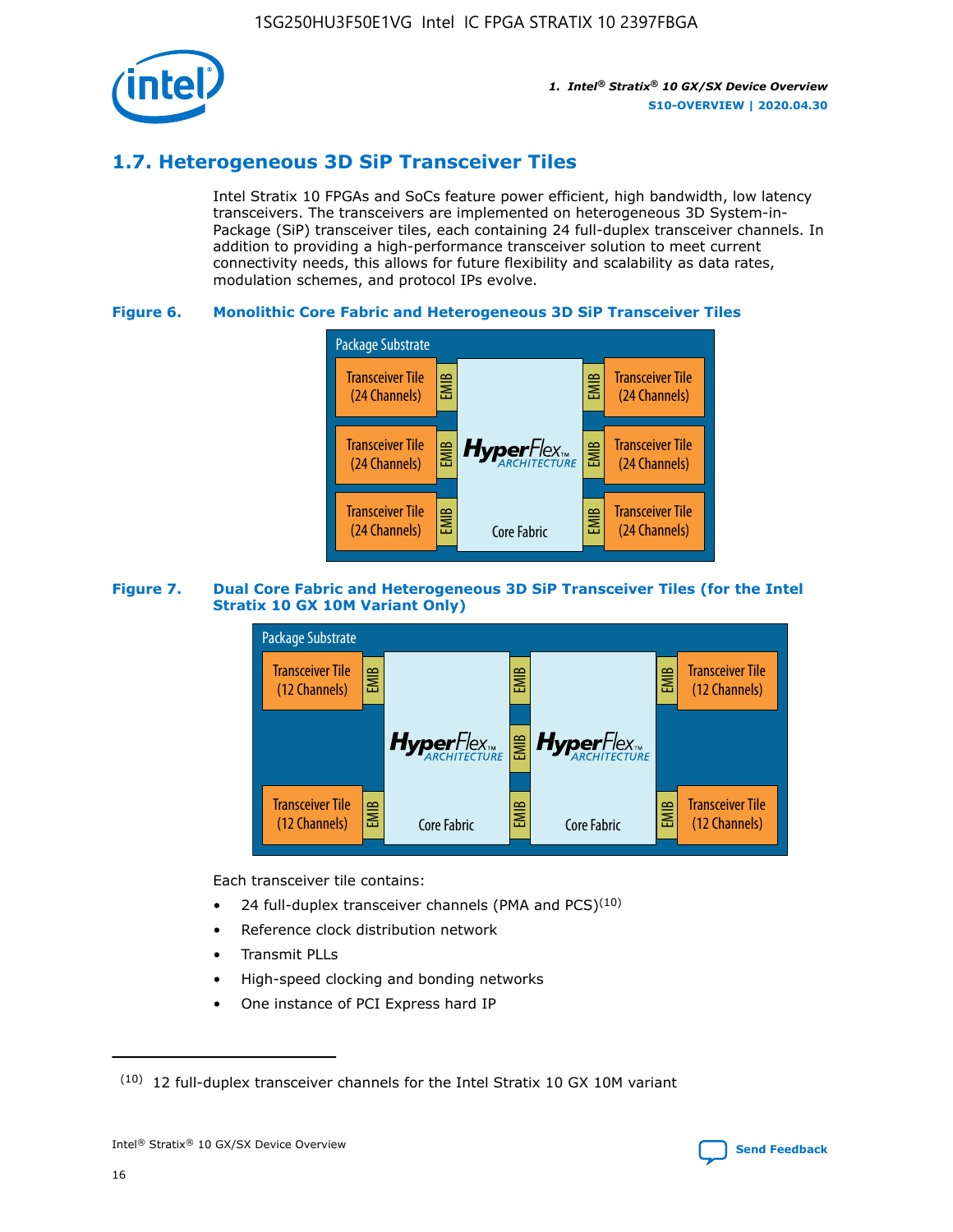



## **Figure 8. Heterogeneous 3D SiP Transceiver Tile Architecture**

## **1.8. Intel Stratix 10 Transceivers**

Intel Stratix 10 devices offer up to 96 total full-duplex transceiver channels. These channels provide continuous data rates from 1 Gbps to 28.3 Gbps for chip-to-chip, chip-to-module, and backplane applications. In each device,two thirds of the transceivers can be configured up to the maximum data rate of 28.3 Gbps to drive 100G interfaces and C form-factor pluggable CFP2/CFP4 optical modules. For longerreach backplane driving applications, advanced adaptive equalization circuits are used to equalize over 30 dB of system loss.

All transceiver channels feature a dedicated Physical Medium Attachment (PMA) and a hardened Physical Coding Sublayer (PCS).

- The PMA provides primary interfacing capabilities to physical channels.
- The PCS typically handles encoding/decoding, word alignment, and other preprocessing functions before transferring data to the FPGA core fabric.

Within each transceiver tile, the transceivers are arranged in four banks of six PMA-PCS groups. A wide variety of bonded and non-bonded data rate configurations are possible within each bank, and within each tile, using a highly configurable clock distribution network.

## **1.8.1. PMA Features**

PMA channels are comprised of transmitter (TX), receiver (RX), and high speed clocking resources.

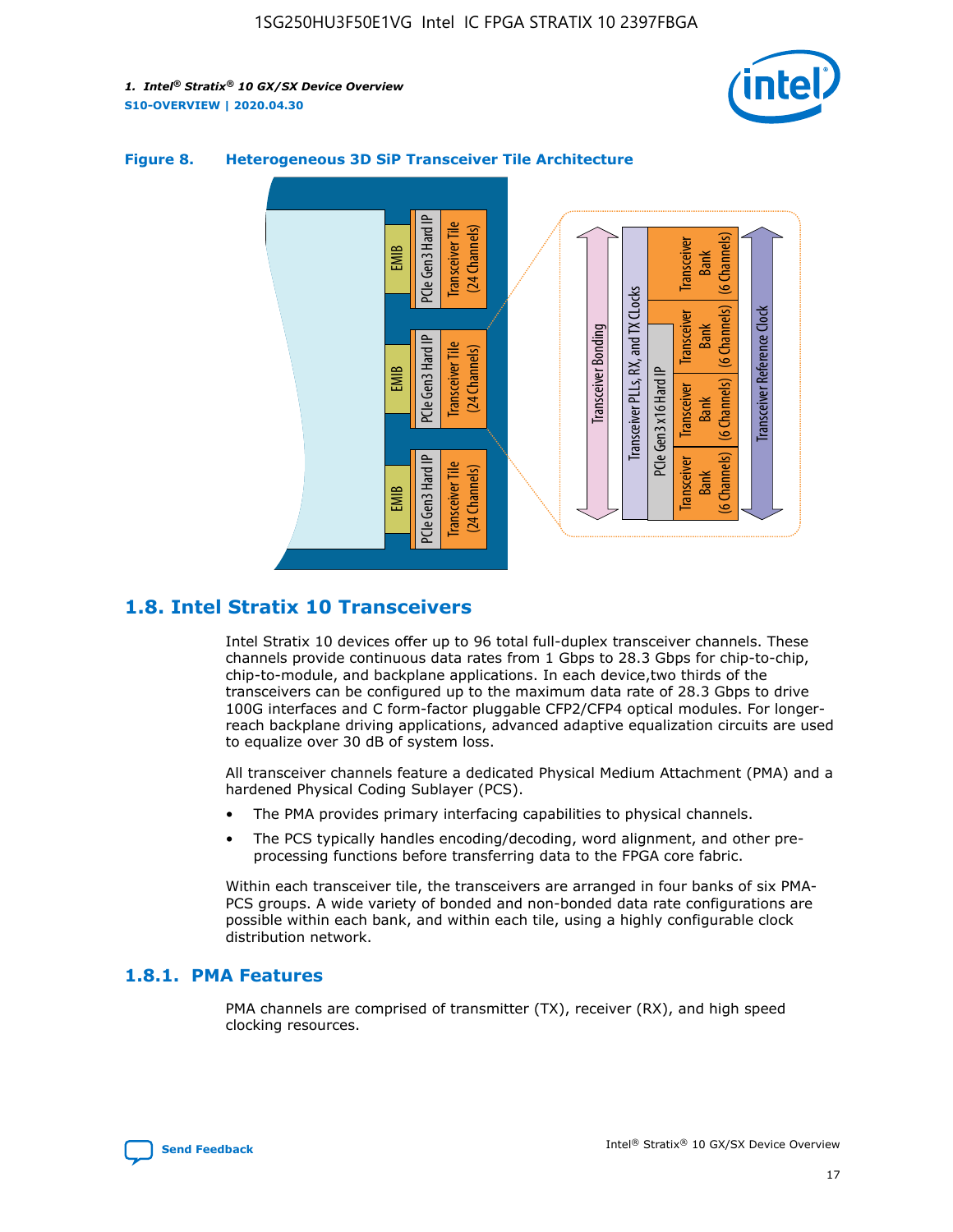

Intel Stratix 10 device features provide exceptional signal integrity at data rates up to 28.3 Gbps. Clocking options include ultra-low jitter LC tank-based (ATX) PLLs with optional fractional synthesis capability, channel PLLs operating as clock multiplier units (CMUs), and fractional synthesis PLLs (fPLLs).

- **ATX PLL**—can be configured in integer mode, or optionally, in a new fractional synthesis mode. Each ATX PLL spans the full frequency range of the supported data rate range providing a stable, flexible clock source with the lowest jitter.
- **CMU PLL**—when not being used as a transceiver, select PMA channels can be configured as channel PLLs operating as CMUs to provide an additional master clock source within the transceiver bank.
- **fPLL**—In addition, dedicated fPLLs are available with precision frequency synthesis capabilities. fPLLs can be used to synthesize multiple clock frequencies from a single reference clock source and replace multiple reference oscillators for multiprotocol and multi-rate applications.

On the receiver side, each PMA has an independent channel PLL that allows analog tracking for clock-data recovery. Each PMA also has advanced equalization circuits that compensate for transmission losses across a wide frequency spectrum.

- **Variable Gain Amplifier (VGA)**—to optimize the receiver's dynamic range
- **Continuous Time Linear Equalizer (CTLE)**—to compensate for channel losses with lowest power dissipation
- **Decision Feedback Equalizer (DFE)**—to provide additional equalization capability on backplanes even in the presence of crosstalk and reflections
- **On-Die Instrumentation (ODI)**—to provide on-chip eye monitoring capabilities (Eye Viewer). This capability helps to optimize link equalization parameters during board bring-up and supports in-system link diagnostics and equalization margin testing

#### **Figure 9. Intel Stratix 10 Receiver Block Features**



All link equalization parameters feature automatic adaptation using the new Advanced Digital Adaptive Parametric Tuning (ADAPT) circuit. This circuit is used to dynamically set DFE tap weights, adjust CTLE parameters, and optimize VGA gain and threshold voltage. Finally, optimal and consistent signal integrity is ensured by using the new



Intel<sup>®</sup> Stratix<sup>®</sup> 10 GX/SX Device Overview **[Send Feedback](mailto:FPGAtechdocfeedback@intel.com?subject=Feedback%20on%20Intel%20Stratix%2010%20GX/SX%20Device%20Overview%20(S10-OVERVIEW%202020.04.30)&body=We%20appreciate%20your%20feedback.%20In%20your%20comments,%20also%20specify%20the%20page%20number%20or%20paragraph.%20Thank%20you.)** Send Feedback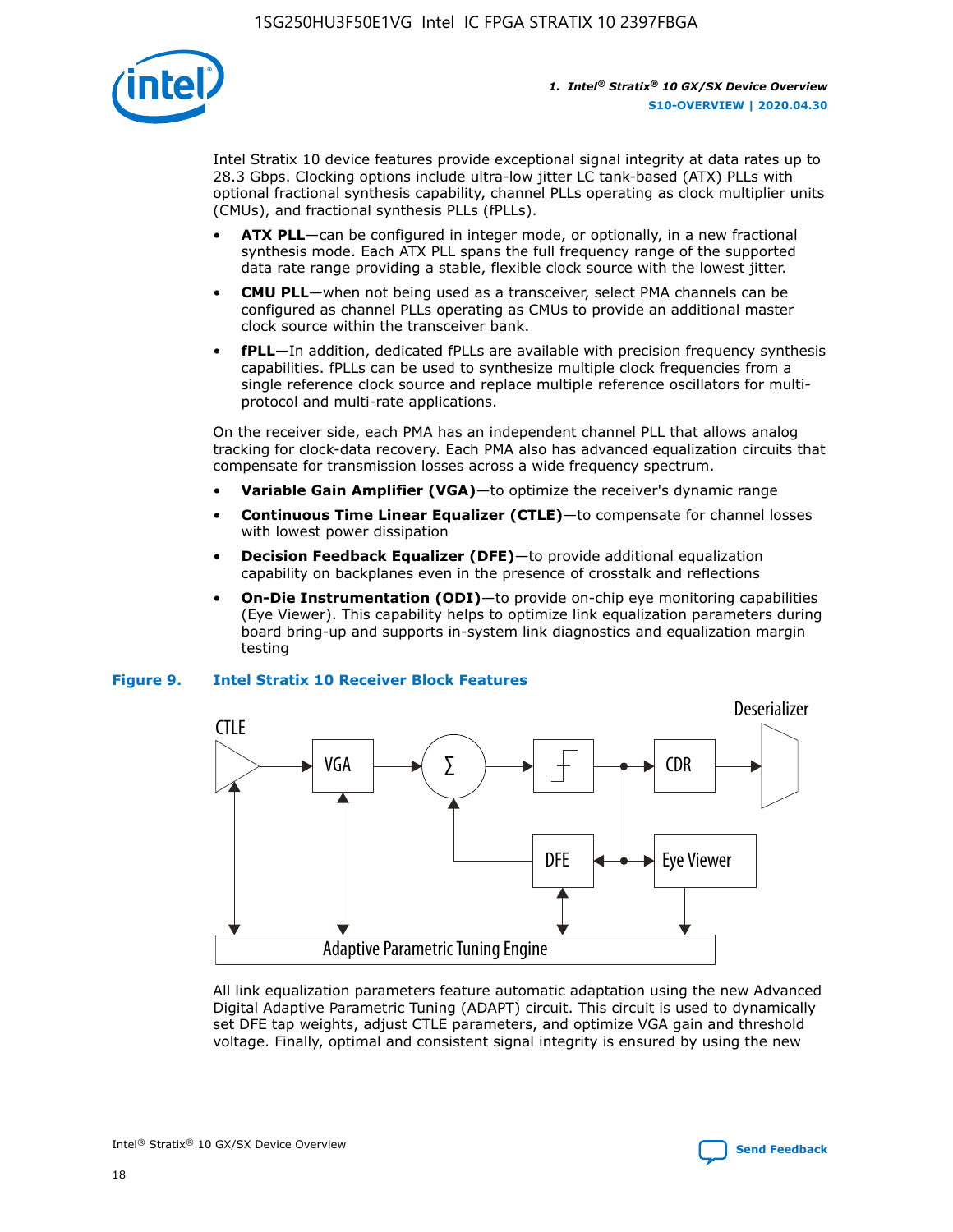

hardened Precision Signal Integrity Calibration Engine (PreSICE) to automatically calibrate all transceiver circuit blocks on power-up. This gives the most link margin and ensures robust, reliable, and error-free operation.

#### **Table 7. Transceiver PMA Features**

| <b>Feature</b>                                                       | <b>Capability</b>                                                                                                                                                                                         |
|----------------------------------------------------------------------|-----------------------------------------------------------------------------------------------------------------------------------------------------------------------------------------------------------|
| Chip-to-Chip Data Rates                                              | 1 Gbps (11) to 28.3 Gbps (Intel Stratix 10 GX/SX devices)                                                                                                                                                 |
| <b>Backplane Support</b>                                             | Drive backplanes at data rates up to 28.3 Gbps, including 10GBASE-KR compliance                                                                                                                           |
| Optical Module Support                                               | SFP+/SFP, XFP, CXP, QSFP/QSFP28, QSFPDD, CFP/CFP2/CFP4                                                                                                                                                    |
| Cable Driving Support                                                | SFP+ Direct Attach, PCI Express over cable, eSATA                                                                                                                                                         |
| <b>Transmit Pre-Emphasis</b>                                         | 5-tap transmit pre-emphasis and de-emphasis to compensate for system channel loss                                                                                                                         |
| Continuous Time Linear<br>Equalizer (CTLE)                           | Dual mode, high-gain, and high-data rate, linear receive equalization to compensate for<br>system channel loss                                                                                            |
| Decision Feedback Equalizer<br>(DFE)                                 | 15 fixed tap DFE to equalize backplane channel loss in the presence of crosstalk and noisy<br>environments                                                                                                |
| Advanced Digital Adaptive<br>Parametric Tuning (ADAPT)               | Fully digital adaptation engine to automatically adjust all link equalization parameters-<br>including CTLE, DFE, and VGA blocks—that provide optimal link margin without intervention<br>from user logic |
| Precision Signal Integrity<br>Calibration Engine (PreSICE)           | Hardened calibration controller to quickly calibrate all transceiver control parameters on<br>power-up, which provides the optimal signal integrity and jitter performance                                |
| <b>ATX Transmit PLLs</b>                                             | Low jitter ATX (inductor-capacitor) transmit PLLs with continuous tuning range to cover a<br>wide range of standard and proprietary protocols, with optional fractional frequency<br>synthesis capability |
| <b>Fractional PLLs</b>                                               | On-chip fractional frequency synthesizers to replace on-board crystal oscillators and reduce<br>system cost                                                                                               |
| Digitally Assisted Analog<br>CDR.                                    | Superior jitter tolerance with fast lock time                                                                                                                                                             |
| On-Die Instrumentation-<br>Eye Viewer and Jitter Margin<br>Tool      | Simplify board bring-up, debug, and diagnostics with non-intrusive, high-resolution eye<br>monitoring (Eye Viewer). Also inject jitter from transmitter to test link margin in system.                    |
| Dynamic Reconfiguration                                              | Allows for independent control of each transceiver channel Avalon memory-mapped<br>interface for the most transceiver flexibility.                                                                        |
| Multiple PCS-PMA and PCS-<br>Core to FPGA fabric interface<br>widths | 8, 10, 16, 20, 32, 40, or 64 bit interface widths for flexibility of deserialization width,<br>encoding, and reduced latency                                                                              |

## **1.8.2. PCS Features**

Intel Stratix 10 PMA channels interface with core logic through configurable and bypassable PCS interface layers.

The PCS contains multiple gearbox implementations to decouple the PMA and PCS interface widths. This feature provides the flexibility to implement a wide range of applications with 8, 10, 16, 20, 32, 40, or 64 bit interface width between each transceiver and the core logic.

 $(11)$  Stratix 10 transceivers can support data rates below 1 Gbps with over sampling.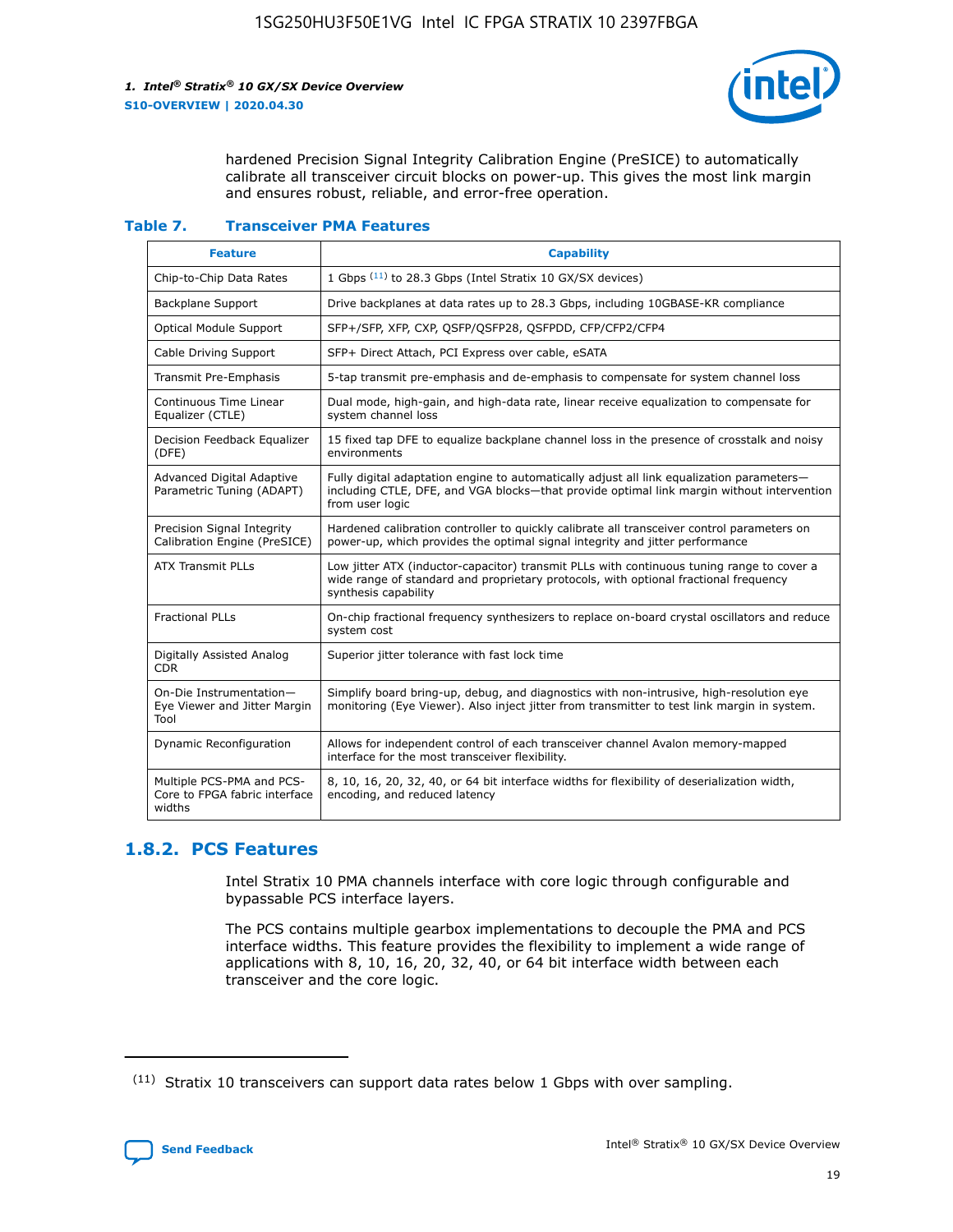

The PCS also contains hard IP to support a variety of standard and proprietary protocols across a wide range of data rates and encoding schemes. The Standard PCS mode provides support for 8B/10B encoded applications up to 12.5 Gbps. The Enhanced PCS mode supports 64B/66B and 64B/67B encoded applications up to 17.4 Gbps. The enhanced PCS mode also includes an integrated 10GBASE-KR/40GBASE-KR4 Forward Error Correction (FEC) circuit. For highly customized implementations, a PCS Direct mode provides an interface up to 64 bits wide to allow for custom encoding and support for data rates up to 28.3 Gbps.

For more information about the PCS-Core interface or the double rate transfer mode, refer to the *Intel Stratix 10 L- and H-Tile Transceiver PHY User Guide*, and the *Intel Stratix 10 E-Tile Transceiver PHY User Guide*.

| <b>PCS Protocol</b><br><b>Support</b>           | <b>Data Rate (Gbps)</b>                                     | <b>Transmitter Data Path</b>                                                                                                                                              | <b>Receiver Data Path</b>                                                                                                                                                                                      |
|-------------------------------------------------|-------------------------------------------------------------|---------------------------------------------------------------------------------------------------------------------------------------------------------------------------|----------------------------------------------------------------------------------------------------------------------------------------------------------------------------------------------------------------|
| Standard PCS                                    | 1 to 12.5                                                   | Phase compensation FIFO, byte<br>serializer, 8B/10B encoder, bit-slipper,<br>channel bonding                                                                              | Rate match FIFO, word-aligner, 8B/10B<br>decoder, byte deserializer, byte<br>ordering                                                                                                                          |
| PCI Express<br>Gen1/Gen2 x1,<br>x2, x4, x8, x16 | $2.5$ and $5.0$                                             | Same as Standard PCS plus PIPE 2.0<br>interface to core                                                                                                                   | Same as Standard PCS plus PIPE 2.0<br>interface to core                                                                                                                                                        |
| PCI Express Gen3<br>x1, x2, x4, x8,<br>x16      | 8.0                                                         | Phase compensation FIFO, byte<br>serializer, encoder, scrambler, bit-<br>slipper, gear box, channel bonding, and<br>PIPE 3.0 interface to core, auto speed<br>negotiation | Rate match FIFO (0-600 ppm mode),<br>word-aligner, decoder, descrambler,<br>phase compensation FIFO, block sync,<br>byte deserializer, byte ordering, PIPE<br>3.0 interface to core, auto speed<br>negotiation |
| CPRI                                            | 0.6144 to 9.8                                               | Same as Standard PCS plus<br>deterministic latency serialization                                                                                                          | Same as Standard PCS plus<br>deterministic latency deserialization                                                                                                                                             |
| <b>Enhanced PCS</b>                             | 2.5 to 17.4                                                 | FIFO, channel bonding, bit-slipper, and<br>gear box                                                                                                                       | FIFO, block sync, bit-slipper, and gear<br>box                                                                                                                                                                 |
| 10GBASE-R                                       | 10.3125                                                     | FIFO, 64B/66B encoder, scrambler,<br>FEC, and gear box                                                                                                                    | FIFO, 64B/66B decoder, descrambler,<br>block sync, FEC, and gear box                                                                                                                                           |
| Interlaken                                      | 4.9 to 17.4                                                 | FIFO, channel bonding, frame<br>generator, CRC-32 generator,<br>scrambler, disparity generator, bit-<br>slipper, and gear box                                             | FIFO, CRC-32 checker, frame sync,<br>descrambler, disparity checker, block<br>sync, and gear box                                                                                                               |
| SFI-S/SFI-5.2                                   | 11.3<br>FIFO, channel bonding, bit-slipper, and<br>gear box |                                                                                                                                                                           | FIFO, bit-slipper, and gear box                                                                                                                                                                                |
| <b>IEEE 1588</b>                                | 1.25 to 10.3125                                             | FIFO (fixed latency), 64B/66B encoder,<br>scrambler, and gear box                                                                                                         | FIFO (fixed latency), 64B/66B decoder,<br>descrambler, block sync, and gear box                                                                                                                                |
| SDI                                             | up to 12.5                                                  | FIFO and gear box                                                                                                                                                         | FIFO, bit-slipper, and gear box                                                                                                                                                                                |
| GigE                                            | 1.25                                                        | Same as Standard PCS plus GigE state<br>machine                                                                                                                           | Same as Standard PCS plus GigE state<br>machine                                                                                                                                                                |
| <b>PCS Direct</b>                               | up to 28.3                                                  | Custom                                                                                                                                                                    | Custom                                                                                                                                                                                                         |

## **Table 8. Transceiver PCS Features**

#### **Related Information**

[Intel Stratix 10 L- and H-Tile Transceiver PHY User Guide](https://www.altera.com/documentation/wry1479165198810.html)

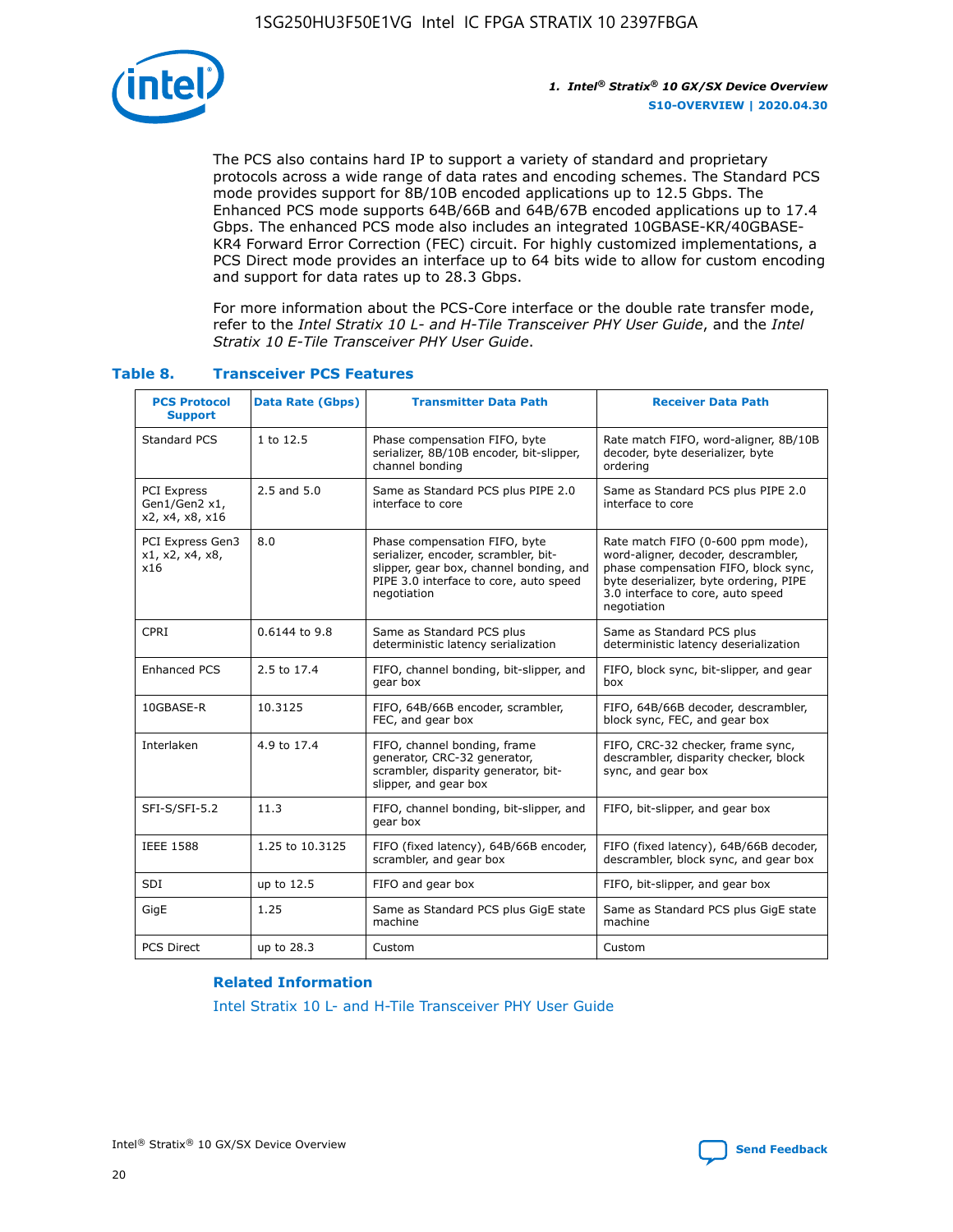

## **1.9. PCI Express Gen1/Gen2/Gen3 Hard IP**

Intel Stratix 10 devices contain embedded PCI Express hard IP designed for performance, ease-of-use, increased functionality, and designer productivity.

The PCI Express hard IP consists of the PHY, Data Link, and Transaction layers. It also supports PCI Express Gen1/Gen2/Gen3 end point and root port, in x1/x2/x4/x8/x16 lane configurations. The PCI Express hard IP is capable of operating independently from the core logic (autonomous mode). This feature allows the PCI Express link to power up and complete link training in less than 100 ms, while the rest of the device is still in the process of being configured. The hard IP also provides added functionality, which makes it easier to support emerging features such as Single Root I/O Virtualization (SR-IOV) and optional protocol extensions.

The PCI Express hard IP has improved end-to-end data path protection using Error Checking and Correction (ECC). In addition, the hard IP supports configuration of the device via protocol (CvP) across the PCI Express bus at Gen1/Gen2/Gen3 rates.

## **1.10. Interlaken PCS Hard IP**

Intel Stratix 10 devices have integrated Interlaken PCS hard IP supporting rates up to 17.4 Gbps per lane.

The Interlaken PCS hard IP is based on the proven functionality of the PCS developed for Intel's previous generation FPGAs, which has demonstrated interoperability with Interlaken ASSP vendors and third-party IP suppliers. The Interlaken PCS hard IP is present in every transceiver channel in Intel Stratix 10 devices.

## **1.11. 10G Ethernet Hard IP**

Intel Stratix 10 devices include IEEE 802.3 10-Gbps Ethernet (10GbE) compliant 10GBASE-R PCS and PMA hard IP. The scalable 10GbE hard IP supports multiple independent 10GbE ports while using a single PLL for all the 10GBASE-R PCS instantiations, which saves on core logic resources and clock networks.

The integrated serial transceivers simplify multi-port 10GbE systems compared to 10 GbE Attachment Unit Interface (XAUI) interfaces that require an external XAUI-to-10G PHY. Furthermore, the integrated transceivers incorporate signal conditioning circuits, which enable direct connection to standard 10G XFP and SFP+ pluggable optical modules. The transceivers also support backplane Ethernet applications and include a hard 10GBASE-KR/40GBASE-KR4 Forward Error Correction (FEC) circuit that can be used for both 10G and 40G applications. The integrated 10G Ethernet hard IP and 10G transceivers save external PHY cost, board space and system power. The 10G Ethernet PCS hard IP and 10GBASE-KR FEC are present in every transceiver channel.

## **1.12. External Memory and General Purpose I/O**

Intel Stratix 10 devices offer substantial external memory bandwidth, with up to ten 72 bit wide DDR4 memory interfaces running at up to 2666 Mbps. For external memory interface and LVDS restrictions, see [AN 906: Intel Stratix 10 GX 400, SX 400,](https://www.intel.com/content/www/us/en/programmable/documentation/sjf1574667190623.html#bft1574667627484) [and TX 400 Routing and Designing Floorplan Guidelines.](https://www.intel.com/content/www/us/en/programmable/documentation/sjf1574667190623.html#bft1574667627484)

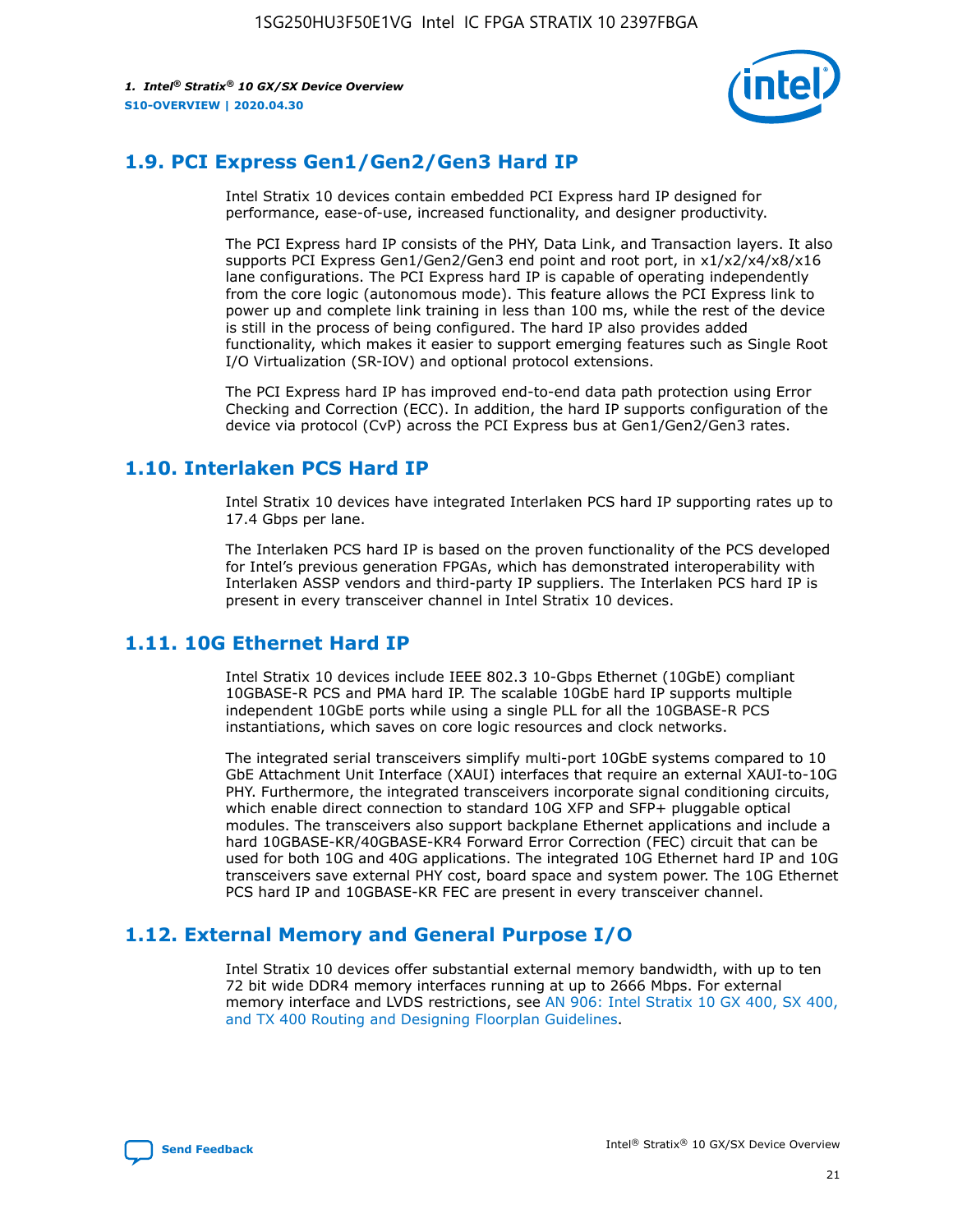

This bandwidth is provided along with the ease of design, lower power, and resource efficiencies of hardened high-performance memory controllers. The external memory interfaces can be configured up to a maximum width of 144 bits when using either hard or soft memory controllers.

## **Figure 10. Hard Memory Controller**



Each I/O bank contains 48 general purpose I/Os and a high-efficiency hard memory controller capable of supporting many different memory types, each with different performance capabilities. The hard memory controller is also capable of being bypassed and replaced by a soft controller implemented in user logic. The I/Os each have a hardened double data rate (DDR) read/write path (PHY) capable of performing key memory interface functionality such as:

- Read/write leveling
- FIFO buffering to lower latency and improve margin
- Timing calibration
- On-chip termination

The timing calibration is aided by the inclusion of hard microcontrollers based on Intel's Nios® II technology, specifically tailored to control the calibration of multiple memory interfaces. This calibration allows the Intel Stratix 10 device to compensate for any changes in process, voltage, or temperature either within the Intel Stratix 10 device itself, or within the external memory device. The advanced calibration algorithms ensure maximum bandwidth and robust timing margin across all operating conditions.

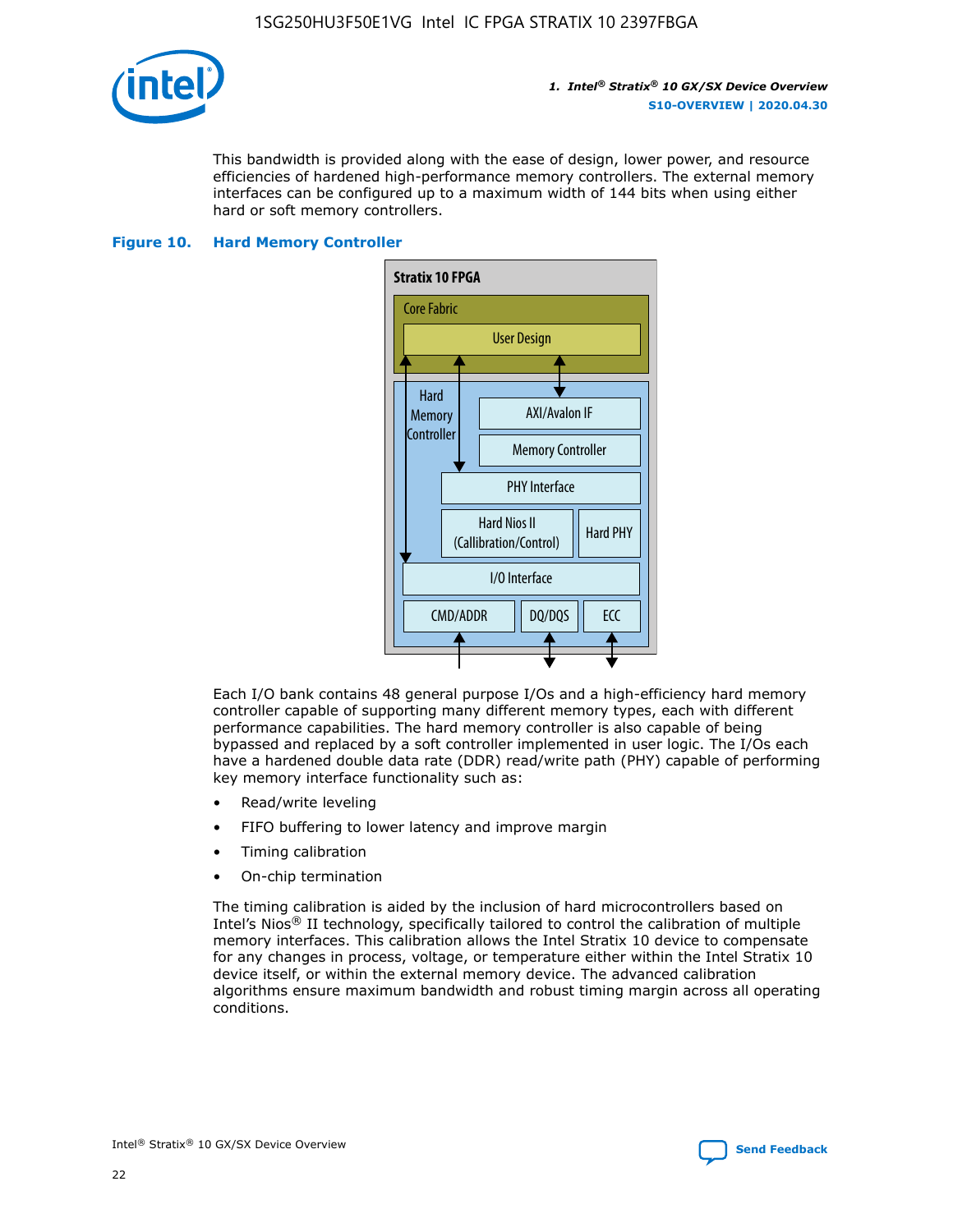

#### **Table 9. External Memory Interface Performance**

The listed speeds are for the 1-rank case.

| <b>Interface</b>     | <b>Controller Type</b> | <b>Performance</b><br>(maximum rate possible) |
|----------------------|------------------------|-----------------------------------------------|
| DDR4                 | Hard                   | 2666 Mbps                                     |
| DDR <sub>3</sub>     | Hard                   | 2133 Mbps                                     |
| QDRII+               | Soft                   | 1,100 Mtps                                    |
| <b>ODRII+ Xtreme</b> | Soft                   | 1,266 Mtps                                    |
| <b>ODRIV</b>         | Soft                   | 2,133 Mtps                                    |
| Soft<br>RLDRAM III   |                        | 2400 Mbps                                     |
| <b>RLDRAM II</b>     | Soft                   | 533 Mbps                                      |

In addition to parallel memory interfaces, Intel Stratix 10 devices support serial memory technologies such as the Hybrid Memory Cube (HMC). The HMC is supported by the Intel Stratix 10 high-speed serial transceivers, which connect up to four HMC links, with each link running at data rates of 15 Gbps (HMC short reach specification).

Intel Stratix 10 devices also feature general purpose I/Os capable of supporting a wide range of single-ended and differential I/O interfaces. LVDS rates up to 1.6 Gbps are supported, with each pair of pins having both a differential driver and a differential input buffer. This enables configurable direction for each LVDS pair.

## **1.13. Adaptive Logic Module (ALM)**

Intel Stratix 10 devices use a similar adaptive logic module (ALM) as the previous generation Intel Arria 10 and Stratix V FPGAs, allowing for efficient implementation of logic functions and easy conversion of IP between the devices.

The ALM block diagram shown in the following figure has eight inputs with a fracturable look-up table (LUT), two dedicated embedded adders, and four dedicated registers.

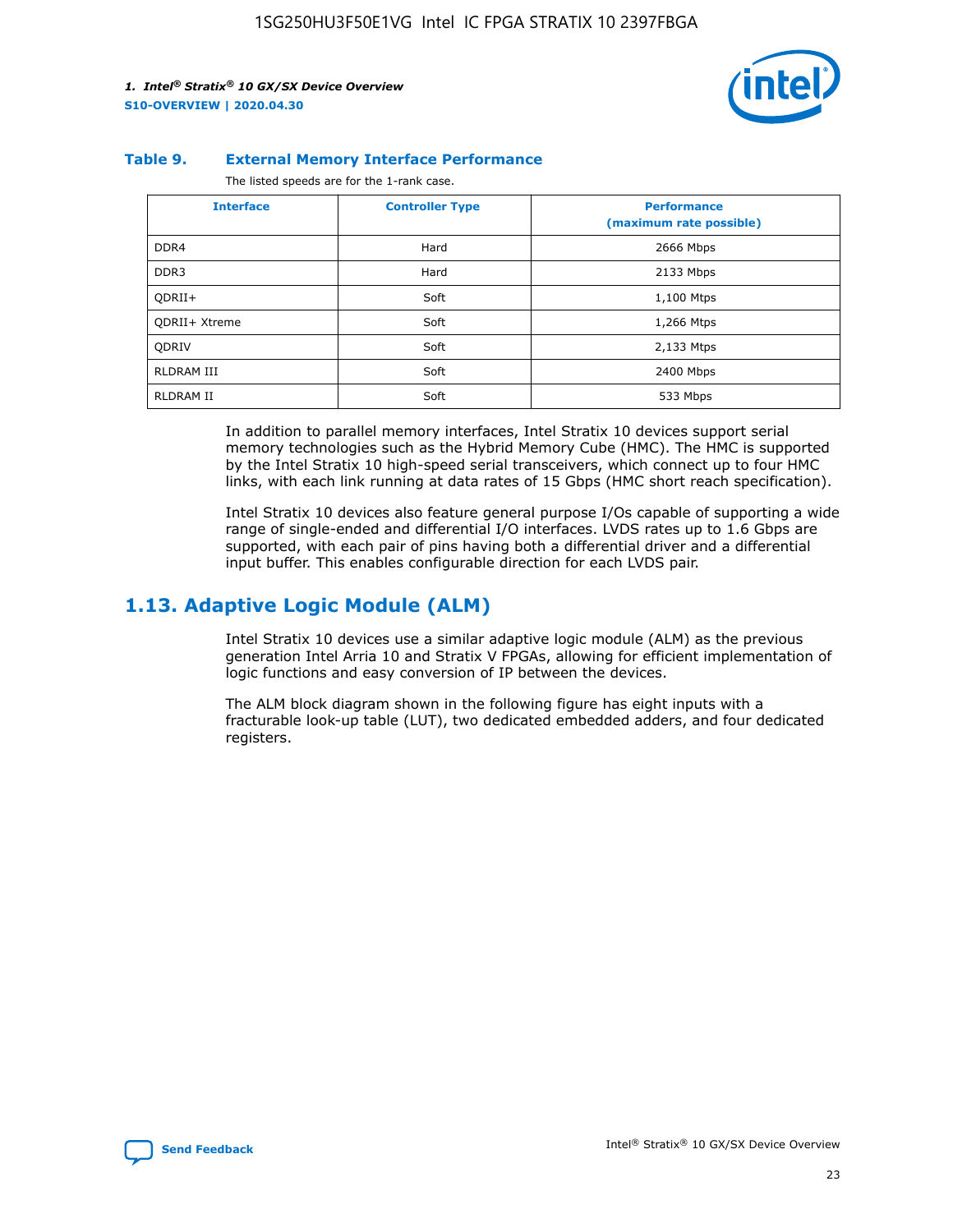

## **Figure 11. Intel Stratix 10 FPGA and SoC ALM Block Diagram**



Key features and capabilities of the ALM include:

- High register count with 4 registers per 8-input fracturable LUT, operating in conjunction with the new Intel Hyperflex architecture, enables Intel Stratix 10 devices to maximize core performance at very high core logic utilization
- Implements select 7-input logic functions, all 6-input logic functions, and two independent functions consisting of smaller LUT sizes (such as two independent 4 input LUTs) to optimize core logic utilization

The Intel Quartus Prime software takes advantage of the ALM logic structure to deliver the highest performance, optimal logic utilization, and lowest compile times. The Intel Quartus Prime software simplifies design reuse as it automatically maps legacy designs into the Intel Stratix 10 ALM architecture.

## **1.14. Core Clocking**

Core clocking in Intel Stratix 10 devices makes use of programmable clock tree synthesis.

This technique uses dedicated clock tree routing and switching circuits, and allows the Intel Quartus Prime software to create the exact clock trees required for your design. Clock tree synthesis minimizes clock tree insertion delay, reduces dynamic power dissipation in the clock tree and allows greater clocking flexibility in the core while still maintaining backwards compatibility with legacy global and regional clocking schemes.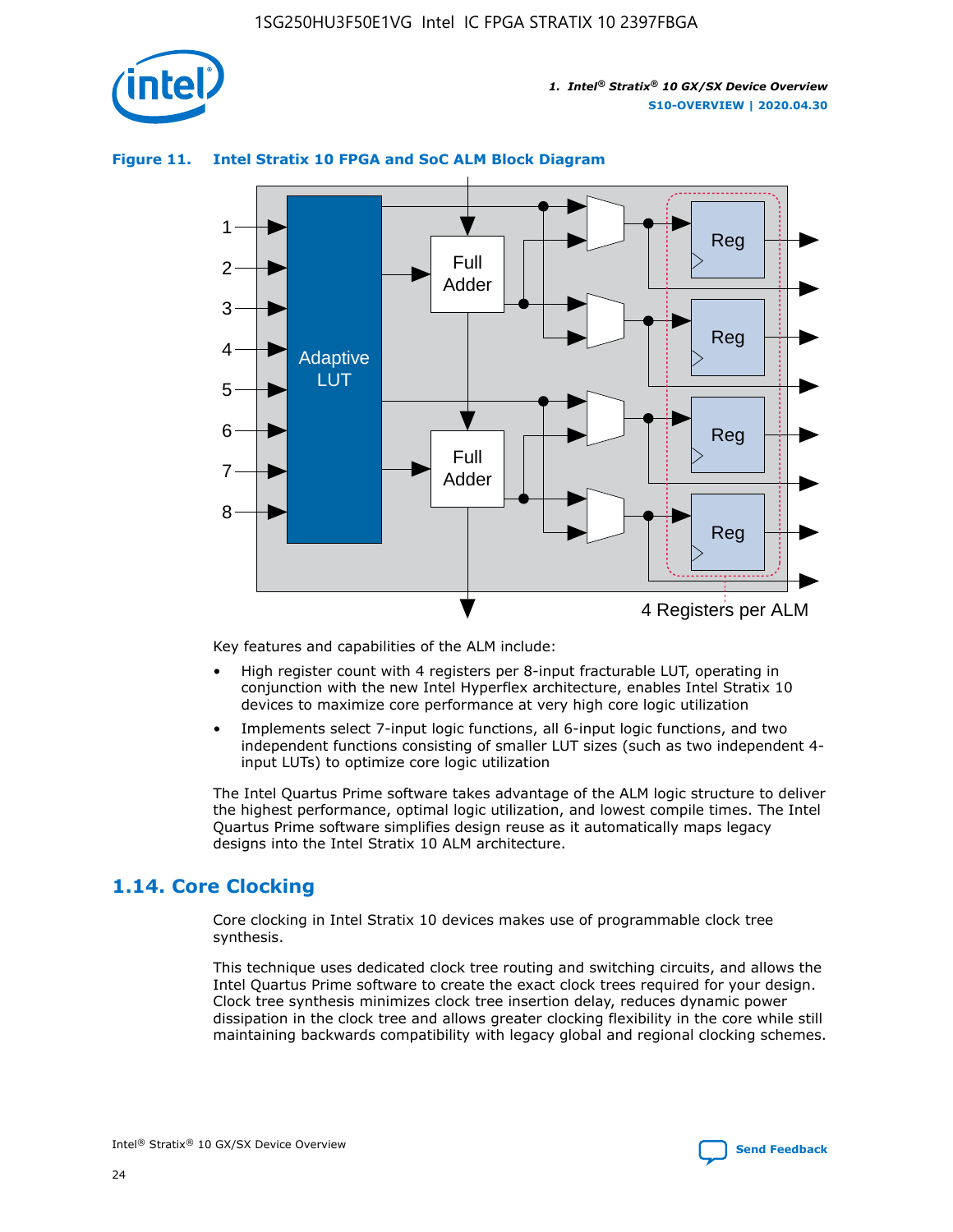

The core clock network in Intel Stratix 10 devices supports the new Intel Hyperflex core architecture at clock rates up to 1 GHz. It also supports the hard memory controllers up to 2666 Mbps with a quarter rate transfer to the core. The core clock network is supported by dedicated clock input pins, fractional clock synthesis PLLs, and integer I/O PLLs.

## **1.15. Fractional Synthesis PLLs and I/O PLLs**

Intel Stratix 10 devices have up to 32 fractional synthesis PLLs (fPLL) available for use with transceivers or in the core fabric.

The fPLLs are located in the 3D SiP transceiver L-tiles and H-tiles, eight per tile, adjacent to the transceiver channels. The fPLLs can be used to reduce both the number of oscillators required on the board and the number of clock pins required, by synthesizing multiple clock frequencies from a single reference clock source. In addition to synthesizing reference clock frequencies for the transceiver transmit PLLs, the fPLLs can also be used directly for transmit clocking. Each fPLL can be independently configured for conventional integer mode, or enhanced fractional synthesis mode with third-order delta-sigma modulation.

In addition to the fPLLs, Intel Stratix 10 devices contain up to 24 integer I/O PLLs (IOPLLs) available for general purpose use in the core fabric and for simplifying the design of external memory interfaces and high-speed LVDS interfaces. The IOPLLs are located in each bank of 48 general purpose I/O, 1 per I/O bank, adjacent to the hard memory controllers and LVDS SerDes in each I/O bank. This makes it easier to close timing because the IOPLLs are tightly coupled with the I/Os that need to use them. The IOPLLs can be used for general purpose applications in the core such as clock network delay compensation and zero-delay clock buffering.

## **1.16. Internal Embedded Memory**

Intel Stratix 10 devices contain two types of embedded memory blocks: M20K (20 Kb) and MLAB (640 bit).

The M20K and MLAB blocks are familiar block sizes carried over from previous Intel device families. The MLAB blocks are ideal for wide and shallow memories, while the M20K blocks are intended to support larger memory configurations and include hard ECC. Both M20K and MLAB embedded memory blocks can be configured as a singleport or dual-port RAM, FIFO, ROM, or shift register. These memory blocks are highly flexible and support a number of memory configurations as shown in Table 10 on page 25.

#### **Table 10. Internal Embedded Memory Block Configurations**

| MLAB (640 bits)                                                | <b>M20K (20 Kb)</b>                                                                    |
|----------------------------------------------------------------|----------------------------------------------------------------------------------------|
| $64 \times 10$ (supported through emulation)<br>$32 \times 20$ | $2K \times 10$ (or $x8$ )<br>$1K \times 20$ (or $x16$ )<br>$512 \times 40$ (or $x32$ ) |

## **1.17. Variable Precision DSP Block**

The Intel Stratix 10 DSP blocks are based upon the Variable Precision DSP Architecture used in Intel's previous generation devices. They feature hard fixed point and IEEE 754 compliant floating point capability.

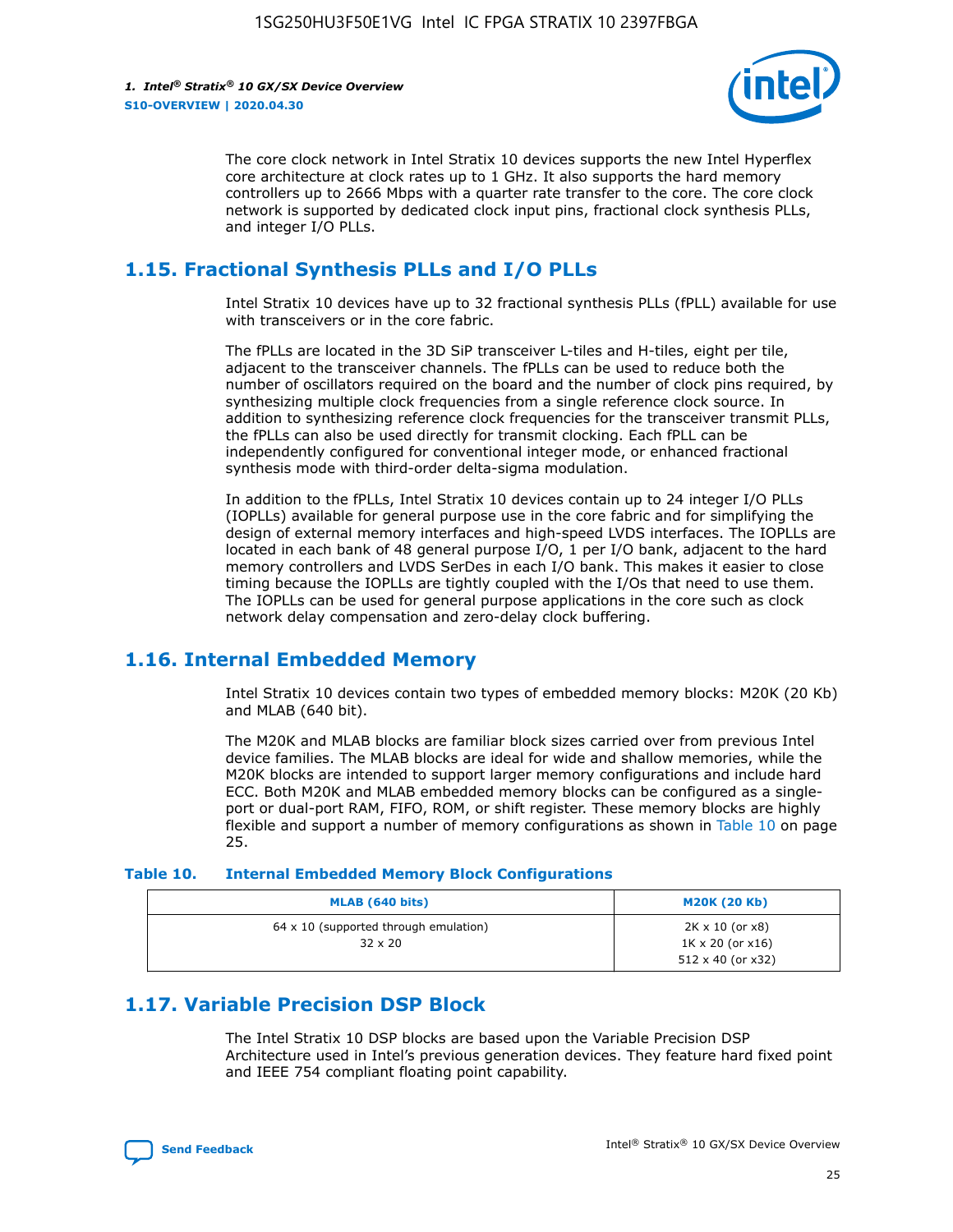

The DSP blocks can be configured to support signal processing with precision ranging from 18x19 up to 54x54. A pipeline register has been added to increase the maximum operating frequency of the DSP block and reduce power consumption.





#### **Figure 13. DSP Block: High Precision Fixed Point Mode**

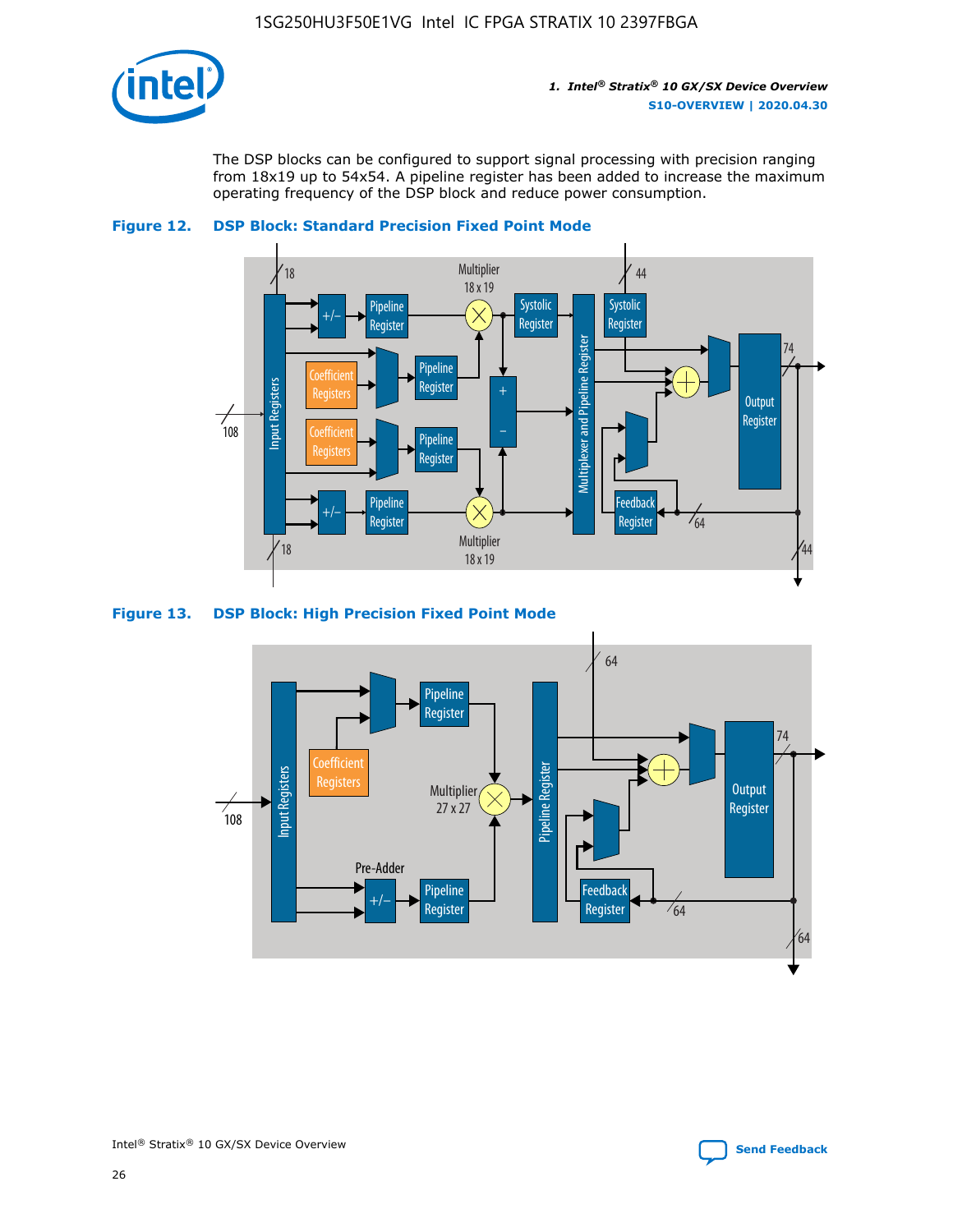



## **Figure 14. DSP Block: Single Precision Floating Point Mode**

Each DSP block can be independently configured at compile time as either dual 18x19 or a single 27x27 multiply accumulate. With a dedicated 64 bit cascade bus, multiple variable precision DSP blocks can be cascaded to implement even higher precision DSP functions efficiently.

In floating point mode, each DSP block provides one single precision floating point multiplier and adder. Floating point additions, multiplications, mult-adds and multaccumulates are supported.

The following table shows how different precisions are accommodated within a DSP block, or by utilizing multiple blocks.

| <b>Multiplier Size</b>             | <b>DSP Block Resources</b>                                                               | <b>Expected Usage</b>           |
|------------------------------------|------------------------------------------------------------------------------------------|---------------------------------|
| $18x19$ bits                       | 1/2 of Variable Precision DSP Block                                                      | Medium precision fixed point    |
| 27x27 bits                         | 1 Variable Precision DSP Block                                                           | High precision fixed point      |
| $19x36$ bits                       | 1 Variable Precision DSP Block with external<br>adder                                    | Fixed point FFTs                |
| 36x36 bits                         | 2 Variable Precision DSP Blocks with external<br>adder                                   | Very high precision fixed point |
| 54x54 bits                         | 4 Variable Precision DSP Blocks with external<br>adder                                   | Double Precision floating point |
| Single Precision<br>floating point | 1 Single Precision floating point adder, 1 Single<br>Precision floating point multiplier | Floating point                  |

#### **Table 11. Variable Precision DSP Block Configurations**

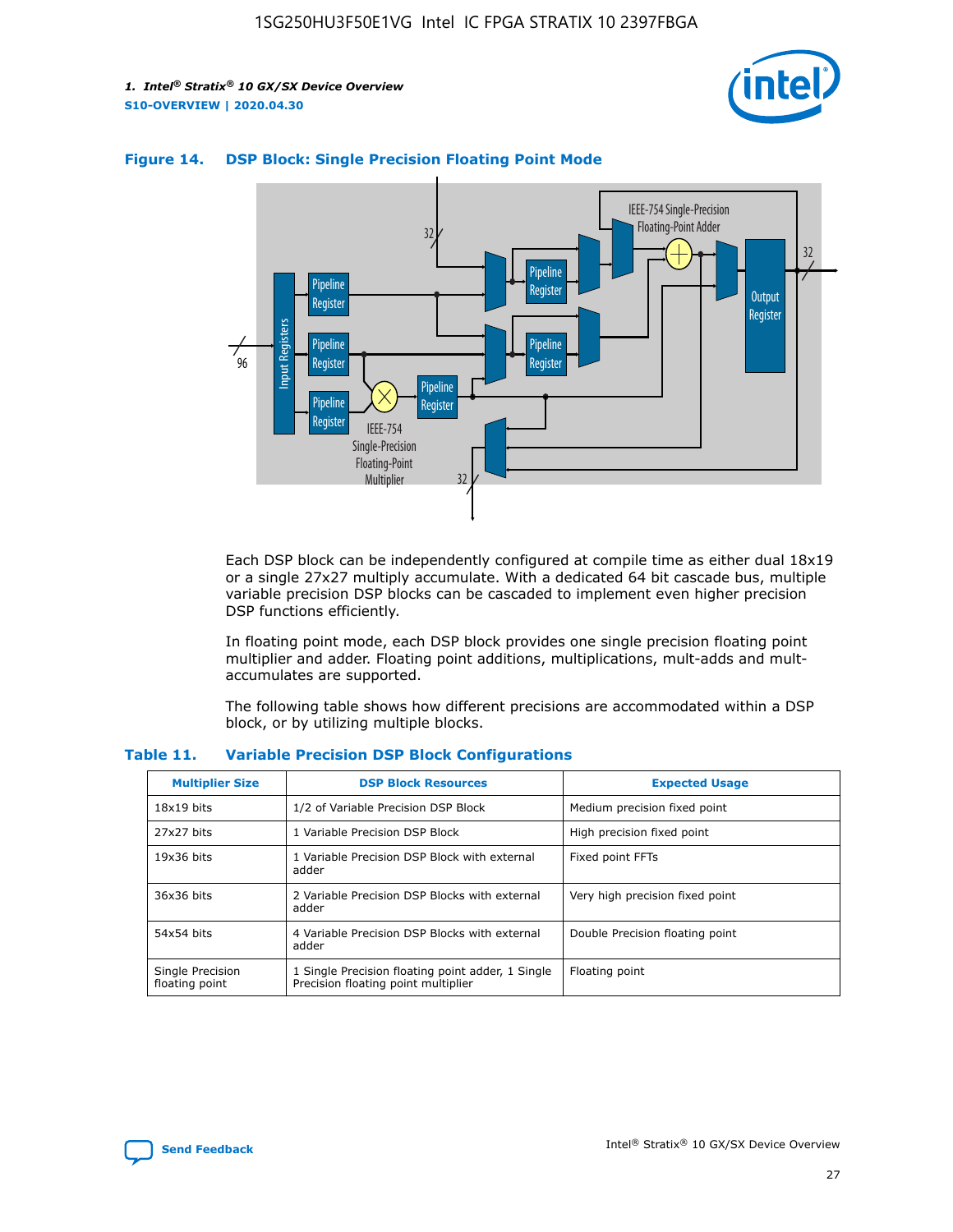

Complex multiplication is very common in DSP algorithms. One of the most popular applications of complex multipliers is the FFT algorithm. This algorithm has the characteristic of increasing precision requirements on only one side of the multiplier. The Variable Precision DSP block supports the FFT algorithm with proportional increase in DSP resources as the precision grows.

## **Table 12. Complex Multiplication With Variable Precision DSP Block**

| <b>Complex Multiplier</b><br><b>Size</b> | <b>DSP Block Resources</b>      | <b>FFT Usage</b>       |
|------------------------------------------|---------------------------------|------------------------|
| $18x19$ bits                             | 2 Variable Precision DSP Blocks | Resource optimized FFT |
| 27x27 bits                               | 4 Variable Precision DSP Blocks | Highest precision FFT  |

For FFT applications with high dynamic range requirements, the Intel FFT IP Core offers an option of single precision floating point implementation with resource usage and performance similar to high precision fixed point implementations.

Other features of the DSP block include:

- Hard 18 bit and 25 bit pre-adders
- Hard floating point multipliers and adders
- 64 bit dual accumulator (for separate I, Q product accumulations)
- Cascaded output adder chains for 18 and 27 bit FIR filters
- Embedded coefficient registers for 18 and 27 bit coefficients
- Fully independent multiplier outputs
- Inferability using HDL templates supplied by the Intel Quartus Prime software for most modes

The Variable Precision DSP block is ideal to support the growing trend towards higher bit precision in high performance DSP applications. At the same time, it can efficiently support the many existing 18 bit DSP applications, such as high definition video processing and remote radio heads. With the Variable Precision DSP block architecture and hard floating point multipliers and adders, Intel Stratix 10 devices can efficiently support many different precision levels up to and including floating point implementations. This flexibility can result in increased system performance, reduced power consumption, and reduce architecture constraints on system algorithm designers.

## **1.18. Hard Processor System (HPS)**

The Intel Stratix 10 SoC Hard Processor System (HPS) is Intel's third generation HPS. Leveraging the performance of Intel 14 nm tri-gate technology, Intel Stratix 10 SoC devices more than double the performance of previous generation SoCs with an integrated quad-core 64-bit Arm Cortex-A53. The HPS also enables system-wide hardware virtualization capabilities by adding a system memory management unit. These architecture improvements ensure that Intel Stratix 10 SoCs meet the requirements of current and future embedded markets, including wireless and wireline communications, datacenter acceleration, and numerous military applications.

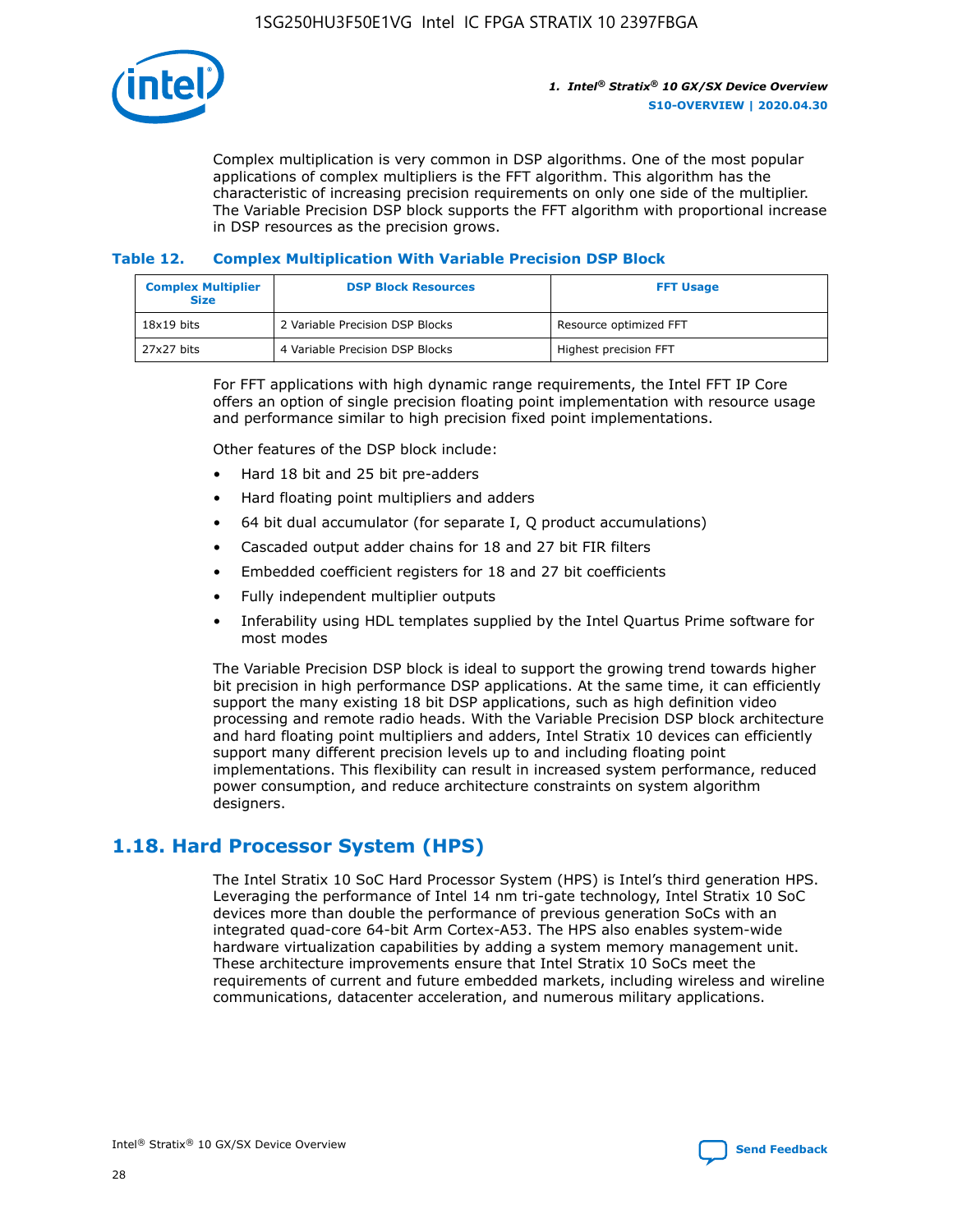

#### **Figure 15. HPS Block Diagram**

| Quad Arm Cortex-A53-Based Hard Processor System |                        |                           |                               |                       |                              |                             |                          |                                        |                          |                                     |
|-------------------------------------------------|------------------------|---------------------------|-------------------------------|-----------------------|------------------------------|-----------------------------|--------------------------|----------------------------------------|--------------------------|-------------------------------------|
| <b>Arm Cortex - A53</b>                         |                        |                           | Arm Cortex - A53              |                       |                              |                             | SD/SDIO/                 |                                        |                          |                                     |
| <b>NEON</b>                                     |                        | <b>FPU</b>                | <b>NEON</b>                   |                       | <b>FPU</b>                   |                             | USB OTG                  | $MMC$ <sup>1,2</sup>                   |                          |                                     |
| 32 KB I-Cache                                   |                        | 32 KB D-Cache             | 32 KB I-Cache                 |                       | 32 KB D - Cache              |                             | $(x2)^{1,2}$             |                                        |                          |                                     |
| with Parity                                     |                        | with ECC                  | with Parity                   |                       | with ECC                     |                             |                          | <b>DMA</b>                             |                          |                                     |
| Arm Cortex - A53                                |                        |                           | UART (x2)<br>Arm Cortex - A53 |                       |                              | $(8 \text{ Channel})^2$     |                          |                                        |                          |                                     |
| <b>NEON</b>                                     |                        | <b>FPU</b>                | <b>NEON</b>                   |                       | <b>FPU</b>                   |                             |                          |                                        |                          |                                     |
| 32 KB I-Cache<br>with Parity                    |                        | 32 KB D-Cache<br>with ECC | 32 KB I-Cache<br>with Parity  |                       | 32 KB D-Cache<br>with ECC    |                             | I <sup>2</sup> C(x5)     | <b>HPS 10</b>                          |                          |                                     |
|                                                 | 1 MB L2 Cache with ECC |                           |                               |                       |                              |                             |                          |                                        |                          |                                     |
| <b>System MMU</b>                               |                        |                           |                               |                       |                              | <b>Cache Coherency Unit</b> |                          |                                        | <b>EMAC</b> $(x3)^{1,2}$ | <b>NAND</b><br>Flash <sup>1,2</sup> |
| JTAG Debug<br>or Trace                          |                        |                           | 256 KB<br>RAM <sup>2</sup>    | <b>Timers</b><br>(x8) |                              |                             |                          | SPI(x4)                                |                          |                                     |
| Lightweight HPS-to-<br><b>FPGA BRIDGE</b>       |                        |                           | HPS-to-FPGA<br><b>BRIDGE</b>  |                       | FPGA-to-HPS<br><b>BRIDGE</b> |                             | HPS-to-SDM<br>SDM-to-HPS | <b>SDRAM</b><br>Scheduler <sup>3</sup> |                          |                                     |
|                                                 |                        |                           |                               |                       |                              |                             |                          |                                        |                          |                                     |
| <b>FPGA Fabric</b>                              |                        |                           |                               |                       |                              |                             | <b>SDM</b>               | <b>Hard Memory</b><br>Controller       |                          |                                     |
|                                                 |                        |                           |                               |                       |                              |                             |                          |                                        |                          |                                     |

Notes:

1. Integrated direct memory access (DMA)

2. Integrated error correction code (ECC)

3. Multiport front-end interface to hard memory controller

## **1.18.1. Key Features of the Intel Stratix 10 HPS**

## **Table 13. Key Features of the Intel Stratix 10 GX/SX HPS**

| <b>Feature</b>                                    | <b>Description</b>                                                                                                                                                                                                                                                                                                                                     |
|---------------------------------------------------|--------------------------------------------------------------------------------------------------------------------------------------------------------------------------------------------------------------------------------------------------------------------------------------------------------------------------------------------------------|
| Quad-core Arm Cortex-A53<br>MPCore processor unit | 2.3 MIPS/MHz instruction efficiency<br>$\bullet$<br>CPU frequency up to 1.5 GHz<br>٠<br>At 1.5 GHz total performance of 13,800 MIPS<br>Army8-A architecture<br>Runs 64 bit and 32 bit Arm instructions<br>16 bit and 32 bit Thumb instructions for 30% reduction in memory footprint<br>Jazelle* RCT execution architecture with 8 bit Java byte codes |
|                                                   |                                                                                                                                                                                                                                                                                                                                                        |

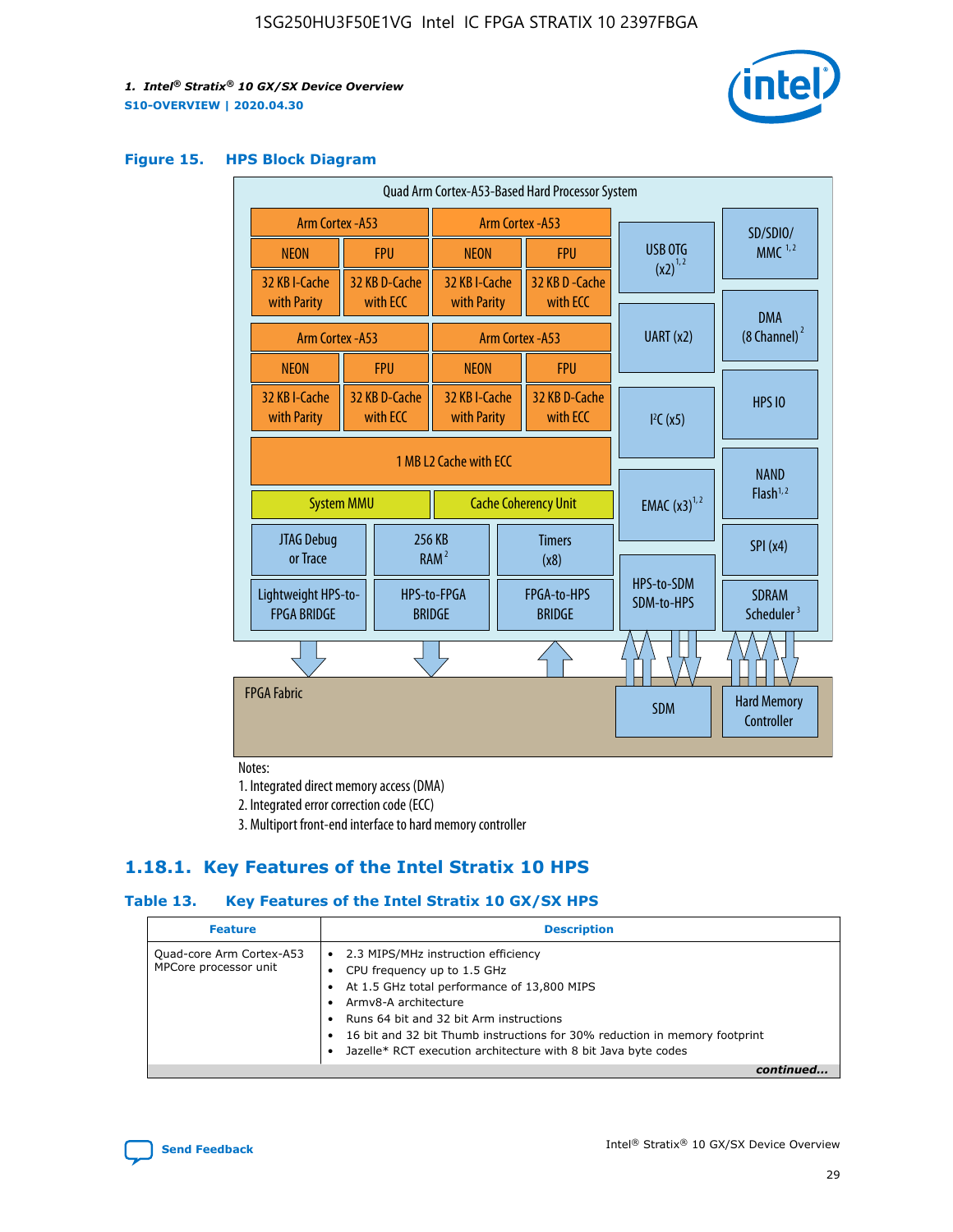

| <b>Feature</b>                                        | <b>Description</b>                                                                                                                                                                                                                                                                                                                                                                                                                                                                                                                                                                                                                                                                                                                                                                                                                                                                                                                                                                                                                                                                                                                                                                                               |  |  |
|-------------------------------------------------------|------------------------------------------------------------------------------------------------------------------------------------------------------------------------------------------------------------------------------------------------------------------------------------------------------------------------------------------------------------------------------------------------------------------------------------------------------------------------------------------------------------------------------------------------------------------------------------------------------------------------------------------------------------------------------------------------------------------------------------------------------------------------------------------------------------------------------------------------------------------------------------------------------------------------------------------------------------------------------------------------------------------------------------------------------------------------------------------------------------------------------------------------------------------------------------------------------------------|--|--|
|                                                       | Superscalar, variable length, out-of-order pipeline with dynamic branch prediction<br>Improved Arm Neon* media processing engine<br>Single- and double-precision floating-point unit<br>Arm CoreSight* debug and trace technology<br>$\bullet$                                                                                                                                                                                                                                                                                                                                                                                                                                                                                                                                                                                                                                                                                                                                                                                                                                                                                                                                                                   |  |  |
| <b>System Memory</b><br>Management Unit               | Enables a unified memory model and extends hardware virtualization into peripherals<br>implemented in the FPGA fabric                                                                                                                                                                                                                                                                                                                                                                                                                                                                                                                                                                                                                                                                                                                                                                                                                                                                                                                                                                                                                                                                                            |  |  |
| Cache Coherency unit                                  | Changes in shared data stored in cache are propagated throughout the system<br>$\bullet$<br>providing bi-directional coherency for co-processing elements.                                                                                                                                                                                                                                                                                                                                                                                                                                                                                                                                                                                                                                                                                                                                                                                                                                                                                                                                                                                                                                                       |  |  |
| Cache                                                 | L1 Cache<br>$\bullet$<br>- 32 KB of instruction cache w/ parity check<br>- 32 KB of L1 data cache w /ECC<br>- Parity checking<br>L <sub>2</sub> Cache<br>$-$ 1MB shared<br>$-$ 8-way set associative<br>- SEU Protection with parity on TAG ram and ECC on data RAM<br>- Cache lockdown support                                                                                                                                                                                                                                                                                                                                                                                                                                                                                                                                                                                                                                                                                                                                                                                                                                                                                                                  |  |  |
| On-Chip Memory                                        | 256 KB of scratch on-chip RAM                                                                                                                                                                                                                                                                                                                                                                                                                                                                                                                                                                                                                                                                                                                                                                                                                                                                                                                                                                                                                                                                                                                                                                                    |  |  |
| External SDRAM and Flash<br>Memory Interfaces for HPS | Hard memory controller with support for DDR4, DDR3<br>$\bullet$<br>$-$ 40 bit (32 bit + 8 bit ECC) with select packages supporting 72 bit (64 bit + 8 bit<br>ECC)<br>- Support for up to 2666 Mbps DDR4 and 2166 Mbps DDR3 frequencies<br>- Error correction code (ECC) support including calculation, error correction, write-<br>back correction, and error counters<br>- Software Configurable Priority Scheduling on individual SDRAM bursts<br>- Fully programmable timing parameter support for all JEDEC-specified timing<br>parameters<br>- Multiport front-end (MPFE) scheduler interface to the hard memory controller, which<br>supports the $AXI^{\circledR}$ Quality of Service (QoS) for interface to the FPGA fabric<br>NAND flash controller<br>$-$ ONFI 1.0<br>- Integrated descriptor based with DMA<br>- Programmable hardware ECC support<br>- Support for 8 and 16 bit Flash devices<br>Secure Digital SD/SDIO/MMC controller<br>$-$ eMMC 4.5<br>- Integrated descriptor based DMA<br>- CE-ATA digital commands supported<br>- 50 MHz operating frequency<br>Direct memory access (DMA) controller<br>٠<br>$-$ 8-channel<br>- Supports up to 32 peripheral handshake interface<br>continued |  |  |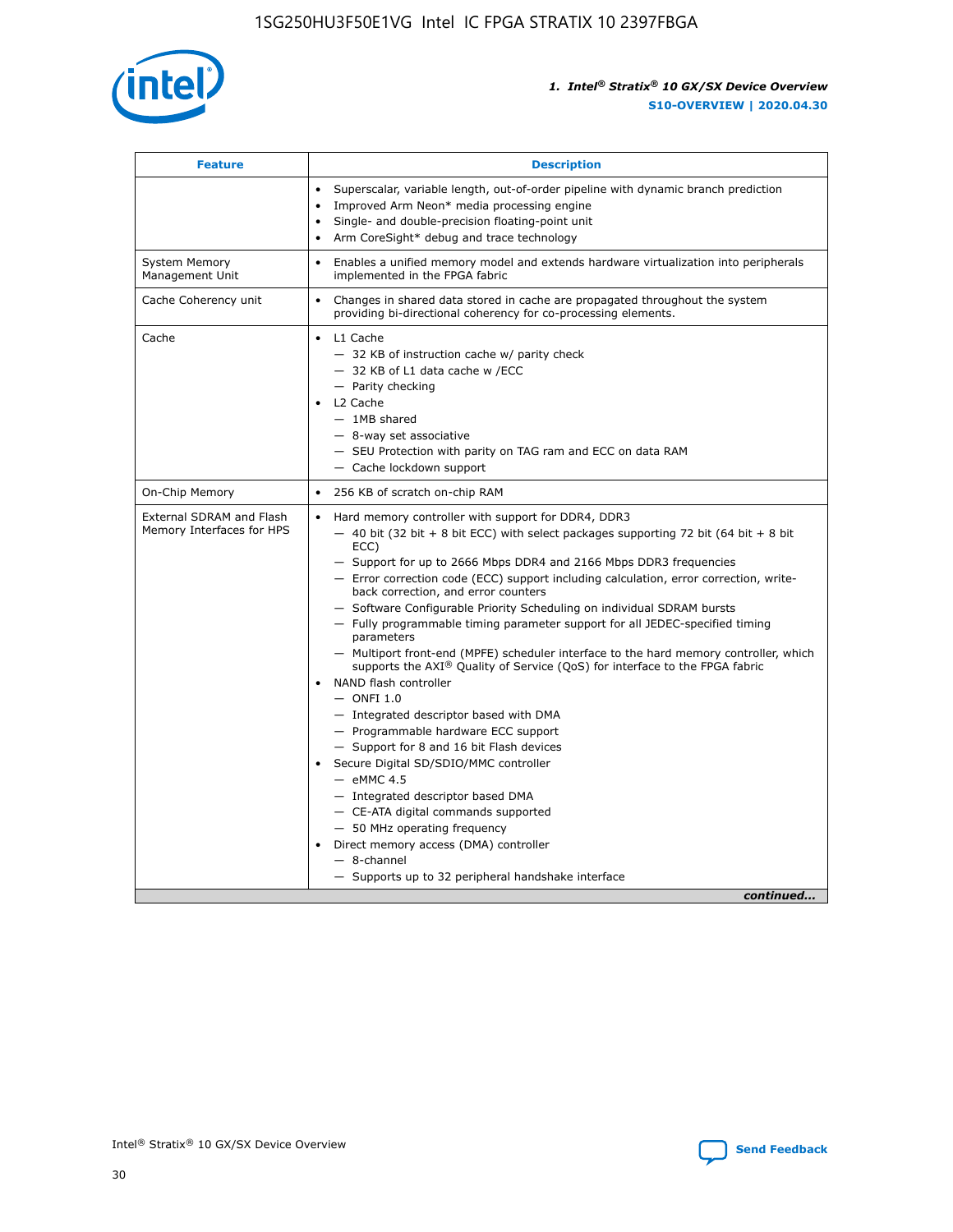

| <b>Feature</b>                         | <b>Description</b>                                                                                                                                                                                                                                                                                                                                                                                                                                                                                                                                                                                                                                                                                                                                                                                                                                                                                                                                                                                                                                                                                                                                                                                                                                                                                                                                                                                                                                                                                                  |  |
|----------------------------------------|---------------------------------------------------------------------------------------------------------------------------------------------------------------------------------------------------------------------------------------------------------------------------------------------------------------------------------------------------------------------------------------------------------------------------------------------------------------------------------------------------------------------------------------------------------------------------------------------------------------------------------------------------------------------------------------------------------------------------------------------------------------------------------------------------------------------------------------------------------------------------------------------------------------------------------------------------------------------------------------------------------------------------------------------------------------------------------------------------------------------------------------------------------------------------------------------------------------------------------------------------------------------------------------------------------------------------------------------------------------------------------------------------------------------------------------------------------------------------------------------------------------------|--|
| Communication Interface<br>Controllers | Three 10/100/1000 Ethernet media access controls (MAC) with integrated DMA<br>$\bullet$<br>- Supports RGMII and RMII external PHY Interfaces<br>- Option to support other PHY interfaces through FPGA logic<br>GMII<br>$\bullet$<br>MII<br>$\bullet$<br>• RMII (requires MII to RMII adapter)<br>• RGMII (requires GMII to RGMII adapter)<br>• SGMII (requires GMII to SGMII adapter)<br>- Supports IEEE 1588-2002 and IEEE 1588-2008 standards for precision networked<br>clock synchronization<br>- Supports IEEE 802.1Q VLAN tag detection for reception frames<br>- Supports Ethernet AVB standard<br>Two USB On-the-Go (OTG) controllers with DMA<br>- Dual-Role Device (device and host functions)<br>• High-speed (480 Mbps)<br>• Full-speed (12 Mbps)<br>• Low-speed (1.5 Mbps)<br>• Supports USB 1.1 (full-speed and low-speed)<br>- Integrated descriptor-based scatter-gather DMA<br>- Support for external ULPI PHY<br>- Up to 16 bidirectional endpoints, including control endpoint<br>$-$ Up to 16 host channels<br>- Supports generic root hub<br>- Configurable to OTG 1.3 and OTG 2.0 modes<br>Five $I^2C$ controllers (three can be used by EMAC for MIO to external PHY)<br>- Support both 100 Kbps and 400 Kbps modes<br>- Support both 7 bit and 10 bit addressing modes<br>- Support Master and Slave operating mode<br>Two UART 16550 compatible<br>- Programmable baud rate up to 115.2 Kbaud<br>• Four serial peripheral interfaces (SPI) (2 Masters, 2 Slaves)<br>- Full and Half duplex |  |
| Timers and I/O                         | $\bullet$ Timers<br>- 4 general-purpose timers<br>$-4$ watchdog timers<br>48 HPS direct I/O allow HPS peripherals to connect directly to I/O<br>Up to three IO48 banks may be assigned to HPS for HPS DDR access                                                                                                                                                                                                                                                                                                                                                                                                                                                                                                                                                                                                                                                                                                                                                                                                                                                                                                                                                                                                                                                                                                                                                                                                                                                                                                    |  |
| Interconnect to Logic Core             | • FPGA-to-HPS Bridge<br>- Allows IP bus masters in the FPGA fabric to access to HPS bus slaves<br>- Configurable 32, 64, or 128 bit AMBA AXI interface<br>HPS-to-FPGA Bridge<br>- Allows HPS bus masters to access bus slaves in FPGA fabric<br>- Configurable 32, 64, or 128 bit AMBA AXI interface allows high-bandwidth HPS<br>master transactions to FPGA fabric<br>HPS-to-SDM and SDM-to-HPS Bridges<br>- Allows the HPS to reach the SDM block and the SDM to bootstrap the HPS<br>Light Weight HPS-to-FPGA Bridge<br>- Light weight 32 bit AXI interface suitable for low-latency register accesses from HPS<br>to soft peripherals in FPGA fabric<br>FPGA-to-HPS SDRAM Bridge<br>- Up to three AMBA AXI interfaces supporting 32, 64, or 128 bit data paths                                                                                                                                                                                                                                                                                                                                                                                                                                                                                                                                                                                                                                                                                                                                                 |  |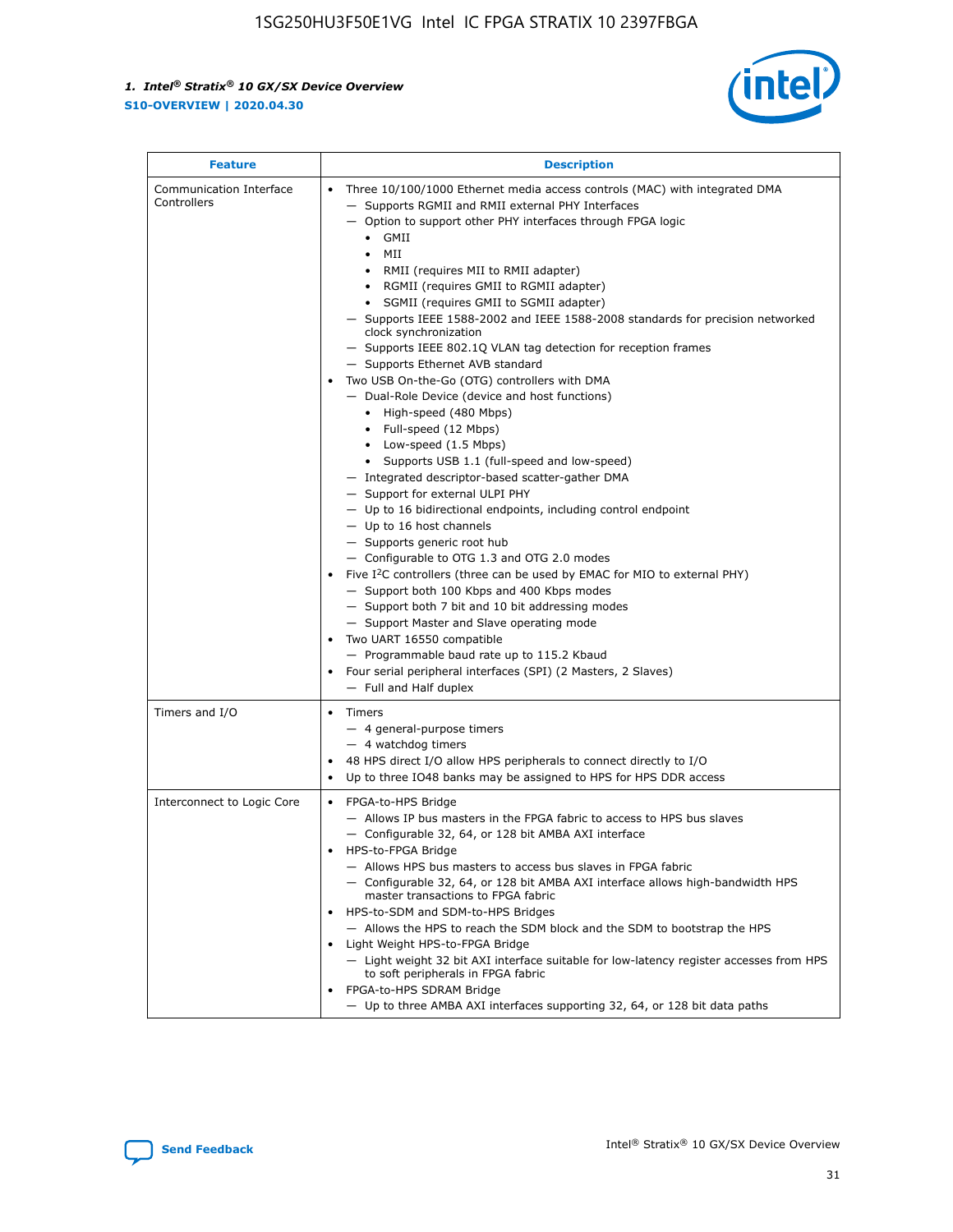

## **1.19. Power Management**

Intel Stratix 10 devices use the advanced Intel 14 nm tri-gate process technology, the all new Intel Hyperflex core architecture to enable Hyper-Folding, power gating, and several optional power reduction techniques to reduce total power consumption by as much as 70% compared to previous generation high-performance Stratix V devices.

Intel Stratix 10 standard power devices (-V) are SmartVID devices. The core voltage supplies (VCC and VCCP) for each SmartVID device must be driven by a PMBus voltage regulator dedicated to that Intel Stratix 10 device. Use of a PMBus voltage regulator for each SmartVID (-V) device is mandatory; it is not an option. A code is programmed into each SmartVID device during manufacturing that allows the PMBus voltage regulator to operate at the optimum core voltage to meet the device performance specifications.

With the new Intel Hyperflex core architecture, designs can run 2X faster than previous generation FPGAs. With 2X performance and same required throughput, architects can cut the data path width in half to save power. This optimization is called Hyper-Folding. Additionally, power gating reduces static power of unused resources in the FPGA by powering them down. The Intel Quartus Prime software automatically powers down specific unused resource blocks such as DSP and M20K blocks, at configuration time.

The optional power reduction techniques in Intel Stratix 10 devices include:

• **Available Low Static Power Devices**—Intel Stratix 10 devices are available with a fixed core voltage that provides lower static power than the SmartVID standard power devices, while maintaining device performance

Furthermore, Intel Stratix 10 devices feature Intel's low power transceivers and include a number of hard IP blocks that not only reduce logic resources but also deliver substantial power savings compared to soft implementations. In general, hard IP blocks consume up to 50% less power than the equivalent soft logic implementations.

## **1.20. Device Configuration and Secure Device Manager (SDM)**

All Intel Stratix 10 devices contain a Secure Device Manager (SDM), which is a dedicated triple-redundant processor that serves as the point of entry into the device for all JTAG and configuration commands. The SDM also bootstraps the HPS in SoC devices ensuring that the HPS can boot using the same security features that the FPGA devices have.

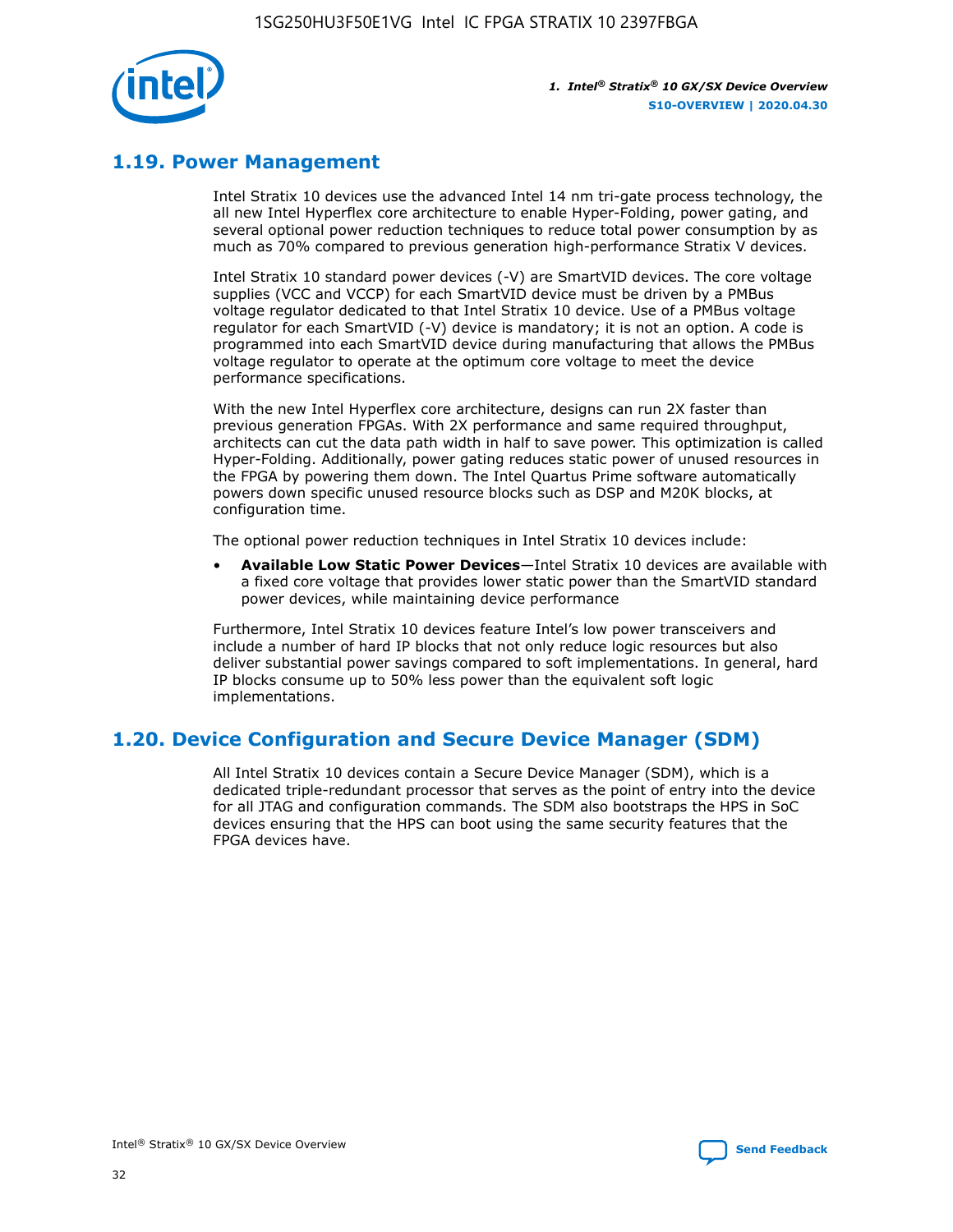





During configuration, Intel Stratix 10 devices are divided into logical sectors, each of which is managed by a local sector manager (LSM). The SDM passes configuration data to each of the LSMs across the on-chip configuration network. This allows the sectors to be configured independently, one at a time, or in parallel. This approach achieves simplified sector configuration and reconfiguration, as well as reduced overall configuration time due to the inherent parallelism. The same sector-based approach is used to respond to single-event upsets and security attacks.

While the sectors provide a logical separation for device configuration and reconfiguration, they overlay the normal rows and columns of FPGA logic and routing. This means there is no impact to the Intel Quartus Prime software place and route, and no impact to the timing of logic signals that cross the sector boundaries.

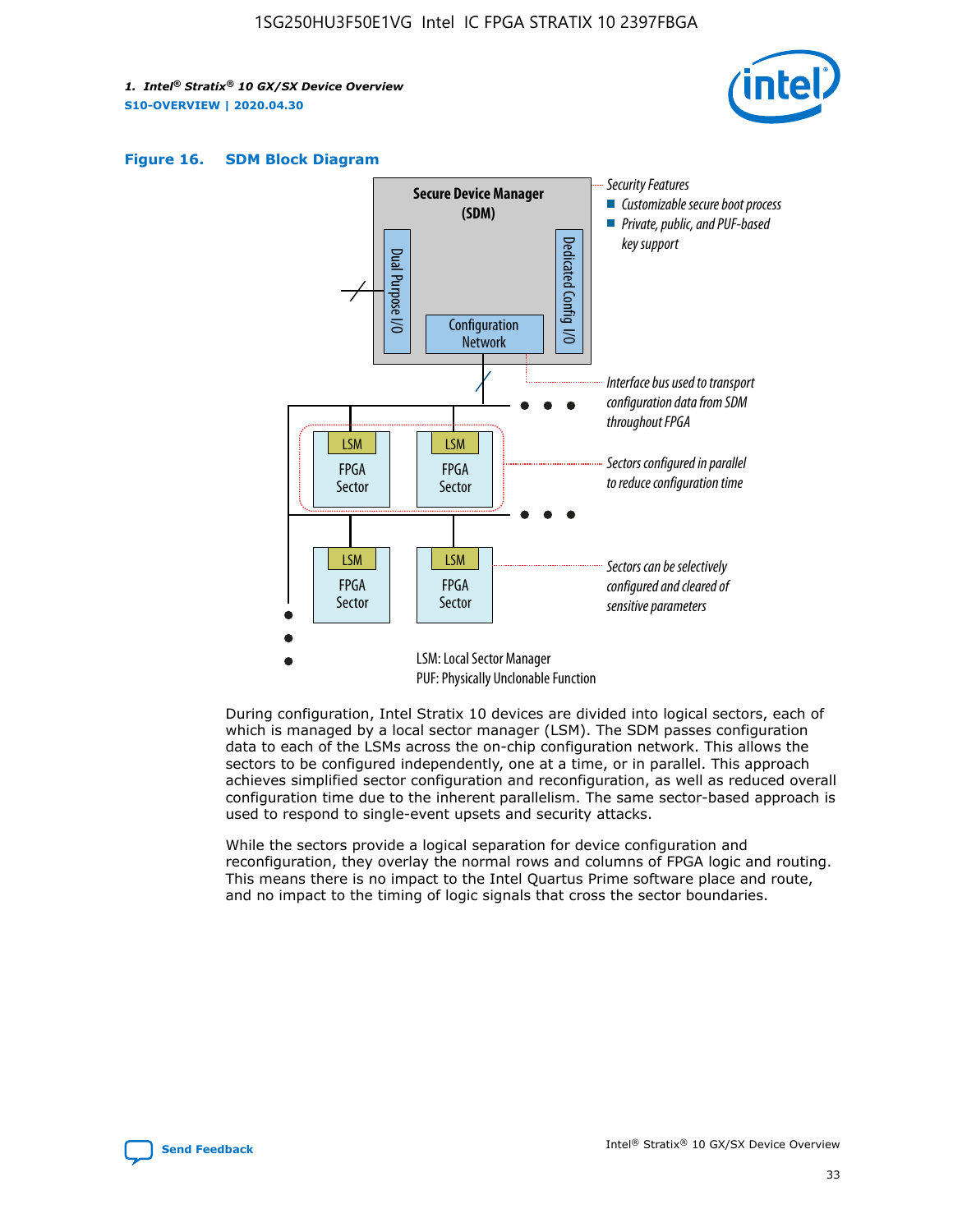

The SDM enables robust, secure, fully-authenticated device configuration. It also allows for customization of the configuration scheme, which can enhance device security. For configuration and reconfiguration, this approach offers a variety of advantages:

- Dedicated secure configuration manager
- Reduced device configuration time, because sectors are configured in parallel
- Updateable configuration process
- Reconfiguration of one or more sectors independent of all other sectors
- Zeroization of individual sectors or the complete device

The SDM also provides additional capabilities such as register state readback and writeback to support ASIC prototyping and other applications.

## **1.21. Device Security**

Building on top of the robust security features present in the previous generation devices, Intel Stratix 10 FPGAs and SoCs include a number of new and innovative security enhancements. These features are also managed by the SDM, tightly coupling device configuration and reconfiguration with encryption, authentication, key storage and anti-tamper services.

Security services provided by the SDM include:

- Bitstream encryption
- Multi-factor authentication
- Hard encryption and authentication acceleration; AES-256, SHA-256/384, ECDSA-256/384
- Volatile and non-volatile encryption key storage and management
- Boot code authentication for the HPS
- Physically Unclonable Function (PUF) service
- Updateable configuration process
- Secure device maintenance and upgrade functions
- Side channel attack protection
- Scripted response to sensor inputs and security attacks, including selective sector zeroization
- Readback, JTAG and test mode disable
- Enhanced response to single-event upsets (SEU)
- Black key provisioning
- Physical anti-tamper

See the *Intel Stratix 10 Device Security User Guide* for a complete list of all security features.

The SDM and associated security services provide a robust, multi-layered security solution for your Intel Stratix 10 design.

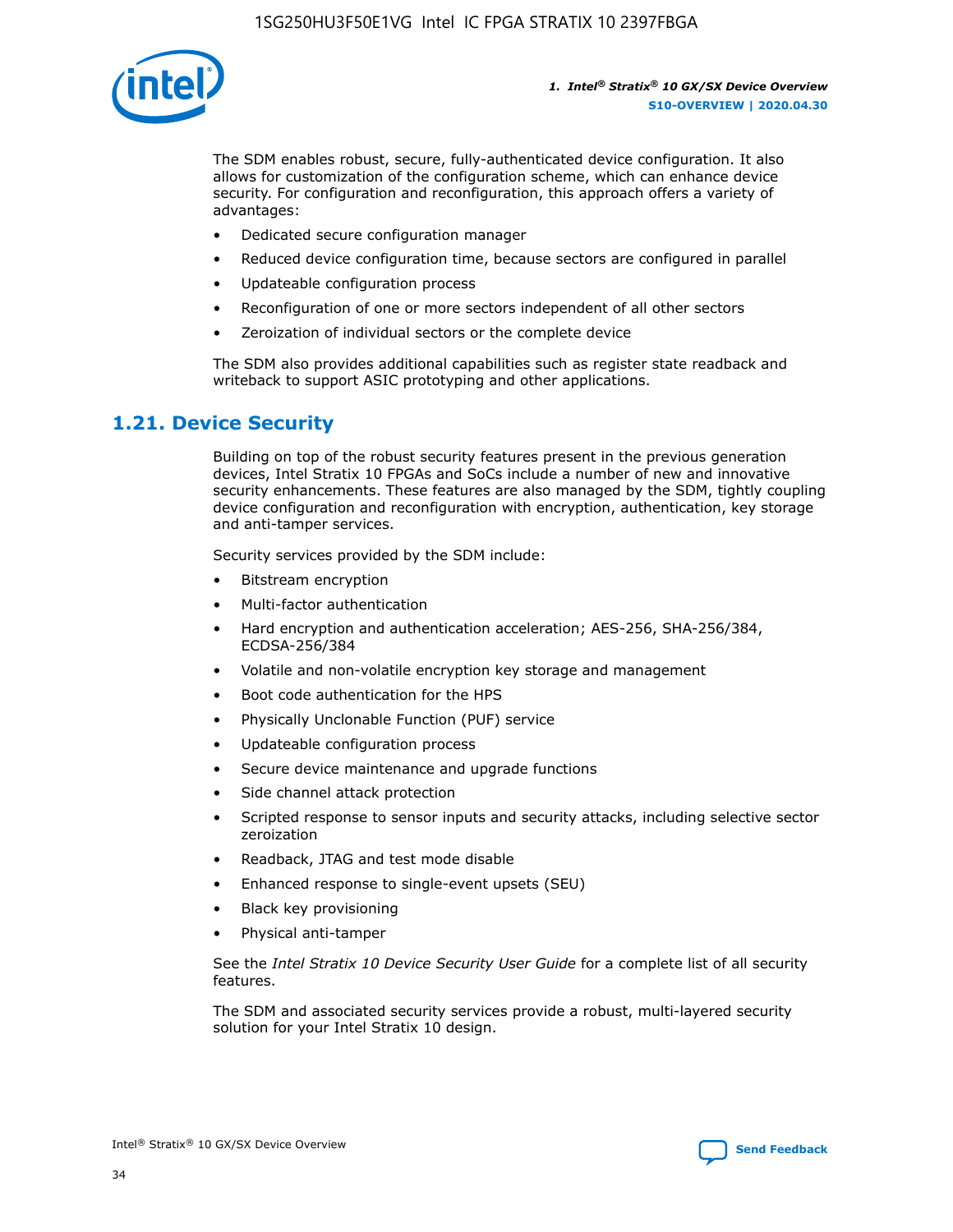

#### **Table 14. Device Security**

| <b>Intel Stratix 10 Family Variant</b> | <b>Bitstream Authentication</b> | <b>Advanced Security Features</b> <sup>(12)</sup> |  |  |
|----------------------------------------|---------------------------------|---------------------------------------------------|--|--|
| GX/SX                                  | All devices                     | -AS suffix part number required                   |  |  |

#### **Related Information**

- [My Intel Support](https://www.intel.com/content/www/us/en/programmable/my-intel/mal-home.html)
- [Intel Stratix 10 Device Security User Guide](https://www.intel.com/content/www/us/en/programmable/documentation/ndq1483601370898.html#wcd1483611014402)

## **1.22. Configuration via Protocol Using PCI Express**

Configuration via protocol using PCI Express allows the FPGA to be configured across the PCI Express bus, simplifying the board layout and increasing system integration. Making use of the embedded PCI Express hard IP operating in autonomous mode before the FPGA is configured, this technique allows the PCI Express bus to be powered up and active within the 100 ms time allowed by the PCI Express specification. Intel Stratix 10 devices also support partial reconfiguration across the PCI Express bus which reduces system down time by keeping the PCI Express link active while the device is being reconfigured.

## **1.23. Partial and Dynamic Reconfiguration**

Partial reconfiguration allows you to reconfigure part of the FPGA while other sections continue running. This capability is required in systems where uptime is critical, because it allows you to make updates or adjust functionality without disrupting services.

In addition to lowering power and cost, partial reconfiguration also increases the effective logic density by removing the necessity to place in the FPGA those functions that do not operate simultaneously. Instead, these functions can be stored in external memory and loaded as needed. This reduces the size of the required FPGA by allowing multiple applications on a single FPGA, saving board space and reducing power. The partial reconfiguration process is built on top of the proven incremental compile design flow in the Intel Quartus Prime design software

Dynamic reconfiguration in Intel Stratix 10 devices allows transceiver data rates, protocols and analog settings to be changed dynamically on a channel-by-channel basis while maintaining data transfer on adjacent transceiver channels. Dynamic reconfiguration is ideal for applications that require on-the-fly multiprotocol or multirate support. Both the PMA and PCS blocks within the transceiver can be reconfigured using this technique. Dynamic reconfiguration of the transceivers can be used in conjunction with partial reconfiguration of the FPGA to enable partial reconfiguration of both core and transceivers simultaneously.

## **1.24. Fast Forward Compile**

The innovative Fast Forward Compile feature in the Intel Quartus Prime software identifies performance bottlenecks in your design and provides detailed, step-by-step performance improvement recommendations that you can then implement. The Compiler reports estimates of the maximum operating frequency that can be achieved

<sup>(12)</sup> Contact My Intel Support for additional information.

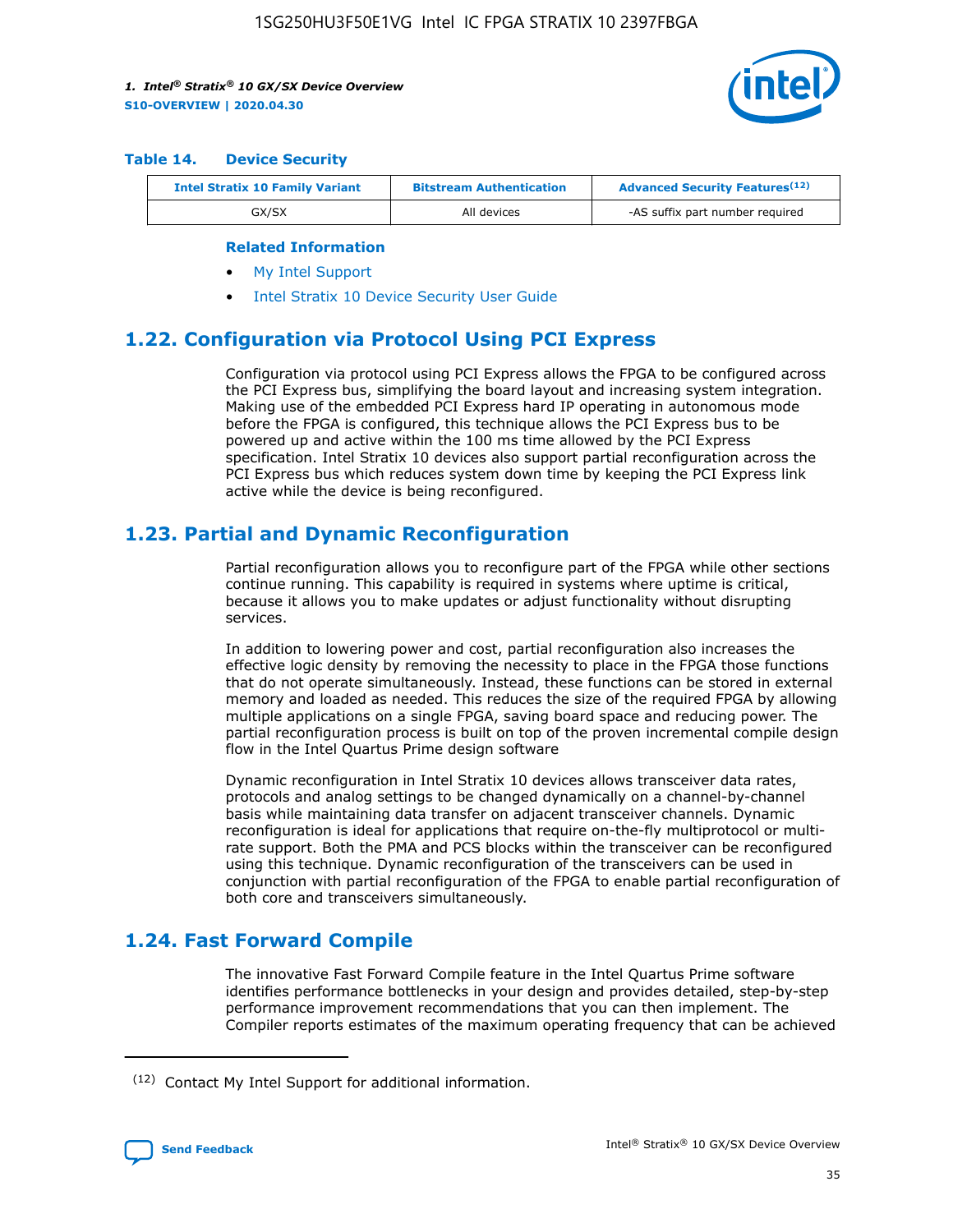

by applying the recommendations. As part of the new Hyper-Aware design flow, Fast Forward Compile maximizes the performance of your Intel Stratix 10 design and achieves rapid timing closure.

Previously, this type of optimization required multiple time-consuming design iterations, including full design re-compilation to determine the effectiveness of the changes. Fast Forward Compile enables you to make better decisions about where to focus your optimization efforts, and how to increase your design performance and throughput. This technique removes much of the guesswork of performance exploration, resulting in fewer design iterations and as much as 2X core performance gains for Intel Stratix 10 designs.

## **1.25. Single Event Upset (SEU) Error Detection and Correction**

Intel Stratix 10 FPGAs and SoCs offer robust SEU error detection and correction circuitry. The detection and correction circuitry includes protection for Configuration RAM (CRAM) programming bits and user memories. The CRAM is protected by a continuously running parity checker circuit with integrated ECC that automatically corrects one or two bit errors and detects higher order multibit errors.

The physical layout of the CRAM array is optimized to make the majority of multi-bit upsets appear as independent single-bit or double-bit errors which are automatically corrected by the integrated CRAM ECC circuitry. In addition to the CRAM protection, user memories also include integrated ECC circuitry and are layout optimized for error detection and correction.

The SEU error detection and correction hardware is supported by both soft IP and the Intel Quartus Prime software to provide a complete SEU mitigation solution. The components of the complete solution include:

- Hard error detection and correction for CRAM and user M20K memory blocks
- Optimized physical layout of memory cells to minimize probability of SEU
- Sensitivity processing soft IP that reports if CRAM upset affects a used or unused bit
- Fault injection soft IP with the Intel Quartus Prime software support that changes state of CRAM bits for testing purposes
- Hierarchy tagging in the Intel Quartus Prime software
- Triple Mode Redundancy (TMR) used for the Secure Device Manager and critical on-chip state machines

In addition to the SEU mitigation features listed above, the Intel 14 nm tri-gate process technology used for Intel Stratix 10 devices is based on FinFET transistors which have reduced SEU susceptibility versus conventional planar transistors.

## **1.26. Document Revision History for the Intel Stratix 10 GX/SX Device Overview**

| <b>Document</b><br><b>Version</b> | <b>Changes</b>             |
|-----------------------------------|----------------------------|
| 2020.04.30                        | Made the following change: |
|                                   | continued                  |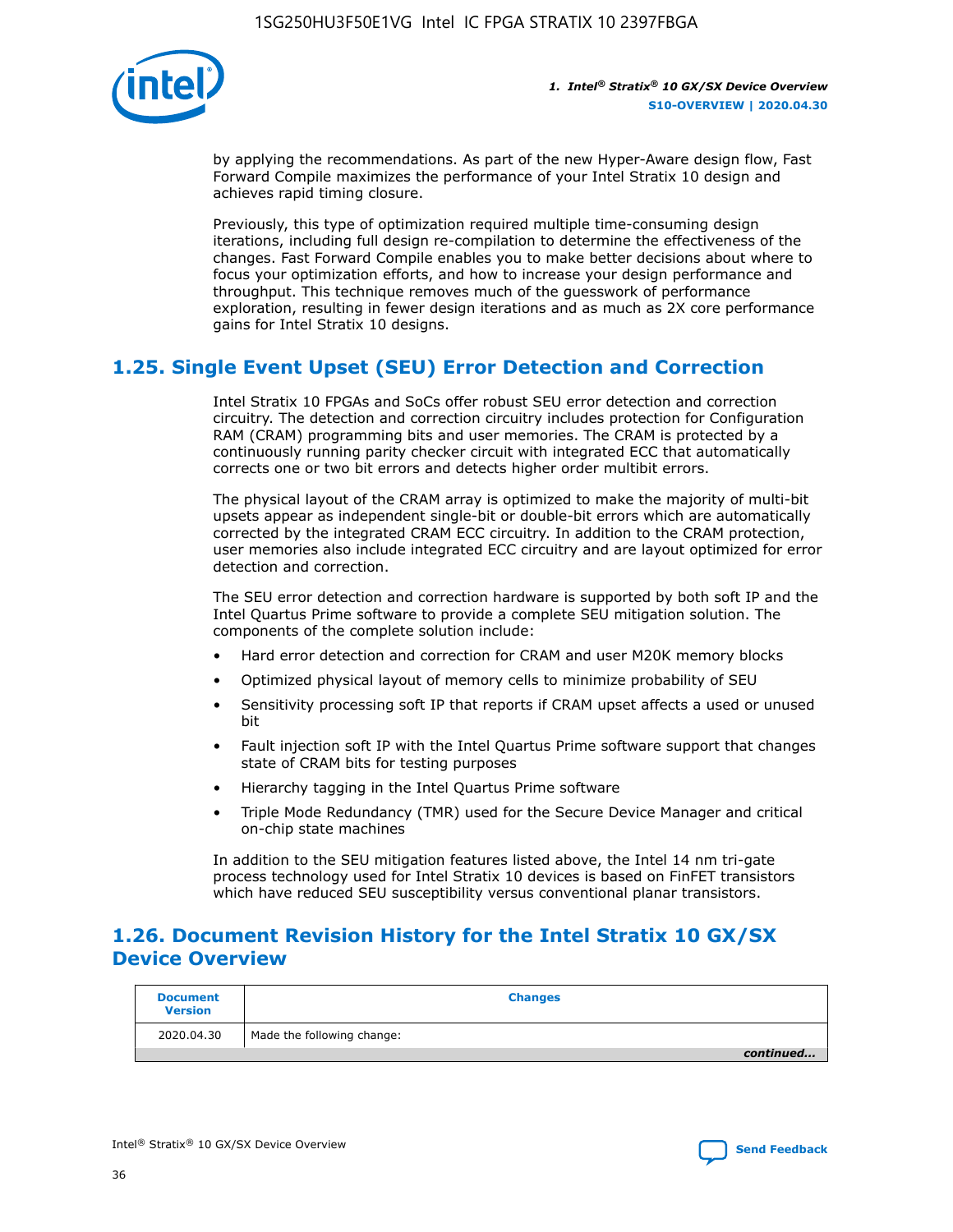

| <b>Changes</b>                                                                                                                                                                                                                                                                                                                                                                                                                                                                                                                                                                                                                                                                                                                                                                                                                                                                                                                                                                         |
|----------------------------------------------------------------------------------------------------------------------------------------------------------------------------------------------------------------------------------------------------------------------------------------------------------------------------------------------------------------------------------------------------------------------------------------------------------------------------------------------------------------------------------------------------------------------------------------------------------------------------------------------------------------------------------------------------------------------------------------------------------------------------------------------------------------------------------------------------------------------------------------------------------------------------------------------------------------------------------------|
| Added the GX 10M variant.                                                                                                                                                                                                                                                                                                                                                                                                                                                                                                                                                                                                                                                                                                                                                                                                                                                                                                                                                              |
| Made the following changes:<br>Added advanced security (-AS) devices.<br>Added level shifter details for the Intel Stratix 10 SX/GX 400 device.<br>$\bullet$                                                                                                                                                                                                                                                                                                                                                                                                                                                                                                                                                                                                                                                                                                                                                                                                                           |
| Made the following changes:<br>Added composition details for the leaded and lead-free contact device options.<br>۰<br>Updated the I/O PLL counts.<br>$\bullet$                                                                                                                                                                                                                                                                                                                                                                                                                                                                                                                                                                                                                                                                                                                                                                                                                         |
| Made the following changes:<br>Changed the number of included logic elements globally.<br>Removed logic density 450, logic density 550, and package code 48 from the "Sample Ordering<br>٠<br>Code and Available Options for Intel Stratix 10 Devices" figure.<br>Updated description of the higher density in the "Innovations in Intel Stratix 10 FPGAs and SoCs"<br>section.<br>Updated description of the general purpose I/Os in the "Intel Stratix 10 FPGA and SoC Common<br>Device Features" table.<br>Removed support for LPDDR3 globally.<br>Updated the "Intel Stratix 10 FPGA and SoC Architecture Block Diagram" figure.<br>٠<br>Updated the "Intel Stratix 10 GX/SX FPGA and SoC Family Plan-FPGA Core (part 1)" table.<br>٠<br>Updated the "Intel Stratix 10 GX/SX FPGA and SoC Family Plan-Interconnects, PLLs and Hard IP<br>٠<br>(part 2)" table.<br>Updated and merged the "Intel Stratix 10 GX/SX FPGA and SoC Family Package Plan" tables.                         |
| Made the following changes:<br>Changed the specs for ODRII+ and ODRII+ Xtreme and added specs for ODRIV in the "External<br>٠<br>Memory Interface Performance" table.<br>Updated description of the power options in the "Sample Ordering Code and Available Options for<br>Intel Stratix 10 Devices" figure.<br>Changed the description of the technology and power management features in the "Intel Stratix 10<br>FPGA and SoC Common Device Features" table.<br>Changed the description of SmartVID in the "Power Management" section.<br>Changed the direction arrow from the coefficient registers block in the "DSP Block: High Precision<br>Fixed Point Mode" figure.                                                                                                                                                                                                                                                                                                          |
| Made the following changes:<br>Removed the embedded eSRAM feature globally.<br>$\bullet$<br>Removed the Low Power (VID) and Military operating temperature options, and package code 53<br>$\bullet$<br>from the "Sample Ordering Code and Available Options for Stratix 10 Devices" figure.<br>Changed the Maximum transceiver data rate (chip-to-chip) specification for L-Tile devices in the<br>٠<br>"Key Features of Intel Stratix 10 Devices Compared to Stratix V Devices" table.                                                                                                                                                                                                                                                                                                                                                                                                                                                                                               |
| Made the following changes:<br>• Changed the number of available transceivers to 96, globally.<br>Changed the single-precision floating point performance to 10 TFLOP, globally.<br>Changed the maximum datarate to 28.3 Gbps, globally.<br>٠<br>Changed some of the features listed in the "Stratix 10 GX/SX Device Overview" section.<br>٠<br>Changed descriptions for the GX and SX devices in the "Stratix 10 Family Variants" section.<br>٠<br>Changed the "Sample Ordering Code and Available Options for Stratix 10 Devices" figure.<br>٠<br>Changed the features listed in the "Key Features of Stratix 10 Devices Compared to Stratix V<br>٠<br>Devices" table.<br>Changed the descriptions of the following areas of the "Stratix 10 FPGA and SoC Common Device<br>Features" table:<br>- Transceiver hard IP<br>- Internal memory blocks<br>- Core clock networks<br>- Packaging<br>Reorganized and updated all tables in the "Stratix 10 FPGA and SoC Family Plan" section. |
|                                                                                                                                                                                                                                                                                                                                                                                                                                                                                                                                                                                                                                                                                                                                                                                                                                                                                                                                                                                        |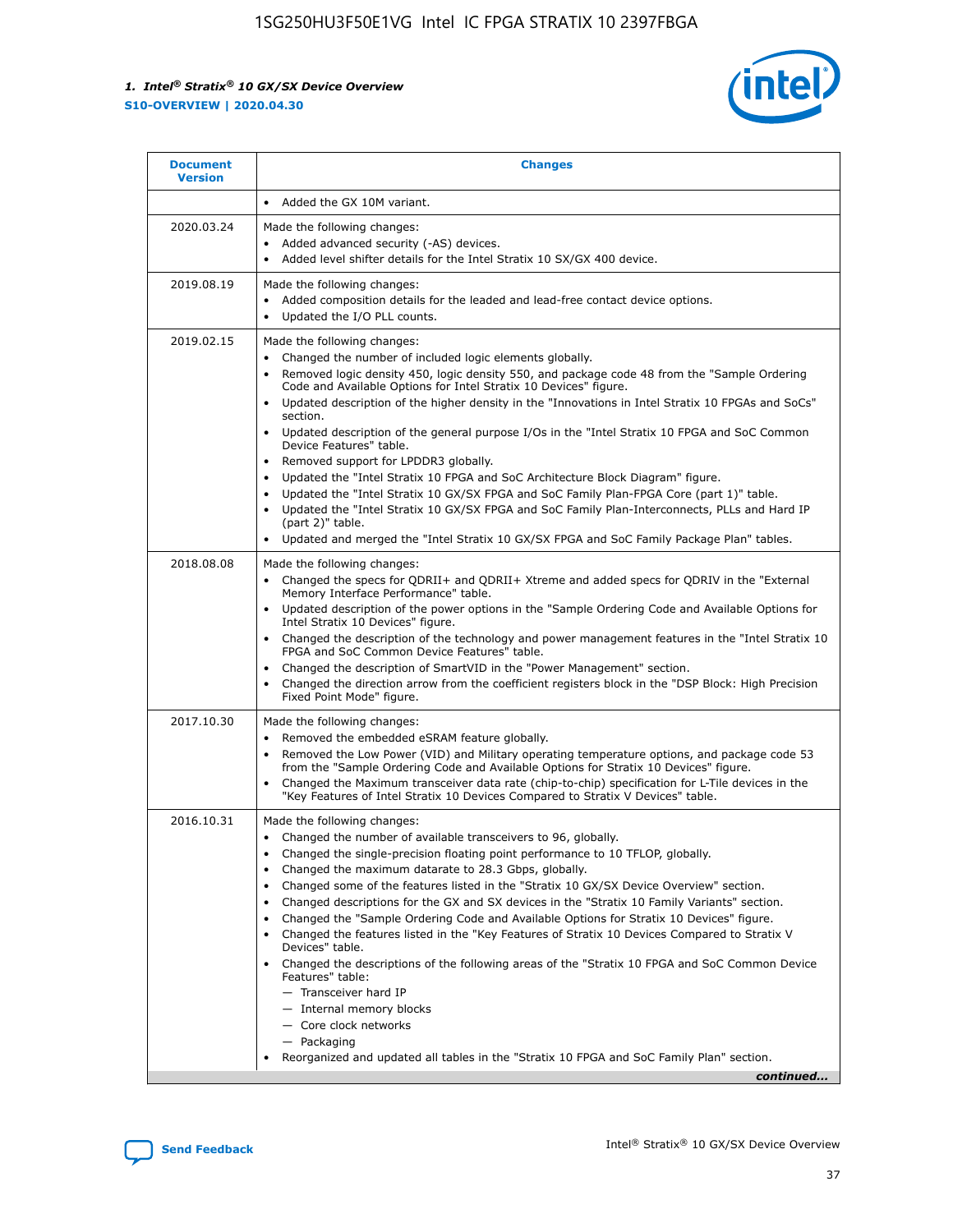

| <b>Document</b><br><b>Version</b> | <b>Changes</b>                                                                                                                                                                                                                                                                                                                                                                                                                                                                                                                                                                                                                                                                                                                                                                                                                                                                                                                                                                                     |
|-----------------------------------|----------------------------------------------------------------------------------------------------------------------------------------------------------------------------------------------------------------------------------------------------------------------------------------------------------------------------------------------------------------------------------------------------------------------------------------------------------------------------------------------------------------------------------------------------------------------------------------------------------------------------------------------------------------------------------------------------------------------------------------------------------------------------------------------------------------------------------------------------------------------------------------------------------------------------------------------------------------------------------------------------|
|                                   | Removed the "Migration Between Arria 10 FPGAs and Stratix 10 FPGAs" section.<br>Removed footnotes from the "Transceiver PCS Features" table.<br>Changed the HMC description in the "External Memory and General Purpose I/O" section.<br>Changed the number of fPLLs in the "Fractional Synthesis PLLs and I/O PLLs" section.<br>Clarified HMC data width support in the "Key Features of the Stratix 10 HPS" table.<br>Changed the description in the "Internal Embedded Memory" section.<br>Changed the datarate for the Standard PCS and SDI PCS features in the "Transceiver PCS Features"<br>table.<br>Added a note to the "PCI Express Gen1/Gen2/Gen3 Hard IP" section.<br>Updated the "Key Features of the Stratix 10 HPS" table.<br>Changed the description for the Cache coherency unit in the "Key Features of the Stratix 10 HPS"<br>table.<br>Changed the description for the external SDRAM and Flash memory interfaces for HPS in the "Key<br>Features of the Stratix 10 HPS" table. |
| 2015.12.04                        | Initial release.                                                                                                                                                                                                                                                                                                                                                                                                                                                                                                                                                                                                                                                                                                                                                                                                                                                                                                                                                                                   |